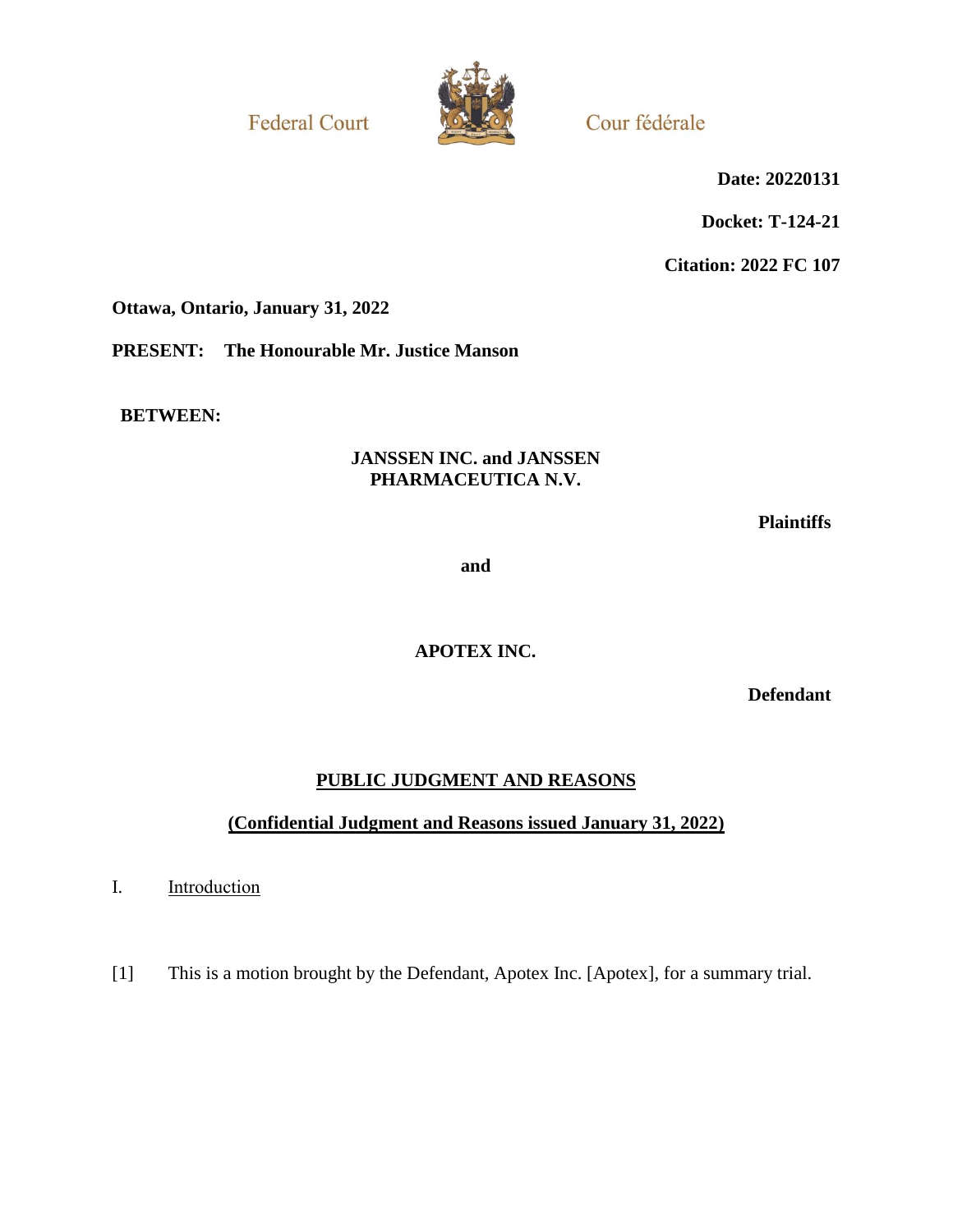## II. Background

[2] The proceeding underlying this motion is a patent infringement action brought by the Plaintiffs, Janssen Inc. and Janssen Pharmaceutica N.V. [collectively, Janssen] pursuant to subsection 6(1) of the *Patent Medicine (Notice of Compliance) Regulations*, SOR/93-133 [the "*Regulations*"] in regards to Canadian Patent No. 2,655,335 [the "335 Patent"].

[3] Janssen Inc. is a "first person" in accordance with the *Regulations*. Janssen Pharmaceutica N.V. is the registered owner of the 335 Patent and is a party to this action pursuant to subsection 6(2) of the *Regulations*.

A. *The 335 Patent*

[4] The 335 Patent is titled, "Prolonged-Release Injectable Suspensions of Paliperidone Palmitate and Dosage Forms and Delivery Systems Incorporating Same."

[5] The 335 Patent issued from an application filed in Canada on December 17, 2008, claiming priority from United States Patent Application No. 61/014,918 filed on December 19, 2007. The 335 Patent was published on June 19, 2009 and issued on September 6, 2016. The 335 Patent has not expired.

[6] The 335 Patent contains 63 claims – all of which are asserted in this action. Claims 1, 2, 17, 18, 33, 34, 49, and 50 are independent claims.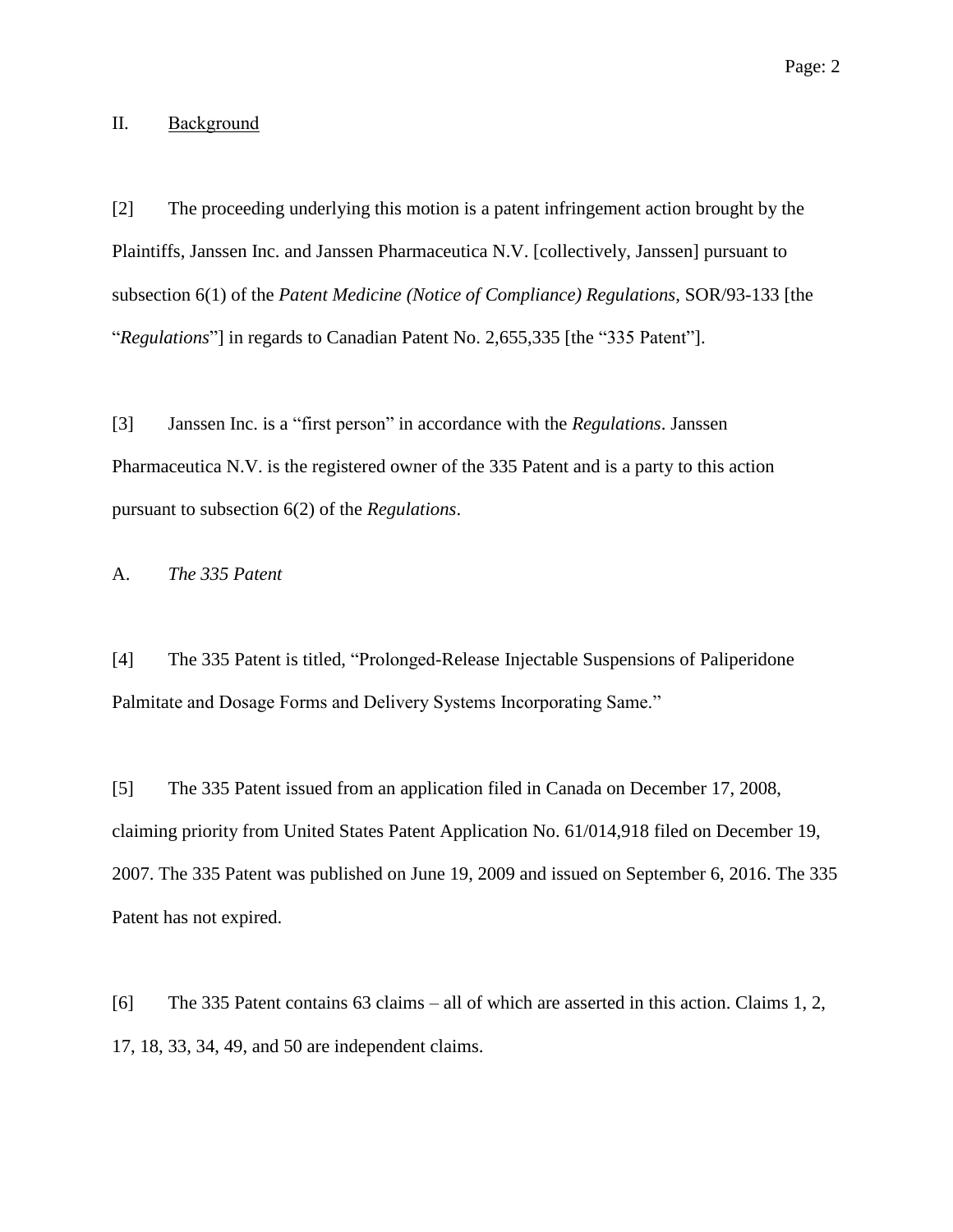Page: 3

[7] The 335 Patent relates to dosing regimens for long-acting injectable paliperidone palmitate formulations for the treatment of schizophrenia and related disorders. The 335 Patent teaches a dosing regimen that ensures an optimum plasma concentration-time profile for treating patients with paliperidone. The inventors targeted a plasma concentration exposure range of 7.5 ng/mL to 40 ng/mL of paliperidone after injection to ensure efficacy and minimize adverse side effects.

[8] To achieve therapeutic blood plasma concentrations rapidly, the 335 Patent teaches a "loading dose" regimen, wherein a specific dose is administered on Day 1 and a different specific dose is administered on Day 8, both in the deltoid muscle. The "loading dose" regimen is followed by a "maintenance dose" regimen of monthly doses of paliperidone palmitate administered thereafter, in either the deltoid or the gluteal muscle.

[9] The dosing regimen incorporates "dosing windows" of  $\pm 2$  days for the second loading dose, and  $\pm$  7 days for the monthly maintenance doses.

[10] The claims of the 335 Patent break down into four sets:

- i. Claims 1 to 16 relate to prefilled syringes adapted for administration according to the claimed dosing regimens;
- ii. Claims 17 to 32 relate to a use of a "dosage form" according to the claimed dosing regimens;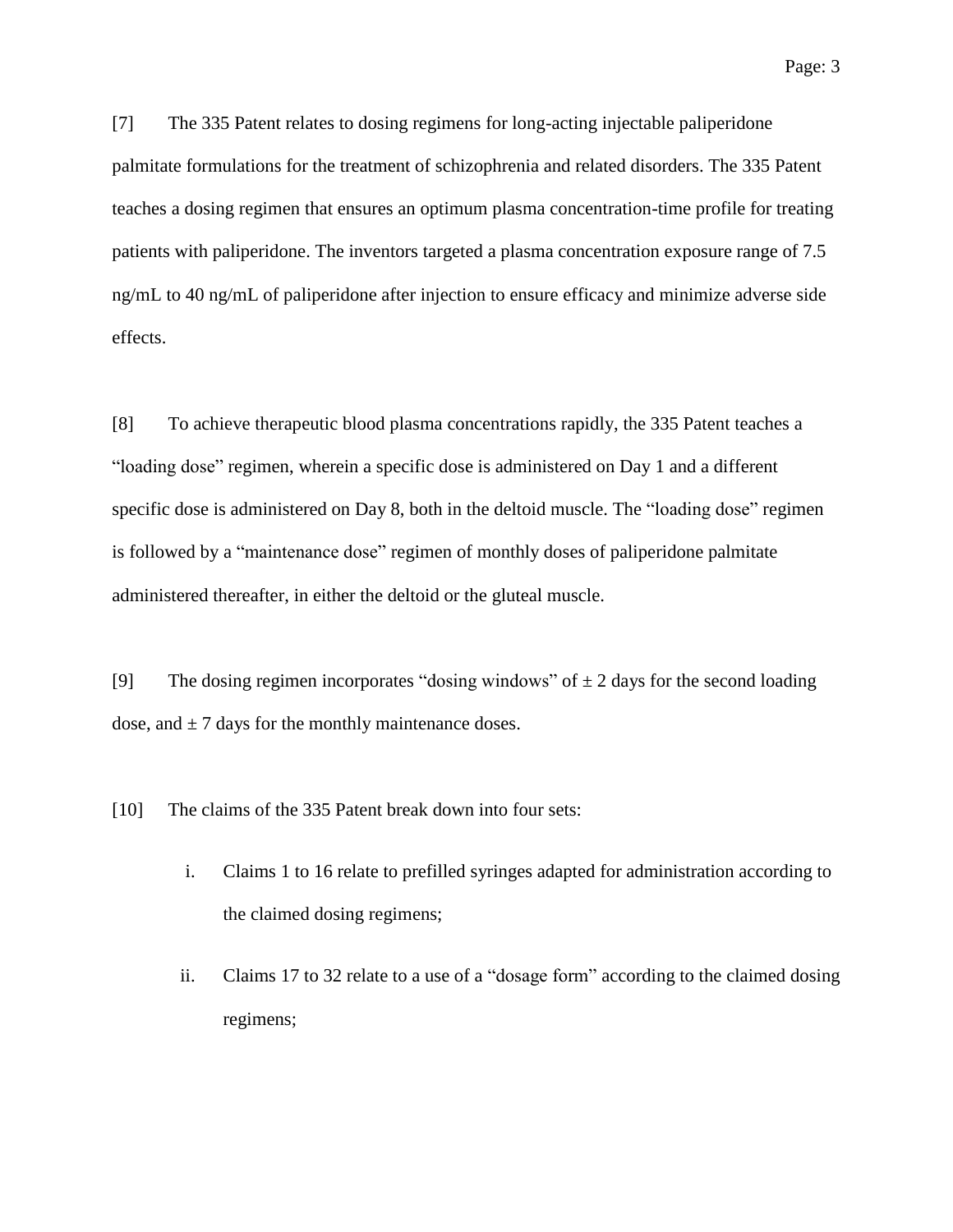- iii. Claims 33 to 48 relate to use of paliperidone as paliperidone palmitate in the manufacture/preparation of a "medicament" adapted for administration according to the claimed dosing regimen; and
- iv. Claims 49 to 63 relate to a "dosage form" adapted for administration according to the claimed dosage regimens.

[11] The claimed dosing regimen for non-renally impaired psychiatric patients in need of treatment for schizophrenia (or related disorders) is defined in claims 1, 17, and 33:

- i. A first loading dose of 150 milligrams equivalent [mg-eq.] of paliperidone palmitate administered into the deltoid muscle on Day 1 of treatment;
- ii. A second loading dose of 100 mg-eq. of paliperidone palmitate administered into the deltoid on Day  $8 \pm 2$  days; and
- iii. Maintenance doses of 75 mg-eq. of paliperidone palmitate administered into the deltoid or gluteal muscle monthly  $\pm$  7 days after the loading dose injection.

[12] The claimed dosing regimen for renally impaired patients, as defined in claims 2, 18, and 34, follows the same dosing schedule, dosing windows, and injection sites as set out above for non-renally impaired patients. Except with loading doses of 100 mg-eq. and 75 mg-eq., and maintenance doses of 50 mg-eq.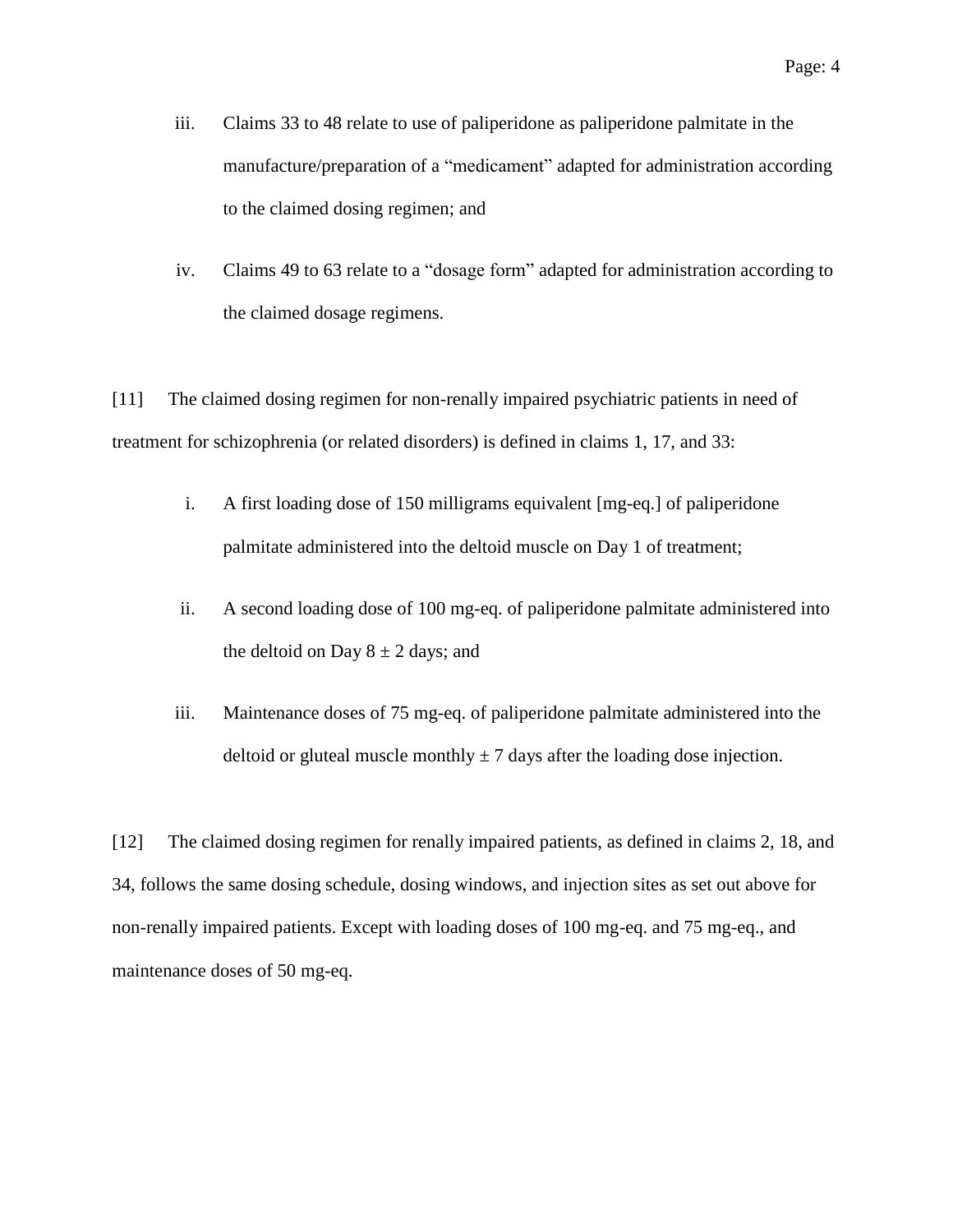#### B. *INVEGA SUSTENNA®*

[13] The 335 Patent is listed on the Patent Register maintained by the Minister of Health pursuant to the *Regulations* in respect of Janssen's paliperidone palmitate suspension, marketed under the brand name INVEGA SUSTENNA®, in dosage strengths of 50 mg-eq., 75 mg-eq., 100 mg-eq., and 150 mg-eq.

[14] The product monograph for INVEGA SUSTENNA® sets out dosing regimens falling within the claims of the 335 Patent.

C. *Previous Litigation regarding the 335 Patent*

[15] The Plaintiffs have previously asserted claims 1 to 48 of the 335 Patent against Teva Canada Limited [Teva] in Court File No. T-353-18 [*Janssen Inc. v. Teva Canada Limited*, 2020 FC 593 [*Teva Paliperidone*]].

[16] In *Teva Paliperidone*, I held, *inter alia*, that:

- An essential element of claim 1 is a continuous maintenance dose of 75 mg-eq. of paliperidone injected into the deltoid or the gluteal muscle monthly  $\pm$  7 days after the second loading dose of 100 mg-eq., with the first loading dose being 150 mgeq. [*Teva Paliperidone* at paragraph 145].
- The essential elements of claim 2 are the same as claim 1, except that the patient in need of treatment must have renal impairment, and the claimed dose amounts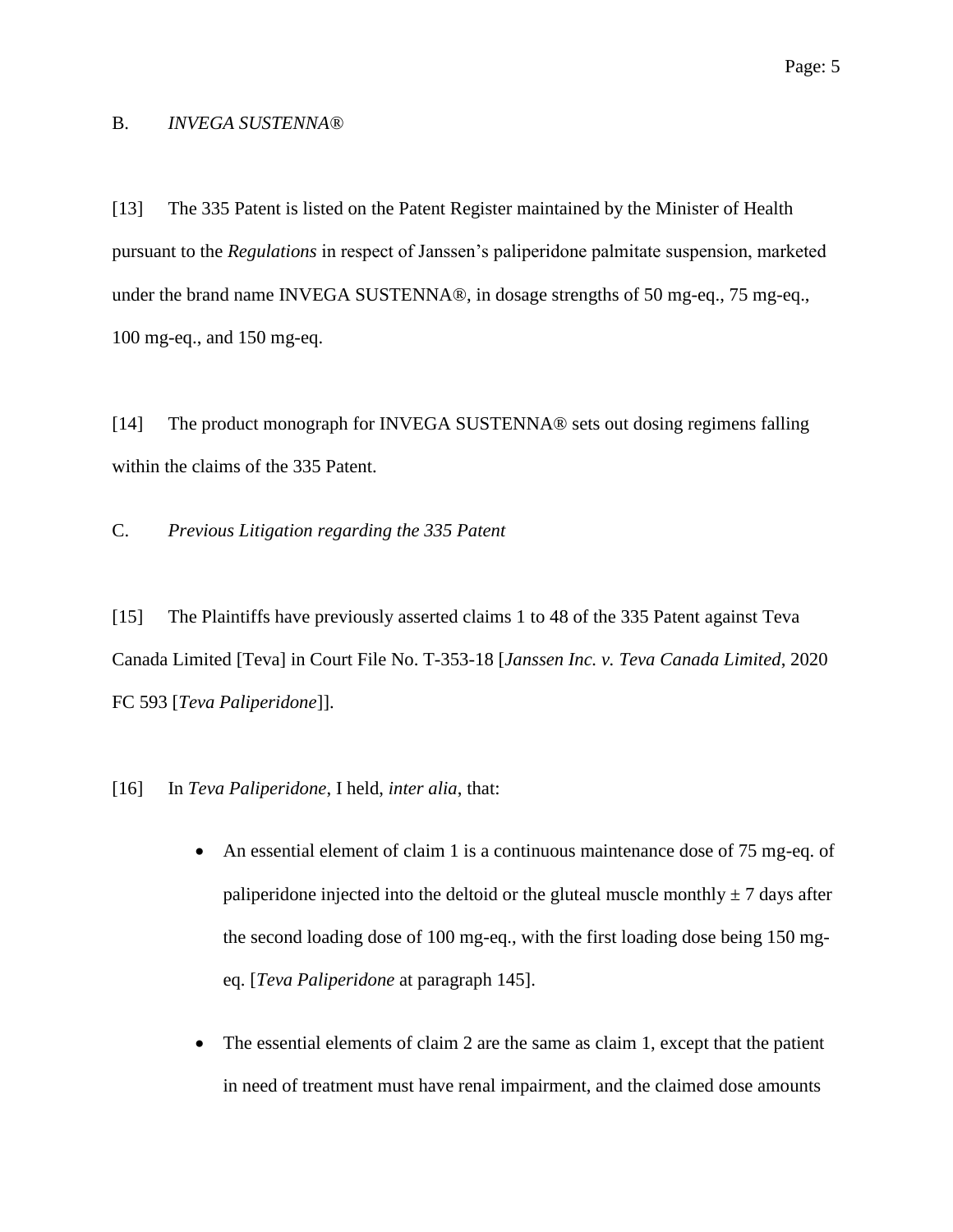are about 100 mg-eq. (first loading dose), 75 mg-eq. (second loading dose), and 50 mg-eq. (maintenance dose) [*Teva Paliperidone* at paragraph 146].

[17] In that decision, I concluded that Teva would directly infringe claims 1 to 16 and 33 to 48, but not claims 17 to 32, of the 335 Patent if it comes to market with its paliperidone palmitate product in accordance with its Abbreviated New Drug Submission [ANDS] [*Teva Paliperidone* at paragraph 35].

[18] Based on the evidence before me in *Teva Paliperidone*, I also held that Teva would not induce infringement of any of claims 1 to 48 of the 335 Patent because "the Teva [product monograph] recommends that the prescribing physician select the maintenance dose for patients with renal impairment based on individual patient characteristics" [*Teva Paliperidone* at paragraphs 35, 282, and 290].

[19] The appeal of *Teva* Paliperidone is currently pending.

D. *Apotex's Abbreviated New Drug Submission*

[20] Apotex filed its ANDS No. 233882 on The ANDS seeks approval to market and sell in Canada ||||||||||||||||||||||||||||||||||||||||||||||||||||||||||| | doses of its *proposed* APO-PALIPERIDONE INJECTION product [the "APO Product"], a generic version of Janssen's INVEGA SUSTENNA® product.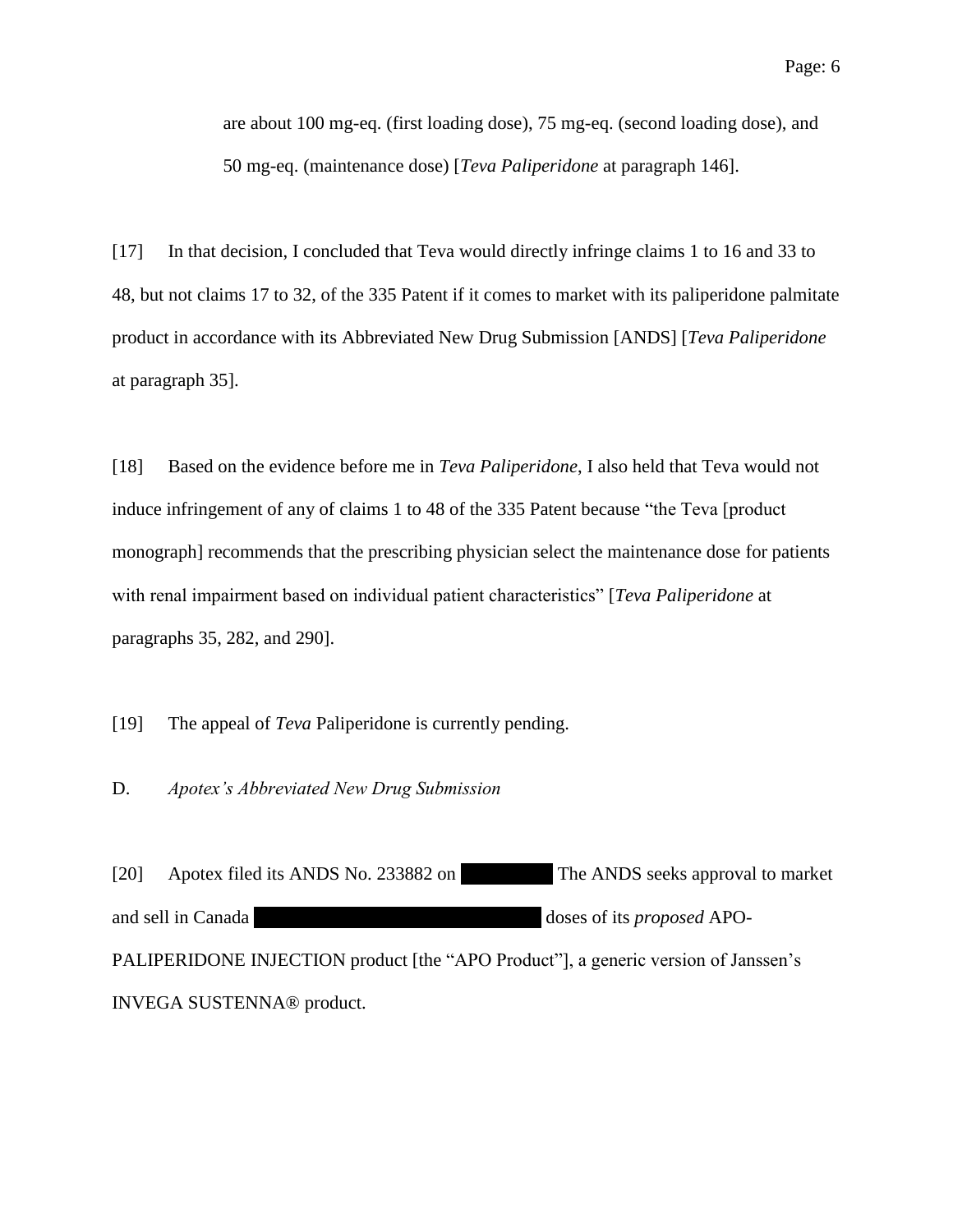[21] ANDS No. 233882 does not seek approval for of paliperidone palmitate.

E. *The Present Action*

[22] On December 4, 2020, Apotex served Janssen with a Notice of Allegation in respect of the 335 Patent and ANDS No. 233882 [the "NOA"].

[23] The NOA alleged that the APO Product, that is the subject of ANDS No. 233882, would not infringe the 335 Patent. Apotex did not allege that the 335 Patent is invalid.

[24] In response to the NOA, the Plaintiffs commenced the underlying action against the Defendant pursuant to subsection 6(1) of the *Regulations* on January 18, 2021. The Plaintiffs are seeking:

- i. A declaration that the making, constructing, using, or selling of the APO Product by Apotex in accordance with ANDS No. 233882 would infringe claims 1 to 63 of the 335 Patent, directly and/or indirectly;
- ii. A permanent injunction restraining Apotex (as well as its subsidiaries and affiliates) from:
	- a. Making, constructing, using, or selling the APO Product in Canada;
	- b. Offering for sale, marketing, or having the APO Product marketed in Canada;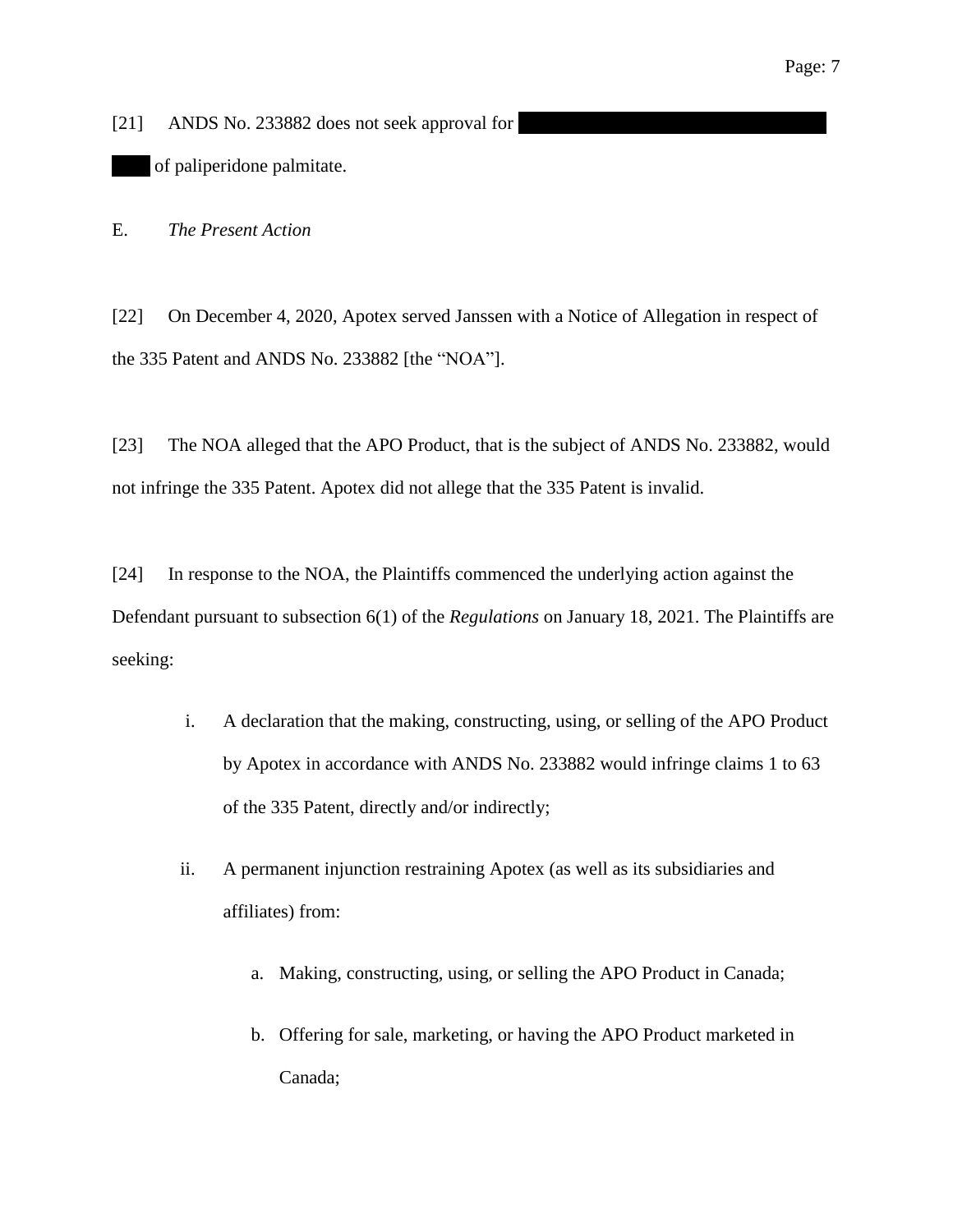- c. Importing, exporting, distributing, or having the APO Product distributed in Canada; and
- d. Otherwise infringing or inducing others to infringe the 335 Patent.
- iii. If Apotex makes, constructs, uses, or sells the APO Product before the expiry of the 335 Patent, damages or an accounting of Apotex's profits, as the Plaintiffs may elect, resulting from Apotex's infringing activities in respect of the 335 Patent;
- iv. The Plaintiffs' costs of this action; and
- v. Any other relief that this Honourable Court deems just.

[25] By Order dated February 10, 2021, the time and place for the trial of this action was set for September 26, 2022 in Toronto for ten days.

[26] On February 17, 2021, Apotex delivered a Statement of Defence denying the allegations of infringement and relying on the allegations in its NOA. Apotex advised the Plaintiffs of its intent to bring a motion for summary trial on February 19, 2021.

[27] The Plaintiffs delivered a Reply dated March 1, 2021.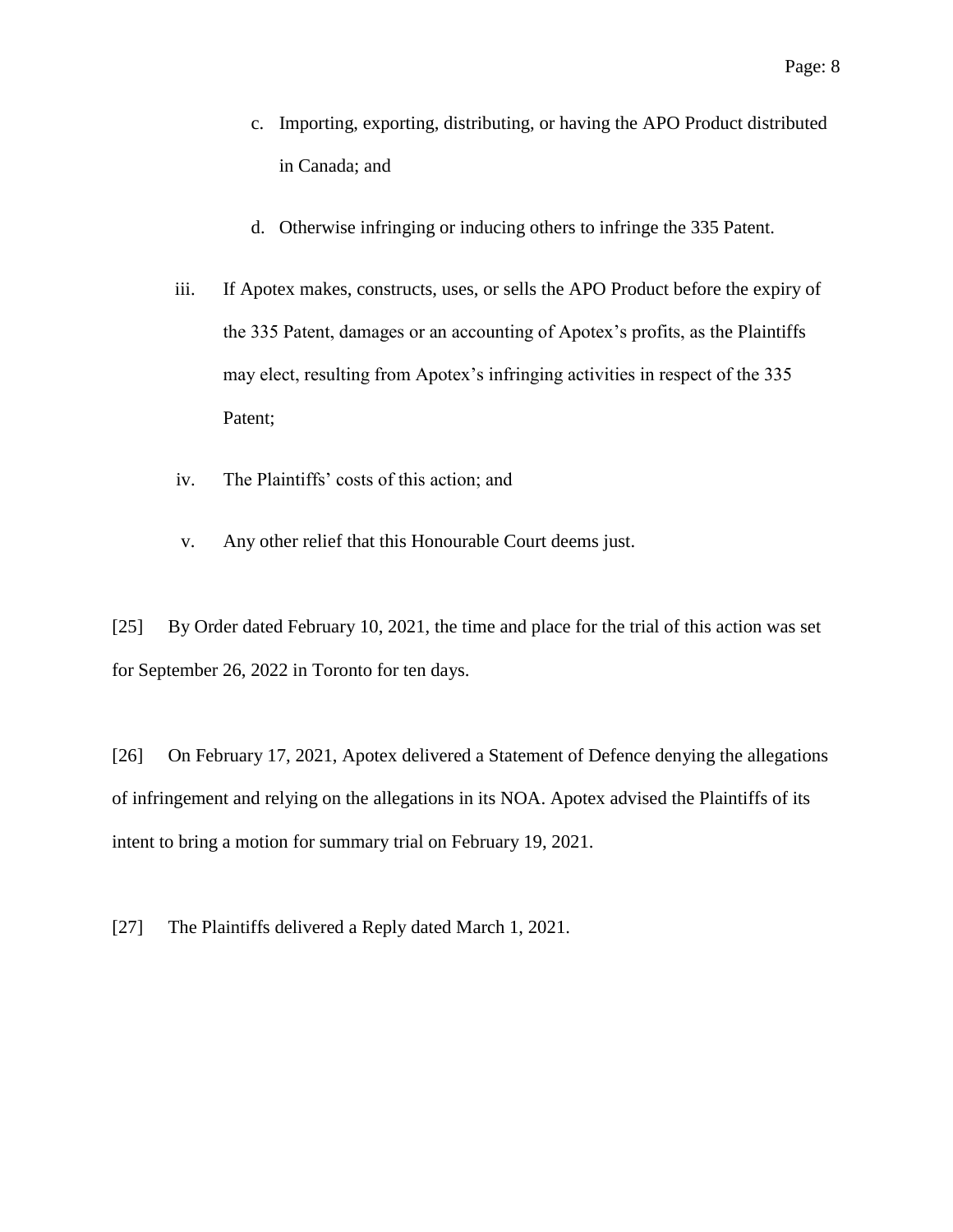## III. Issues

- [28] The issues to be decided on this motion are:
	- (1) Has Apotex established that this matter is appropriate to be decided by way of summary trial?
	- (2) If yes, should Janssen's infringement action be dismissed because Apotex is not seeking approval for  $|$  of the APO Product, or, conversely, should Janssen's infringement action be allowed because the product monograph for the APO Product will induce infringement of the 335 Patent?
- IV. Analysis
- A. *Has Apotex established that this matter is appropriate to be decided by way of summary trial?*

[29] Motions for summary trial are directed in accordance with the *Federal Courts Rules*, SOR/98-106 [the "*Rules*"] 213 and 216.

[30] *Rule* 213 permits a party to bring a motion for summary trial on all or some of the issues raised in the pleadings at any time after the defendant has filed a defence but before the time and place for trial have been fixed.

[31] Summary trial need not be reserved for cases where the summary trial will result in determination of every issue. The Court has discretion to look at one or more issues and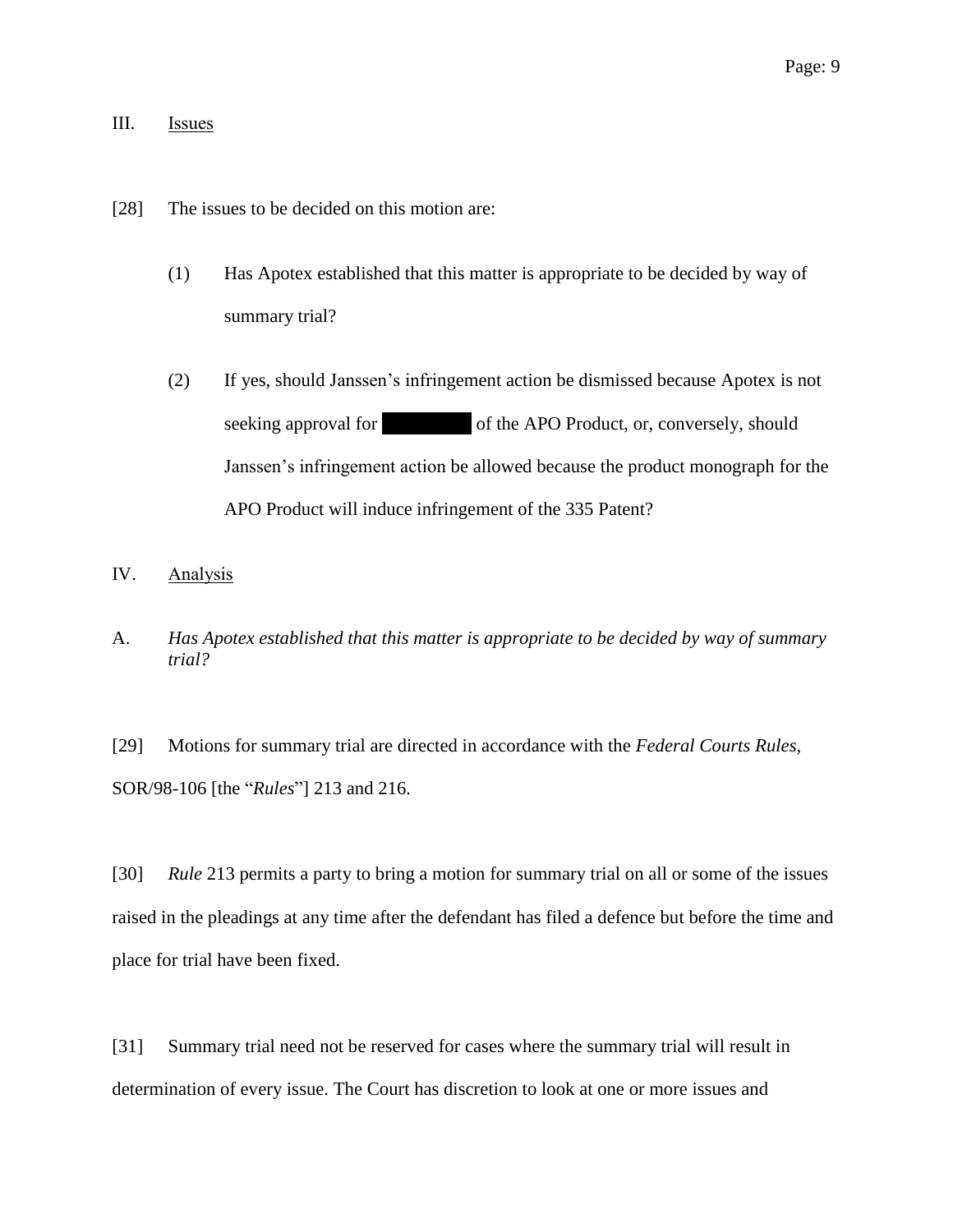determine whether it is appropriate to deal with those issues by way of summary trial [*Rule* 213(1); *Teva Canada Limited v. Wyeth and Pfizer Canada Inc.*, 2011 FC 1169 (rev'd on other grounds 2012 FCA 141) [*Teva Canada*] at paragraph 32].

[32] Pursuant to *Rule* 216(6), if the Court is satisfied that there is sufficient evidence for adjudication, regardless of the amounts involved, the complexities of the issues, and the existence of conflicting evidence, the Court may grant judgment, unless it would be unjust to do so.

[33] Furthermore, *Rule* 3 provides that the *Rules* shall be interpreted and applied so that every proceeding is determined on its merits in the just, most expeditious, and least expensive way.

[34] Ultimately, "the Court must be satisfied that the prerequisites in the Rules for summary judgment or summary trial, understood in light of Rule 3, are met and that it is able to grant summary judgment, fairly and justly, on the evidence adduced and the law" [*Viiv Healthcare Company v. Gilead Sciences Canada, Inc.*, 2021 FCA 122 at paragraph 42].

[35] In addition to those conditions set out in *Rule* 216(6) above, there are a number of other factors to be considered on a motion for summary trial. These include, *inter alia*, the complexity and urgency of the matter; any prejudice likely to arise by delay; the cost of taking the case forward to a conventional trial in relation to the amount involved; whether credibility is a crucial factor and the deponents of the conflicting affidavits have been cross-examined; whether the summary trial involves a substantial risk of wasting time and effort, and producing unnecessary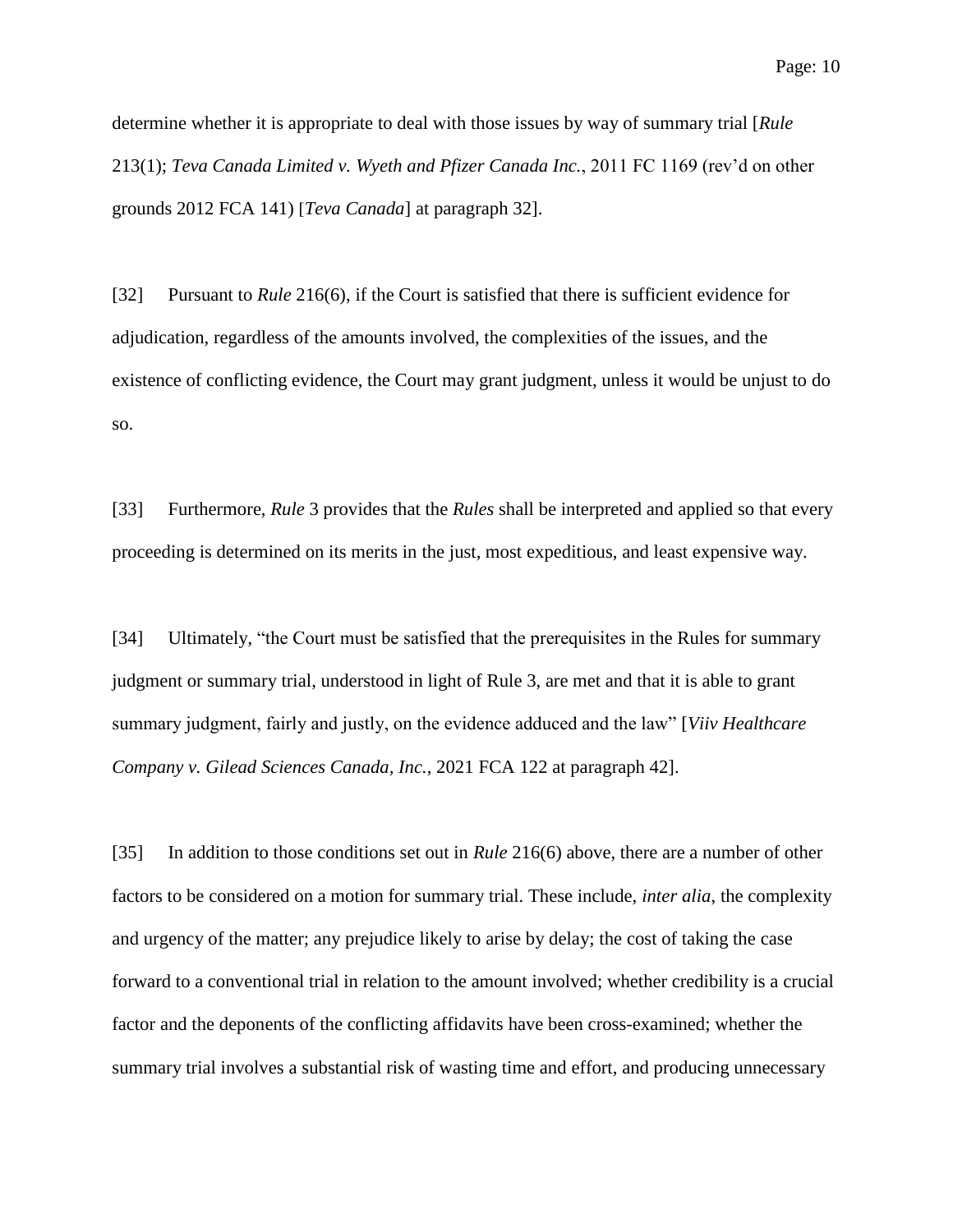complexity; and any other matters which may arise for consideration [*Wenzel Downhole Tools Ltd. v. National-Oilwell Canada Ltd.*, 2010 FC 966 at paragraphs 36-37].

(1) The Parties' Positions

[36] Apotex, as the party moving for summary trial, bears the burden of demonstrating that summary trial is appropriate [*Teva Canada* at paragraph 35].

[37] Apotex submits that all of the factors militating in favour of granting judgment following a summary trial are present in this matter:

- i. The issues are well defined and will permit the resolution of the case in its entirety. In fact, there is only one issue to be decided: whether Apotex will induce infringement of the claims of the  $335$  Patent despite not  $\blacksquare$  – there are no issues of claim construction, validity, or direct infringement;
- ii. There are sufficient facts and evidence to permit adjudication. In fact, there are no further facts that will come out if the Parties proceed to trial;
- iii. The evidence is not controversial;
- iv. There will be no issues in assessing credibility in this case because the witnesses will testify *viva voce*; and
- v. The questions of law are straightforward and mirror those already addressed in *Teva Paliperidone*.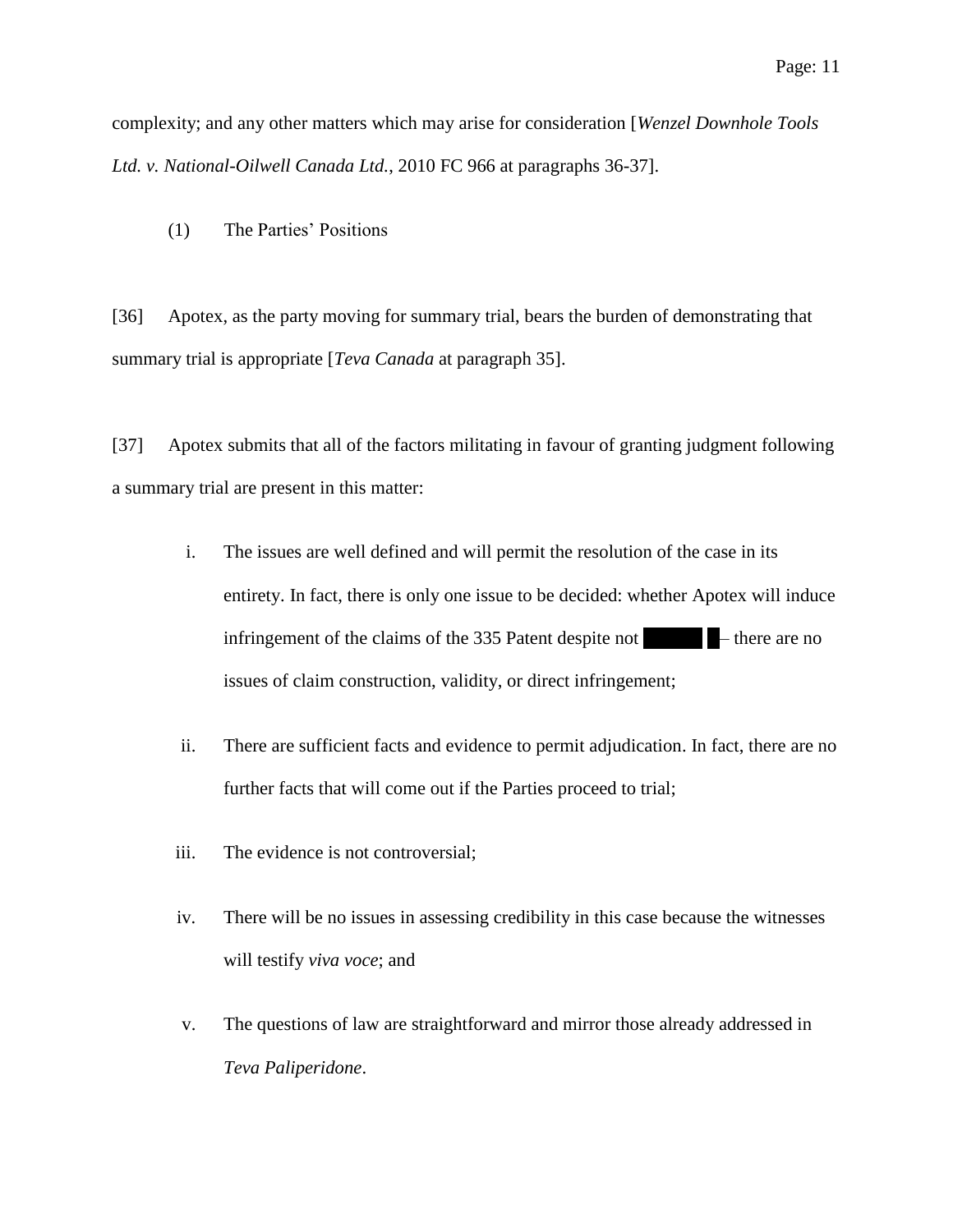[38] Further, Apotex submits that a summary trial will be the just, most expeditious, and least expensive determination on the merits.

[39] In addition, Apotex submits that, even though this motion was brought after a time and place for trial was fixed counter to *Rule* 213, this Court should recognize that it acted as expeditiously as possible in bringing this motion.

[40] It is customary in actions brought pursuant to the *Regulations* that the time and place for trial be fixed early on. In this instance, a trial was fixed a week before Apotex had filed its Statement of Defence. Within days of filing its Defence, Apotex advised Janssen of its intention to bring this motion and sought a case management conference.

[41] As such, Apotex suggests that this is a special circumstance and this Court should, pursuant to *Rule* 55, dispense with compliance to the timing set out in *Rule* 213 and allow this motion for summary trial.

[42] Janssen's position is that this matter is not appropriate for summary trial for the following reasons:

- i. There has not yet been full discovery;
- ii. There is conflicting expert evidence; and
- iii. The appeal of *Teva Paliperidone* remains pending and its outcome may answer questions of law in respect of the test for inducing infringement.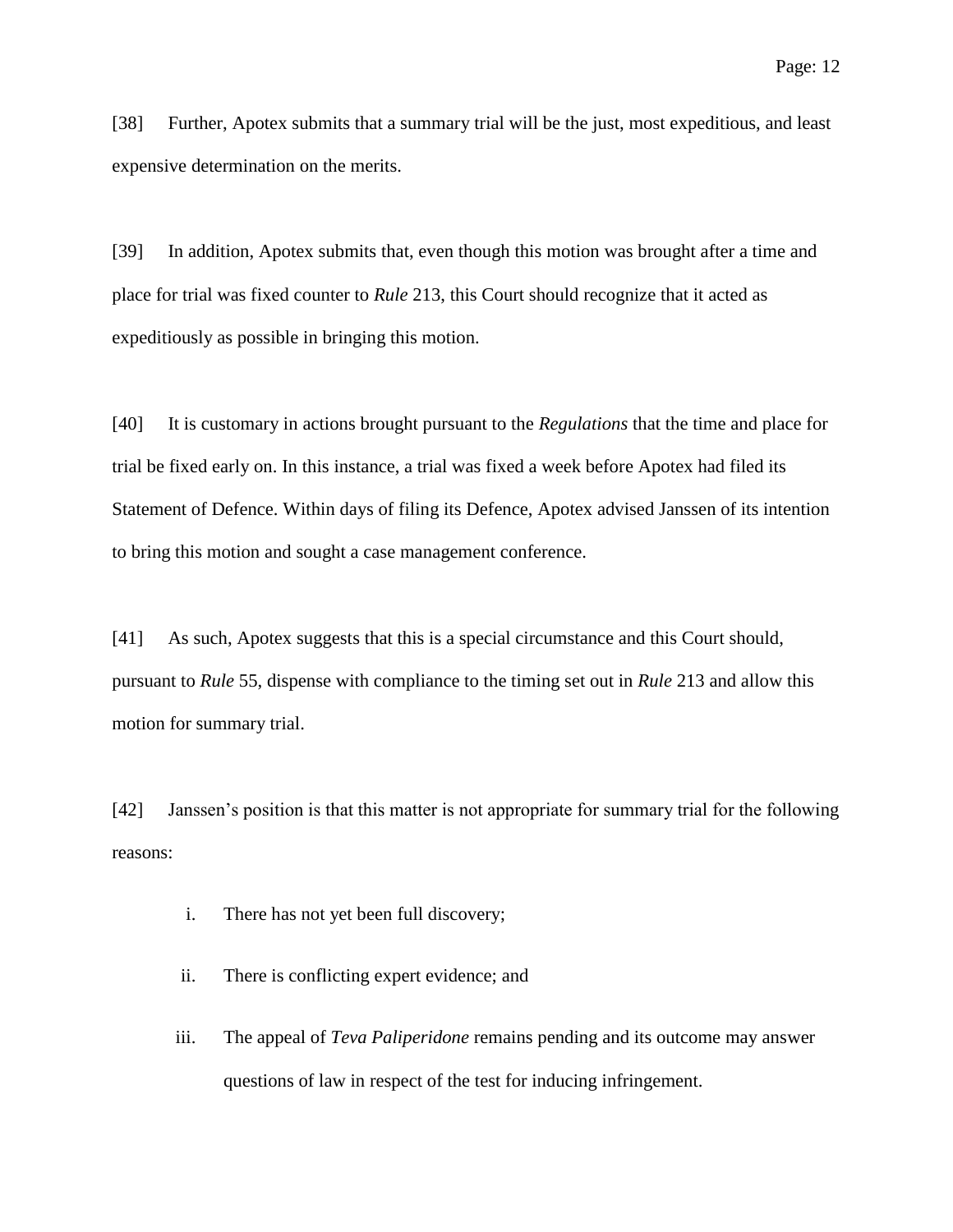[43] The only issue for determination on this application is whether, by not seeking approval for  $|$  in their ANDS and product monograph, the Defendant cannot and does not infringe any of the claims in the 355 Patent.

[44] Pursuant to *Rule* 216(6), I am satisfied that there are sufficient facts and evidence for the adjudication of the issue put forward by the Parties and it is an appropriate proceeding for summary trial. I also find that pursuant to *Rule* 55, the Court should proceed with this motion notwithstanding the timing issue with respect to *Rule* 213.

[45] Any disputes concerning expert and witness credibility can be addressed through the *viva voce* testimony provided in this matter. With respect to full discovery, it was Janssen who proposed the current timetable, which has discovery scheduled following the hearing of this motion. In addition, Janssen has not provided an indication of what information it requires at discovery that would be pertinent to this motion. That is, Janssen has not indicated what information it perceives to be missing and how this information could influence whether Apotex's product monograph will induce infringement.

[46] It should also be noted that the evidence engaged before the Court in this matter is not the same as the evidence before the Court in the *Teva Paliperidone* matter.

- B. *Should Janssen's infringement action be dismissed because Apotex is not seeking approval for |||||||||||||||||||||||||||| of the APO Product, or, conversely, should Janssen's infringement action be allowed because the product monograph for the APO Product will induce infringement of the 335 Patent?*
	- (1) Burden and Onus of Proof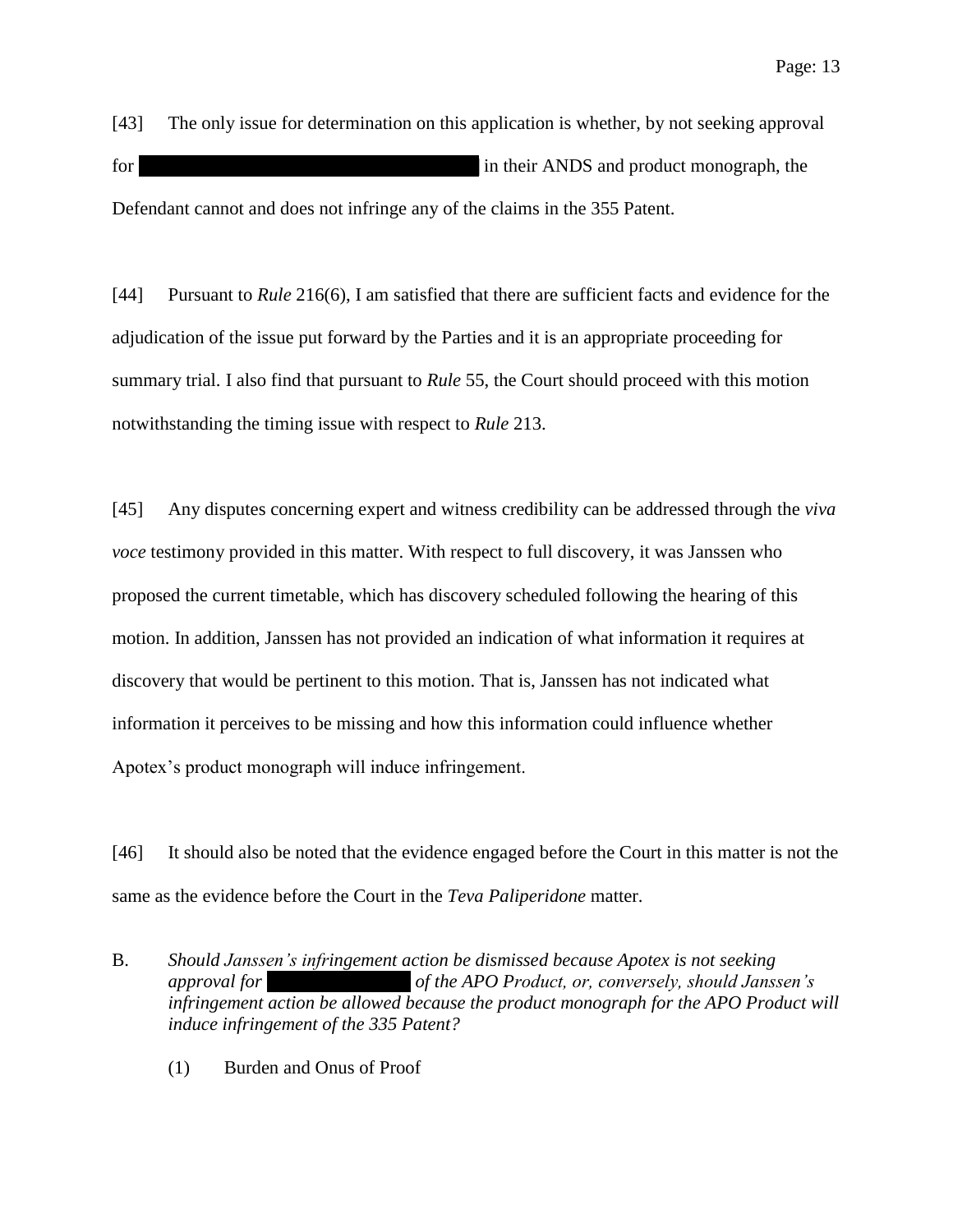[47] The preliminary issue of which party bears the burden of proof on the merits, once a matter is before the Court for determination by summary trial and the Court has determined the matter is appropriate for a summary trial, was raised in this proceeding.

[48] Apotex submits that the burden in this motion reflects that of the underlying action – Janssen bears the normal civil burden of proof with respect to their allegation of infringement, namely, to establish Apotex's infringement of the 335 Patent on a balance of probabilities.

[49] In contrast, Janssen submits that Apotex bears the burden of proof of establishing noninfringement. Apotex is the moving party on this motion and is the party asserting the issue of non-infringement of the 335 Patent.

[50] As set out in *Janssen v. Pharmascience*, 2022 FC 62 at paragraphs 46 to 62, the burden for the determination of the merits of a summary trial reflects that of the underlying trial.

[51] Therefore, while on a motion for summary trial the burden is on the moving party to demonstrate that a summary trial is appropriate, once the onus of the merits of the matter, in terms of either infringement or validity, are before the Court for determination, the burden and onus of proof of the underlying action applies.

[52] Accordingly, the plaintiff asserting a claim of infringement in the underlying action bears the burden of proof on a balance of probabilities to prove that claim at the motion for a summary trial. Similarly, if the defendant asserts an affirmative validity defence in the underlying action,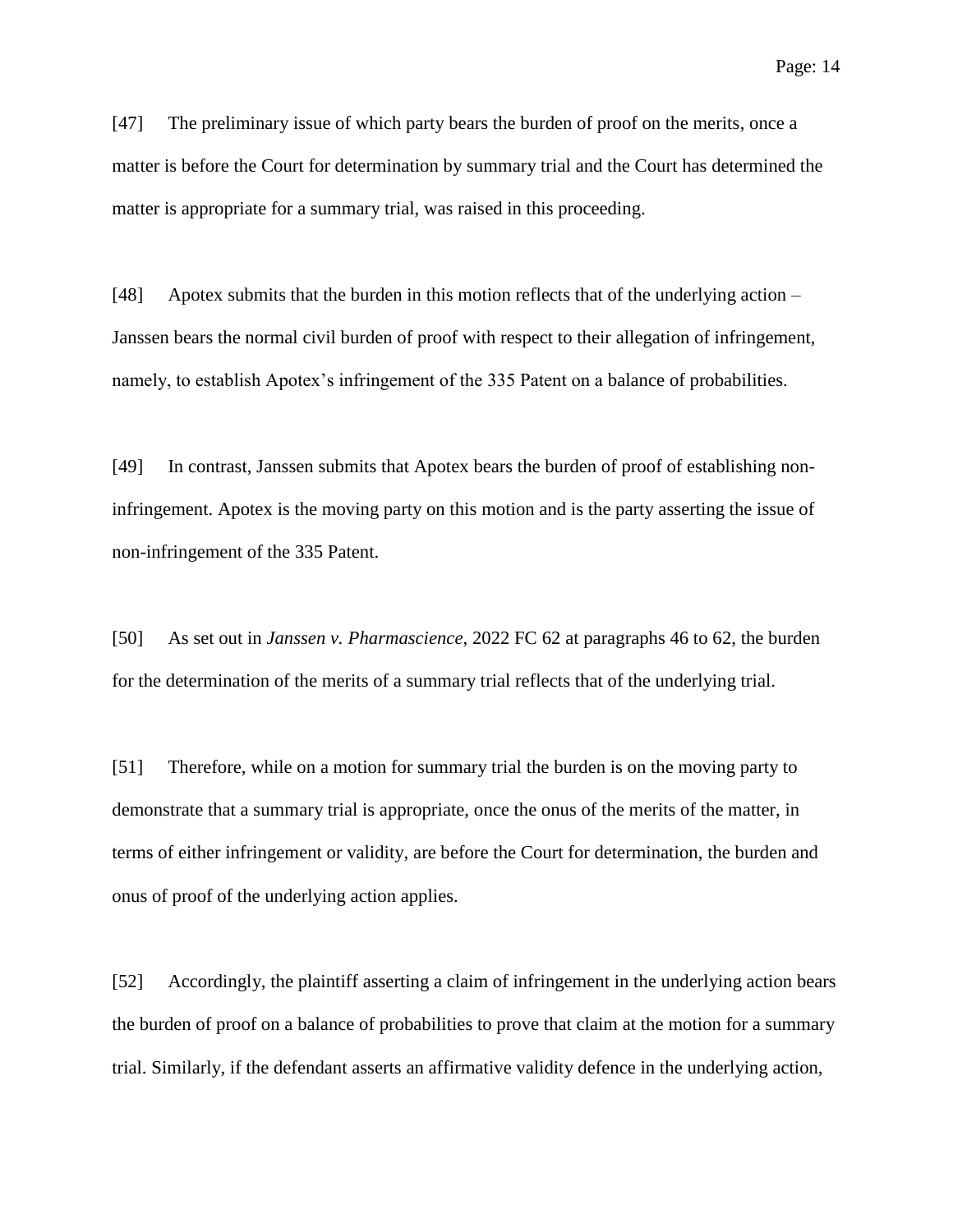they bear the burden of proof on a balance of probabilities to prove that defence at the motion for summary trial.

[53] Moreover, the parties in a motion or summary judgment or summary trial are required to put their best foot forward, regardless of where the onus lies [*Kobold Corporation et al. v NCS Multistage Inc.*, 2021, FC 1437 [*Kobold*] at paragraph 148].

[54] As stated above, Apotex argues that the sole issue in this motion is whether Janssen's infringement action should be dismissed because Apotex is not seeking approval for

| and, thus, will not induce infringement of the 335 Patent. Janssen has the burden of proving infringement on a balance of probabilities.

[55] With Janssen's acknowledgment that direct infringement is not at issue in this matter because Apotex is not seeking approval of  $\qquad \qquad$  the issue is narrowed to whether, on a balance of probabilities, Janssen can satisfy the Court on a balance of probabilities that Apotex will induce infringement of the 335 Patent.

[56] At the hearing, the Parties further agreed that really the sole issue for the Court to determine is the second prong of the *Corlac* test for inducing infringement: whether the inducer influenced the third party to the point that the infringing act would not have occurred without the influence.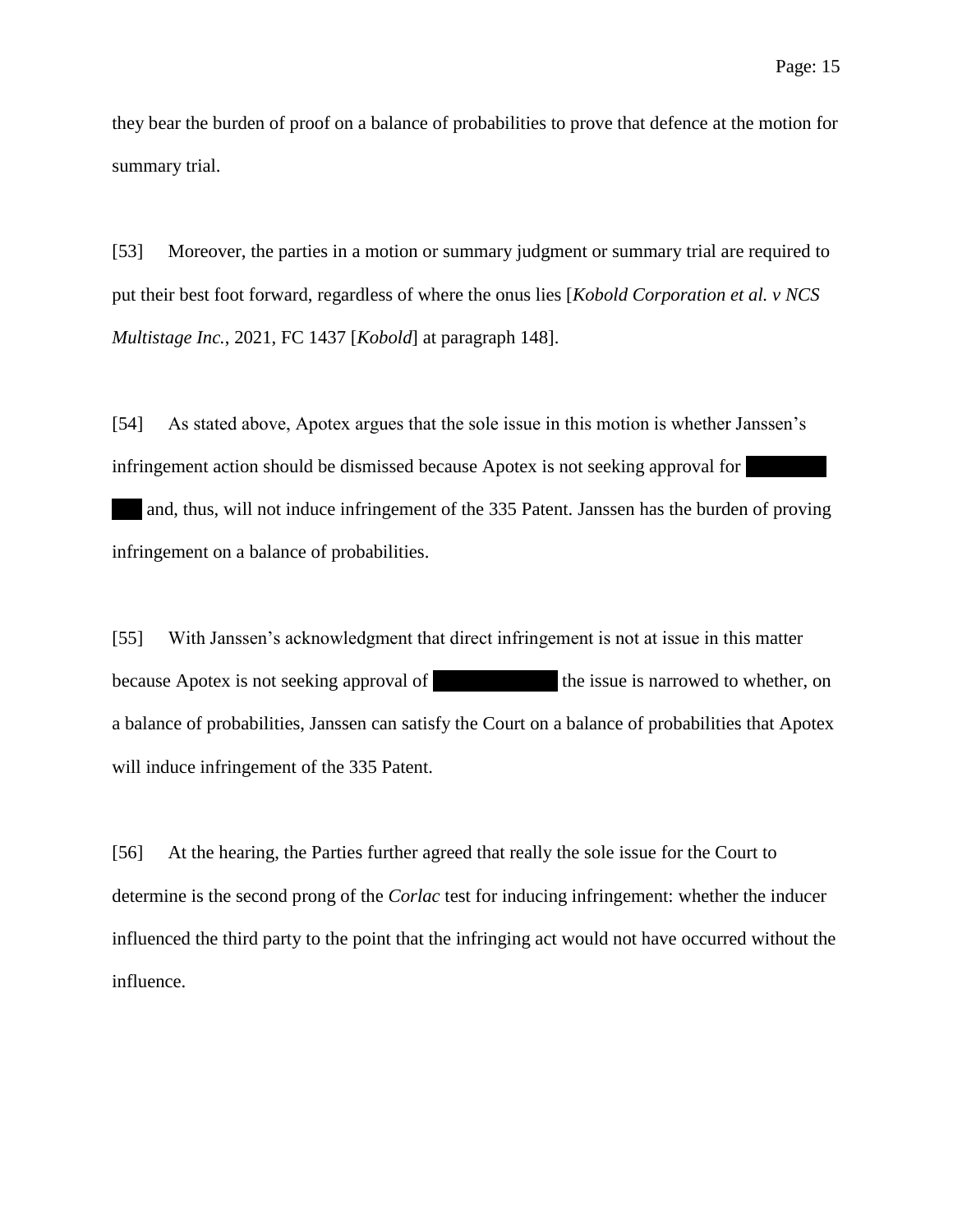[57] Notwithstanding the question of onus with respect to Apotex's assertion of noninfringement, the result reached below would not be different even if I were to find that the onus is on Apotex to prove infringement.

- (2) The Experts and Fact Witnesses
	- (a) *Apotex's Experts*
		- (i) Dr. Oloruntoba Oluboka

[58] Dr. Oluboka is a Clinical Associate Professor in the Department of Psychiatry at the University of Calgary and a practicing clinical psychiatrist in the Calgary area. His primary area of speciality is in the treatment of refractory mood and psychotic disorders, including schizophrenia.

[59] Dr. Oluboka obtained his Bachelor's degree in Surgery and Medicine and completed his residency in psychiatry at the University of Ilorin in Nigeria. He completed a Research Fellowship in mood disorders at Western University and an additional psychiatry residency at Dalhousie University.

[60] In addition to teaching on various topics in regards to schizophrenia and related disorders, Dr. Oluboka has an active clinical psychiatry practice. He treats and oversees patients with schizophrenia and related disorders, and often prescribes INVEGA SUSTENNA® as a pharmacotherapy treatment. Dr. Oluboka is also actively involved in research and education on the use of long-acting antipsychotic therapy for schizophrenia and bipolar mood disorder.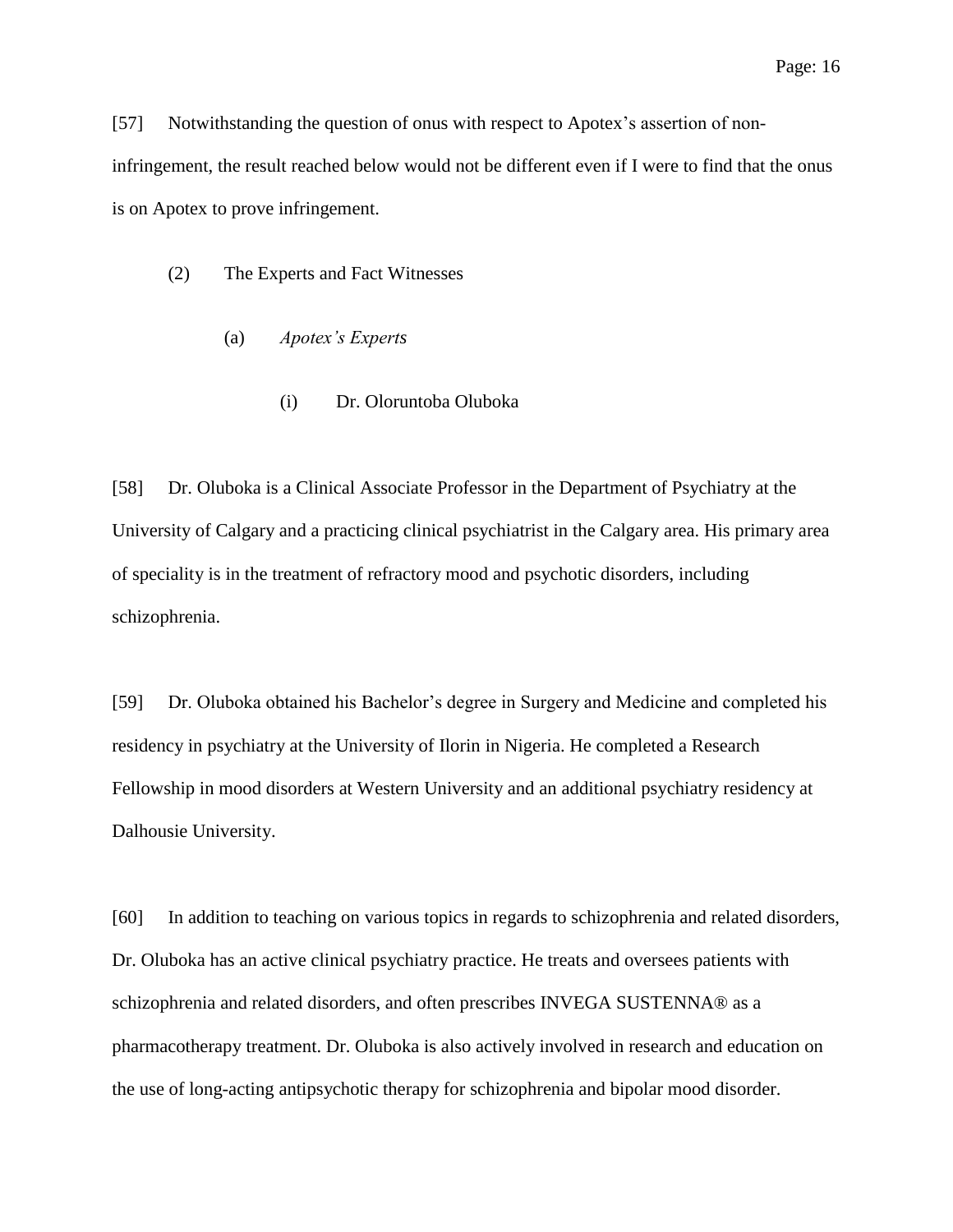Page: 17

[61] Dr. Oluboka was qualified as an expert in psychiatry with particular expertise in the diagnosis, treatment, and management of mood and psychotic disorders, including schizophrenia, schizoaffective disorder, and treatment-resistant schizophrenia, and the nature and clinical use of antipsychotic drugs, including INVEGA SUSTENNA®, for the treatment of mood and psychotic disorder, and treatment-resistant schizophrenia.

[62] On cross-examination, Dr. Oluboka stated that, while product monographs are included in the relevant literature that is reviewed by treating psychiatrists, physicians do not review the product monographs of generic drugs. This is because the generic product monographs are "carbon copies" of the product monographs for the brand name drug, which physicians are already familiar with through their many years of prescribing the brand name drug before the generic drug comes to the market.

[63] When pressed by counsel for Janssen, Dr. Oluboka agreed that some physicians might refer to generic product monographs. However, he maintained that most physicians would "more often than not" use and refer to the brand name product monographs.

[64] Dr. Oluboka also agreed that he does prescribe the claimed dosing regimen – 150 mg-eq. and 100 mg-eq. loading doses with a 75 mg-eq. maintenance dose – to some patients, as do other psychiatrists. In addition, he agreed that a

| Dr. Oluboka stated that the choice of maintenance dose is based, in part, on the efficacy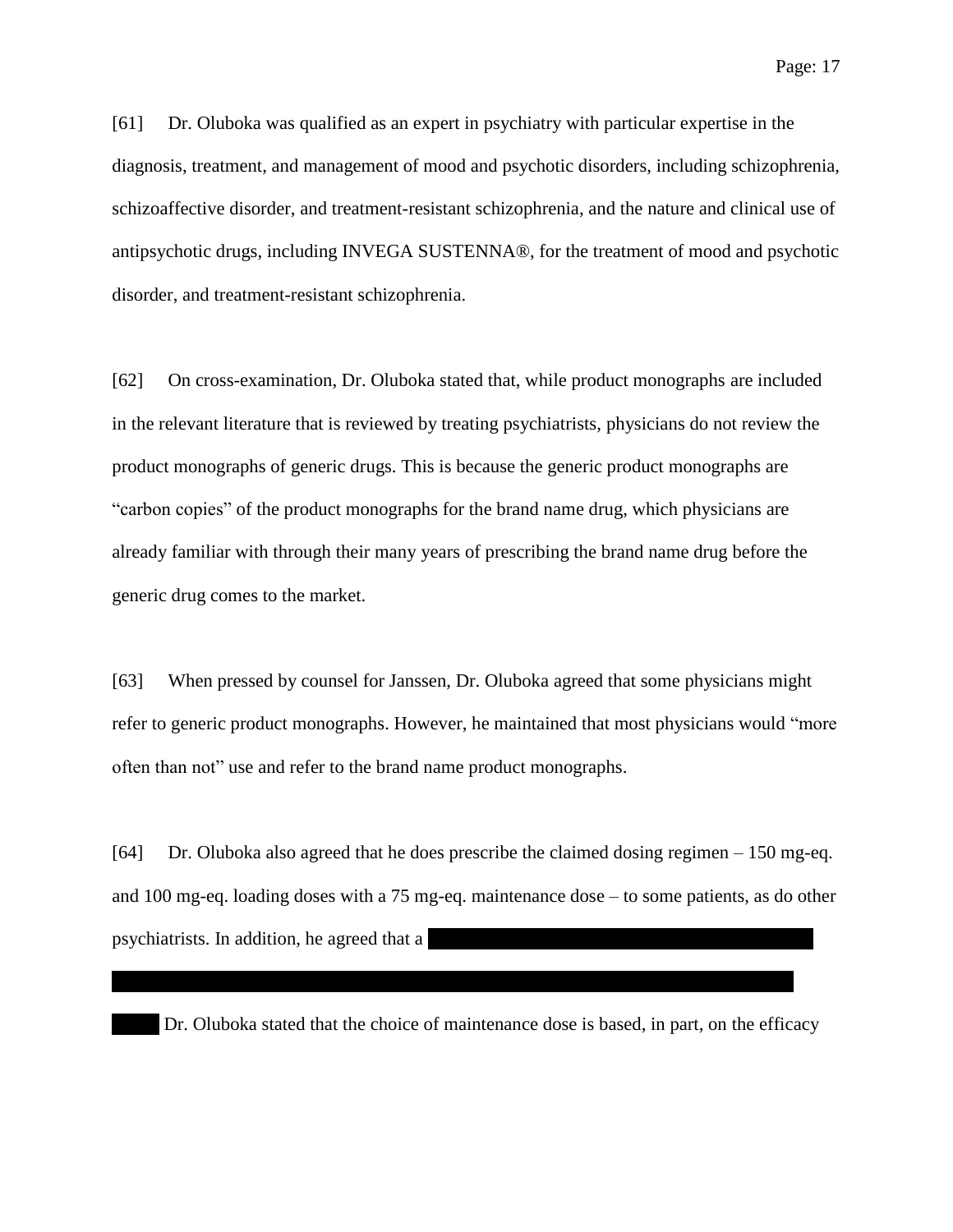and tolerability experienced after the two loading doses. A patient's individual characteristics are also used in the determination of the maintenance dose.

[65] Scientific papers were put before Dr. Oluboka in order to highlight the mean dose of paliperidone palmitate in the maintenance phase. One study found that the mean dose of paliperidone palmitate in the maintenance phase was 82.6 mg. Dr. Oluboka would not agree that 82.6 mg was closer to the 75 mg dose available than it was to 100 mg until repeatedly pressed by counsel for Janssen. His reluctance to agree to what was readily apparent goes to his credibility and weight to be attributed to his evidence.

### (ii) Dr. Maria Zhang

[66] Dr. Zhang is a Clinician Educator and Advanced Practice Clinical Leader (Pharmacy) at the University of Toronto and the Centre for Addition and Mental Health in Toronto [CAMH].

[67] Dr. Zhang obtained her Bachelor of Pharmacy and Doctor of Pharmacy degrees from the University of Toronto.

[68] In her role at CAMH, Dr. Zhang supports and advances clinical pharmacy services for mental health patients by functioning as a resource for the pharmacists and pharmacy technicians. She also oversees educational programs delivered by the Pharmacy Department.

[69] In her role at the University of Toronto, Dr. Zhang coordinates and lectures pharmacy students of varying levels, with a focus on psychiatric disorders.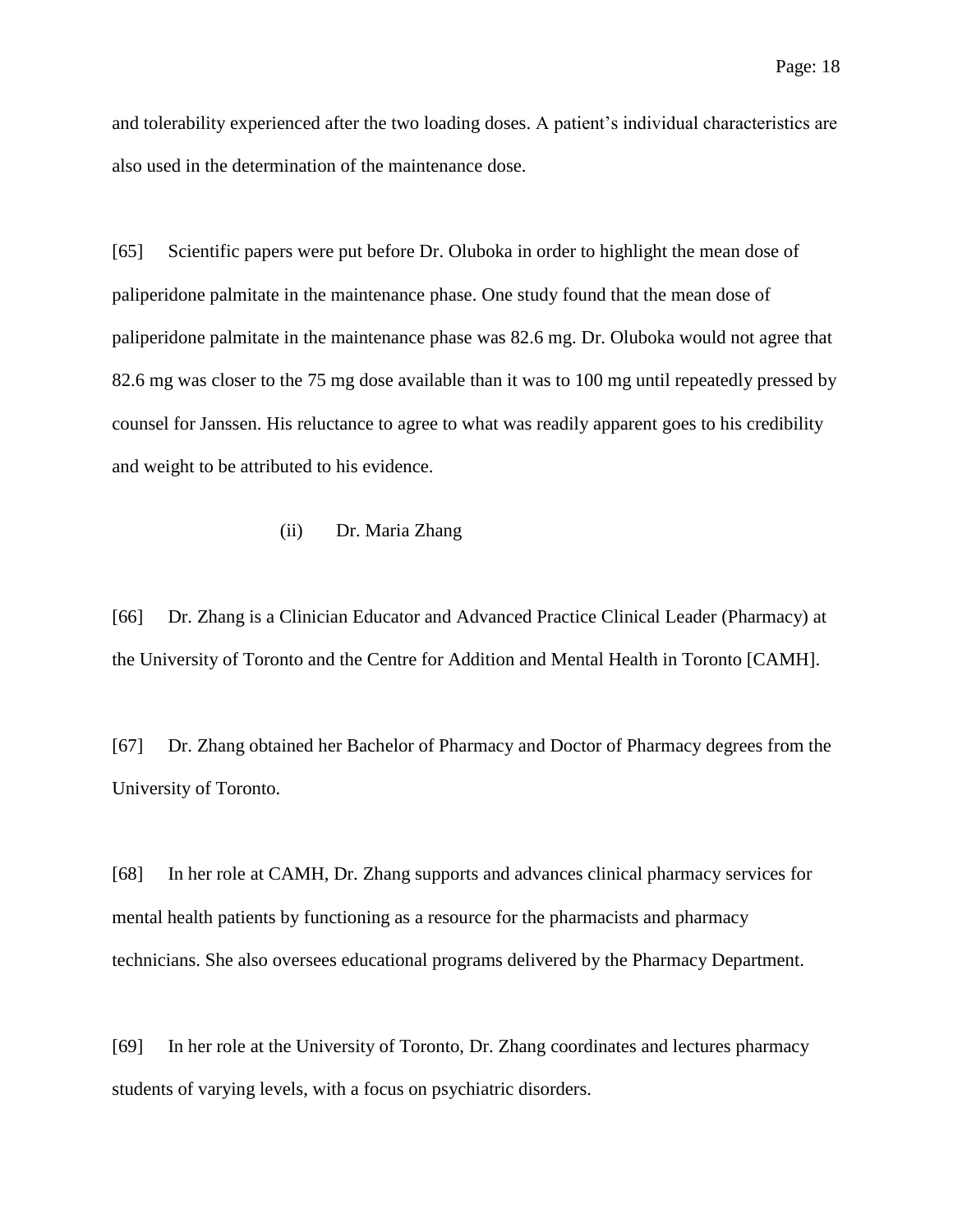[70] Dr. Zhang was qualified as an expert in pharmacy practice and medication management, including the physician-pharmacist relationship, prescribing and drug dispensing practice, and the use of product monographs, particularly with respect to the treatment of major psychotic disorders, such as schizophrenia and schizoaffective disorder.

[71] Dr. Zhang was a credible witness. She provided evidence that the product monographs for INVEGA SUSTENNA® and the APO Product are largely identical. She also stated that, while pharmacists refer to product monographs when a product is new on the market, there is a "very low" chance that product monographs will be referred to once they are familiar with it, such as by the time the generic product is introduced.

[72] Dr. Zhang also noted that the prescribing physician will prescribe "paliperidone palmitate" and it is the pharmacists who will choose whether the brand name or generic product will be used to fulfill the prescription. She also stated that INVEGA SUSTENNA® and the APO Product would be treated as interchangeable.

[73] On cross-examination, Dr. Zhang agreed that the product monograph for the APO Product refers to

[74] Based on the evidence before the Court, the relevant third parties who may be sufficiently influenced by the product monograph for the APO Product to implement the claimed dosing regimen, thereby directly infringing the 335 Patent, are prescribers (such as a physician or nurse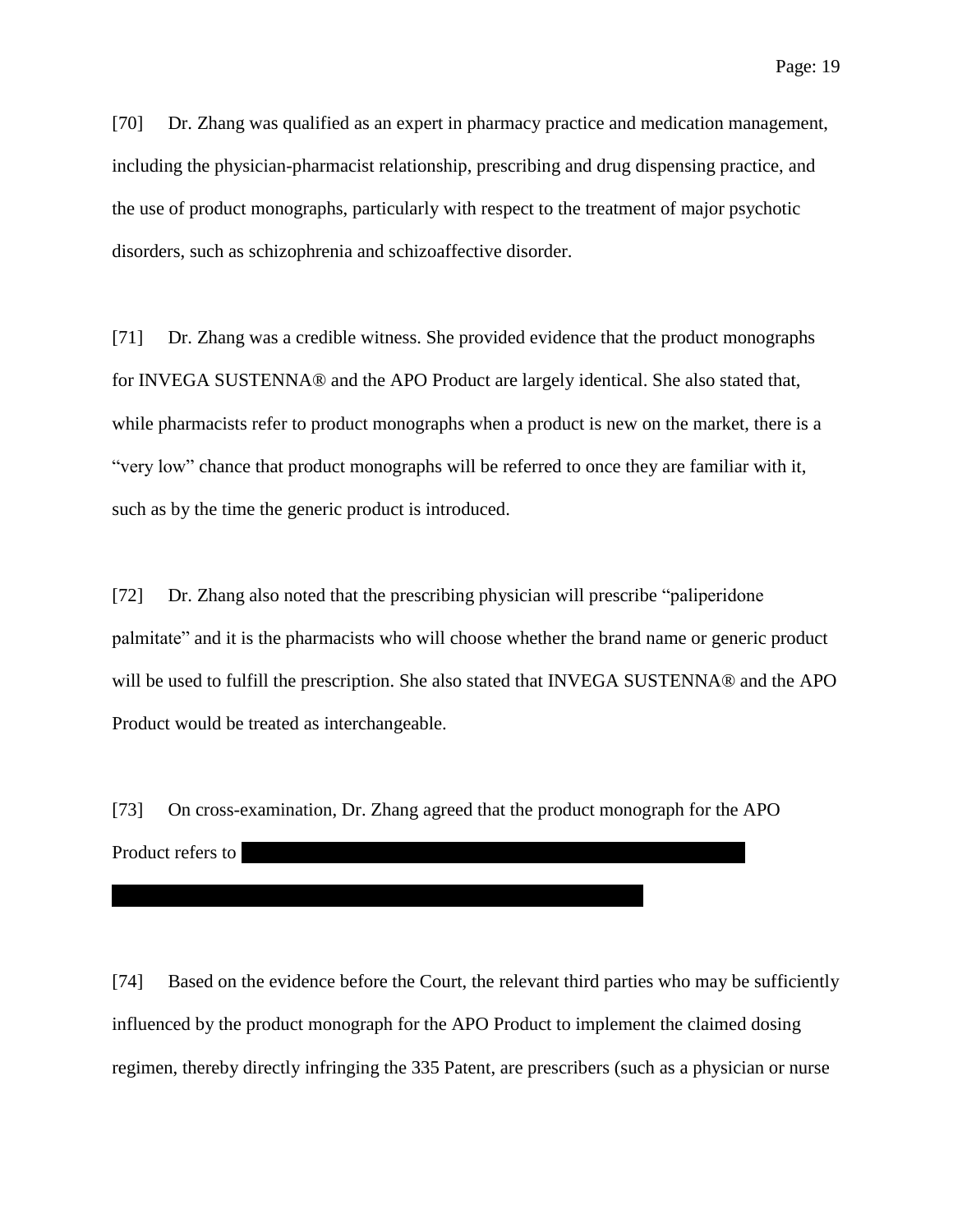practitioner) and/or patients. Therefore, limited weight is attributed to Dr. Zhang's evidence as a pharmacist expert.

### (b) *Apotex's Fact Witnesses*

(i) Mr. Nicholas Boorman

[75] Mr. Boorman is the Vice-President of Marketing and Commercial Operations for Apotex. His evidence addressed Apotex's marketing plans for its APO Product.

[76] Mr. Boorman stated that Apotex would not market or promote the APO Product in any way to physicians or patients in Canada. However, the APO Product will be a part of its patient support program (ApoAssist) and a general communication alerting pharmacists in Canada to the launch of a new product will be delivered.

[77] On cross-examination, Mr. Boorman agreed that the product monograph for the APO Product would also be posted on the Health Canada website accessible to both physicians and patients. Furthermore, if approved, pharmacists will be provided a notice of dosage strengths available, the prices of the available products, and a contact number for pharmacists to reach an Apotex Order Desk to inquire about purchasing the products. This notice also refers to the INVEGA SUSTENNA® product as the brand name equivalent and the Apotex Order Desk is able to provide the INVEGA SUSTENNA® product monograph if requested.

(ii) Mr. Duane Terrill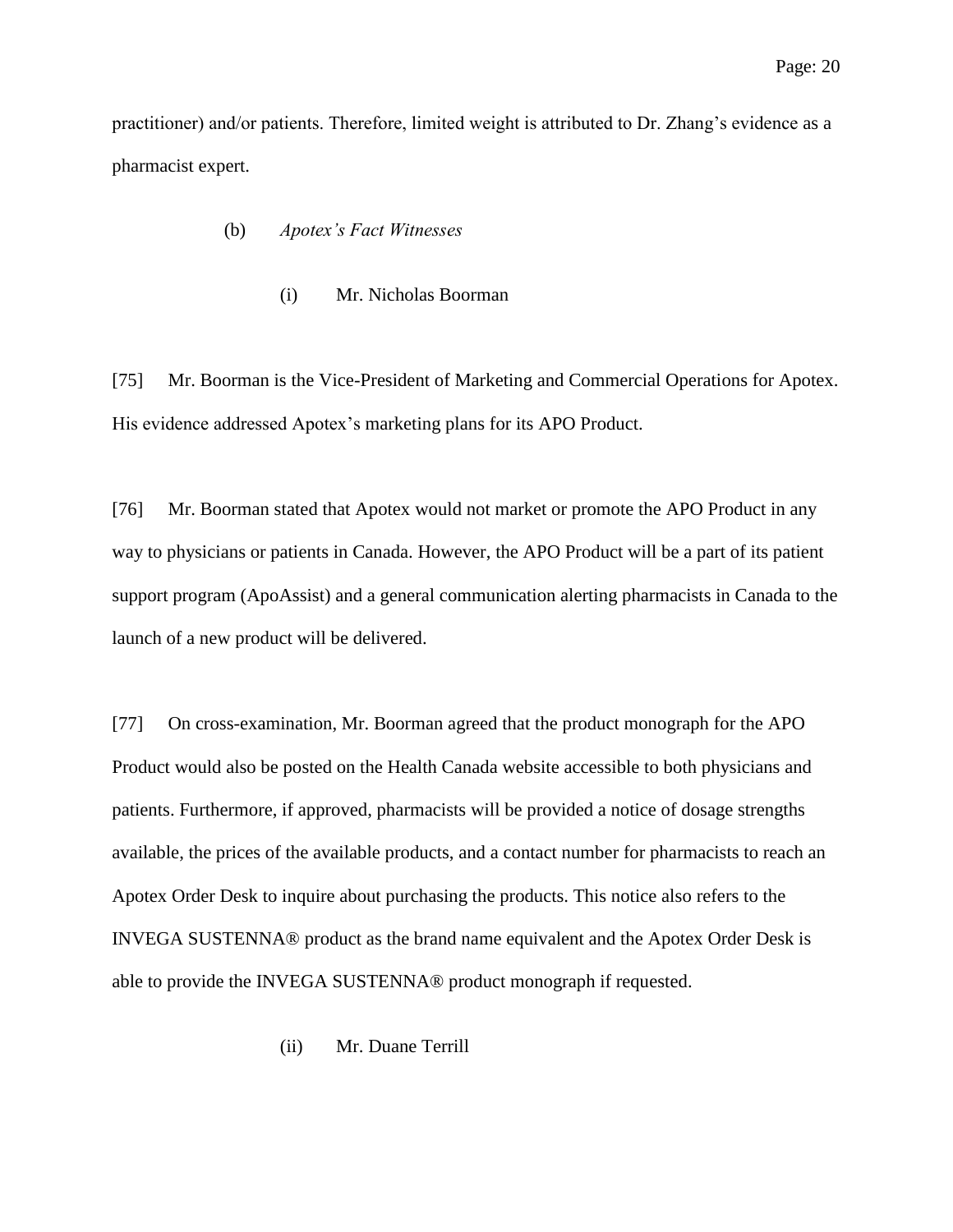[78] Mr. Terrill is the Director of Regulatory Affairs Canada and Caribbean for Apotex. His evidence outlined his knowledge of the filing of ANDS No. 233882 in regards to the APO Product.

| $[79]$ | Mr. Terrill also provided information on |  |  |
|--------|------------------------------------------|--|--|
|        | Mr. Terrill noted that                   |  |  |
|        |                                          |  |  |
|        | Janssen's Experts<br>(c)                 |  |  |

(i) Dr. Ofer Agid

[80] Dr. Agid is a Medical Doctor with specialized training in the field of psychiatry. Dr. Agid also holds several clinical, teaching, and research positions at CAMH and the University of Toronto.

[81] Dr. Agid obtained his medical degree and completed his psychiatry residency in Israel.

[82] Dr. Agid's psychiatry practice focusses on the diagnosis, treatment, and management of psychotic disorders, including schizophrenia and related disorders, and other complex mental disorders. He is actively involved in schizophrenia research, a large aspect of which focusses on the pharmacology of antipsychotics.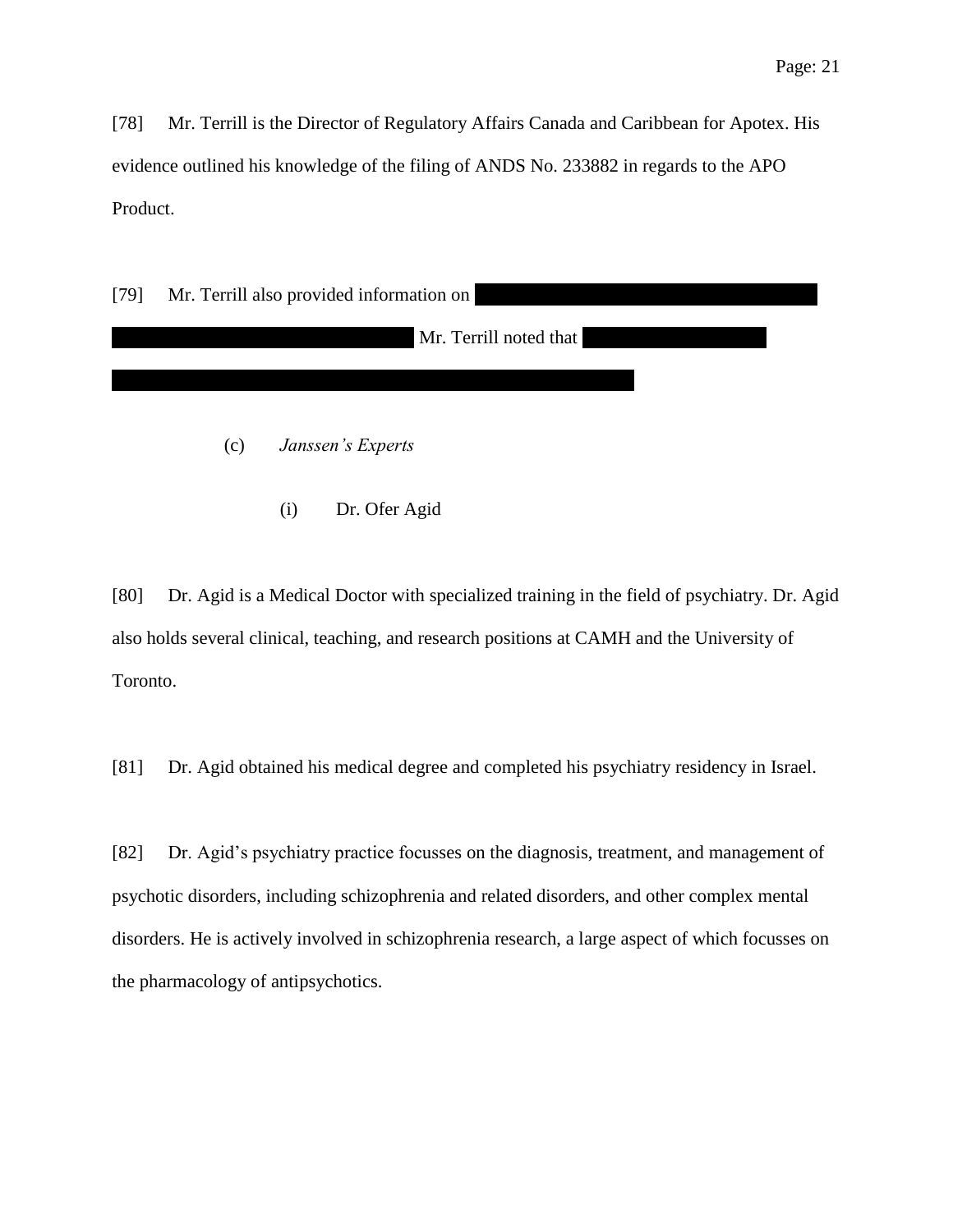[83] Dr. Agid was qualified as an expert in the diagnosis, treatment, and management of psychotic disorders (including schizophrenia, schizoaffective disorder, schizophreniform disorder, and treatment-resistant schizophrenia) and the nature and clinical use of antipsychotic drugs, including INVEGA SUSTENNA®, for the treatment of psychotic disorders (including schizophrenia, schizoaffective disorder, schizophreniform disorder, and treatment-resistant schizophrenia).

[84] Dr. Agid stated that product monographs were an important source of information for physicians for the optimization of treatment of patients. He also stated that some physicians will consult both the brand name and generic product monographs based on their availability in the hospital formulary at that time.

[85] Dr. Agid further provided that, while physicians generally use skill, judgment, and experience when making clinical decisions for patients, they also use the product monographs. Dr. Agid disagreed with Apotex's expert Dr. Oluboka that physicians would rely on individual characteristics, such as age, sex, weight, severity of illness, or overall physical health – other than renal impairment as set out in the product monograph.

[86] During cross-examination, counsel for Janssen objected to the use of Dr. Agid's previous statements in *Teva Paliperidone*. I find that Dr. Agid's previous statements were used for the purpose agreed upon by the Parties ahead of trial – that is, to impeach the credibility of Dr. Agid.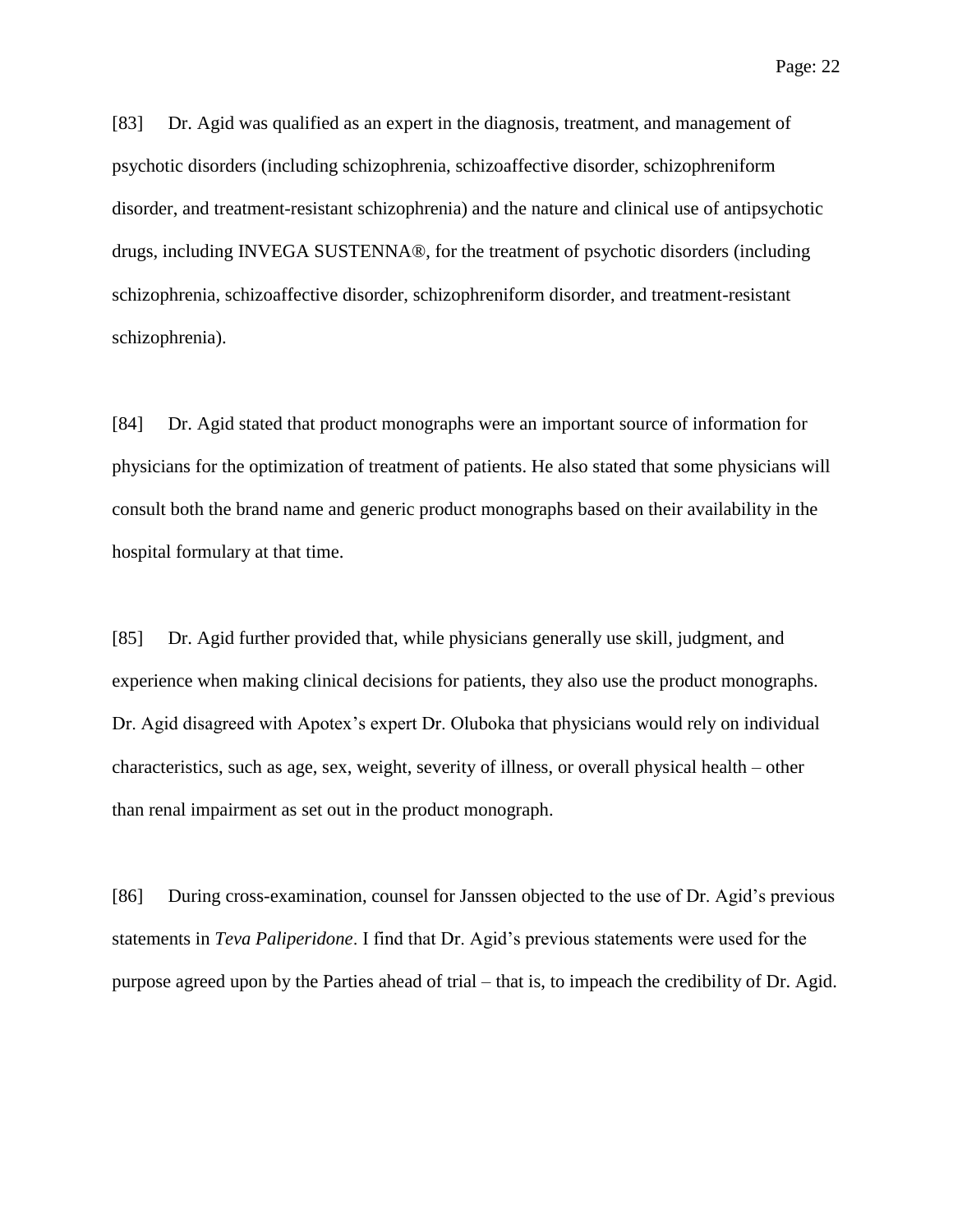[87] Counsel for Janssen further argued that the Defendant's use of prior statements in the cross-examination of Dr. Agid went against the rule set out in *Browne v. Dunn*, (1893) 6 R 67 (HL). The rule in *Browne v. Dunn*, in essence, requires that a party intending to bring evidence to impeach or contradict the testimony of a witness must present the witness with that evidence and give them an opportunity to explain or answer while on the witness stand. I find that the Defendant did correctly follow this rule. Dr. Agid was provided, and referred to, his previous expert statements filed in *Teva Paliperidone*, as well as the transcript of his testimony provided in *Teva Paliperidone*, in order to allow him to justify his evidence in this case.

[88] During cross-examination, Dr. Agid suffered from several credibility issues:

- i. When Dr. Agid was referred to his previous expert reports provided for *Teva Paliperidone*, he insisted that he could not recall his opinion even after being referred to specific paragraphs.
- ii. In contrast to his examination-in-chief, Dr. Agid agreed that when prescribing medication to patients with schizophrenia, physicians will base their prescribing decision on individual characteristics, as well as knowledge acquired from their medical training and continued education, treatment experiences, and medical literature and product monographs.
- iii. Dr. Agid denied considering race in his prescribing practices. However, he was aware that patients of Asian ethnicity typically require lower doses of anti-psychotic medication and agreed that he considers this in his prescribing practices.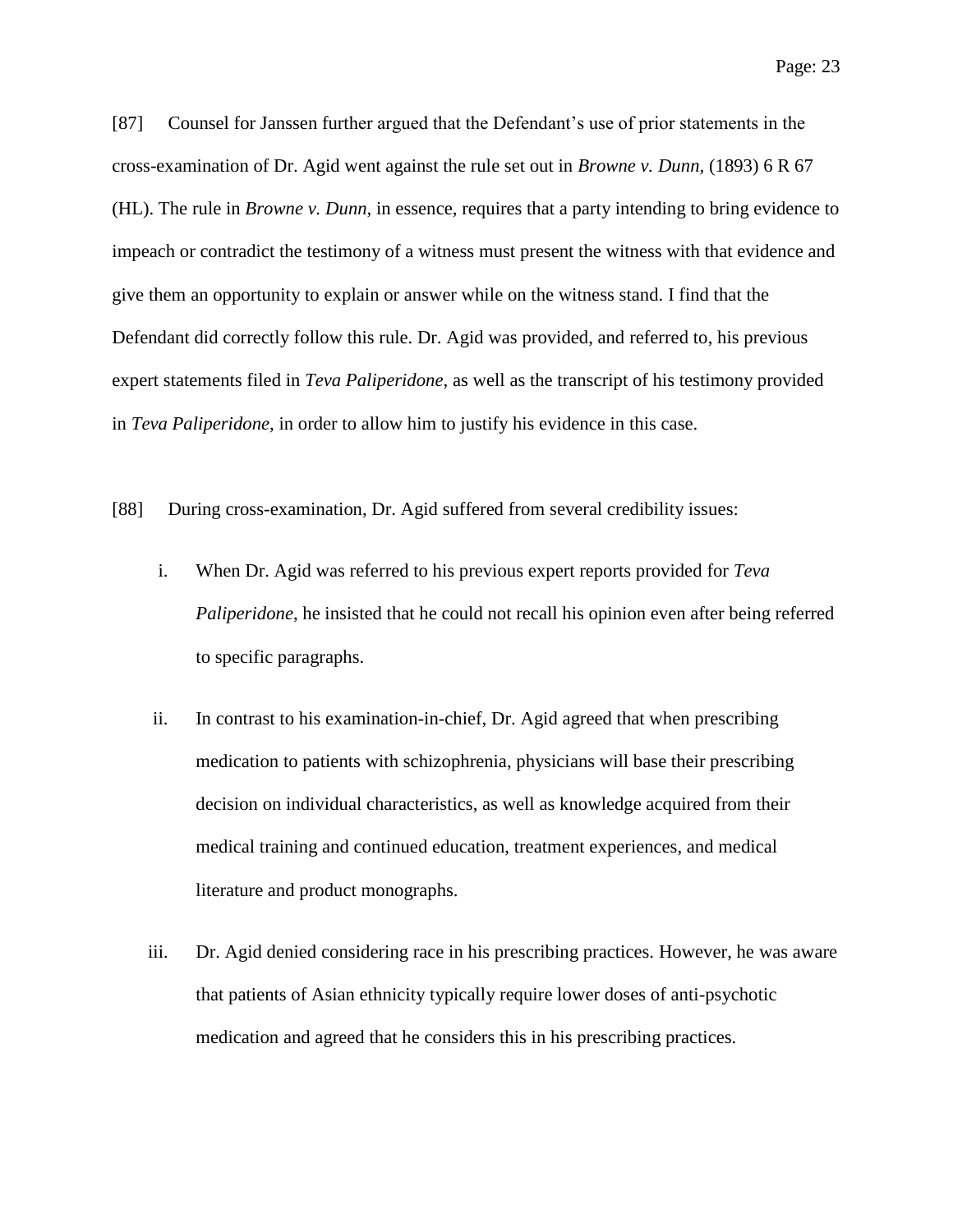- iv. Dr. Agid had no recollection of several peer-reviewed articles on the subject of paliperidone palmitate dosing that he was asked about (and recalled) during *Teva Paliperidone*, even after the Defendant provided him with both the article and a transcript of his pervious testimony in *Teva Paliperidone*.
	- (ii) Dr. Pierre Chue

[89] Dr. Chue is a Medical Doctor with specialized training in the field of psychiatry. He holds several clinical, research, and teaching positions with Alberta Health Services and the University of Alberta.

[90] Dr. Chue obtained his Bachelor of Medicine and Surgery from the Welsh National School of Medicine.

[91] Dr. Chue's practice focuses on the treatment of adult patients with mental illness, including schizophrenia and schizoaffective disorder.

[92] As a result of his education, practical experience, and involvement in physician education, Dr. Chue claims expertise in the disorders of schizophrenia and schizoaffective disorder, including how these disorders are treated and managed by physicians. He commonly prescribes INVEGA SUSTENNA® and has been a member of advisory boards for INVEGA SUSTENNA®. He has an understanding of how paliperidone palmitate is prescribed by other Canadian clinicians.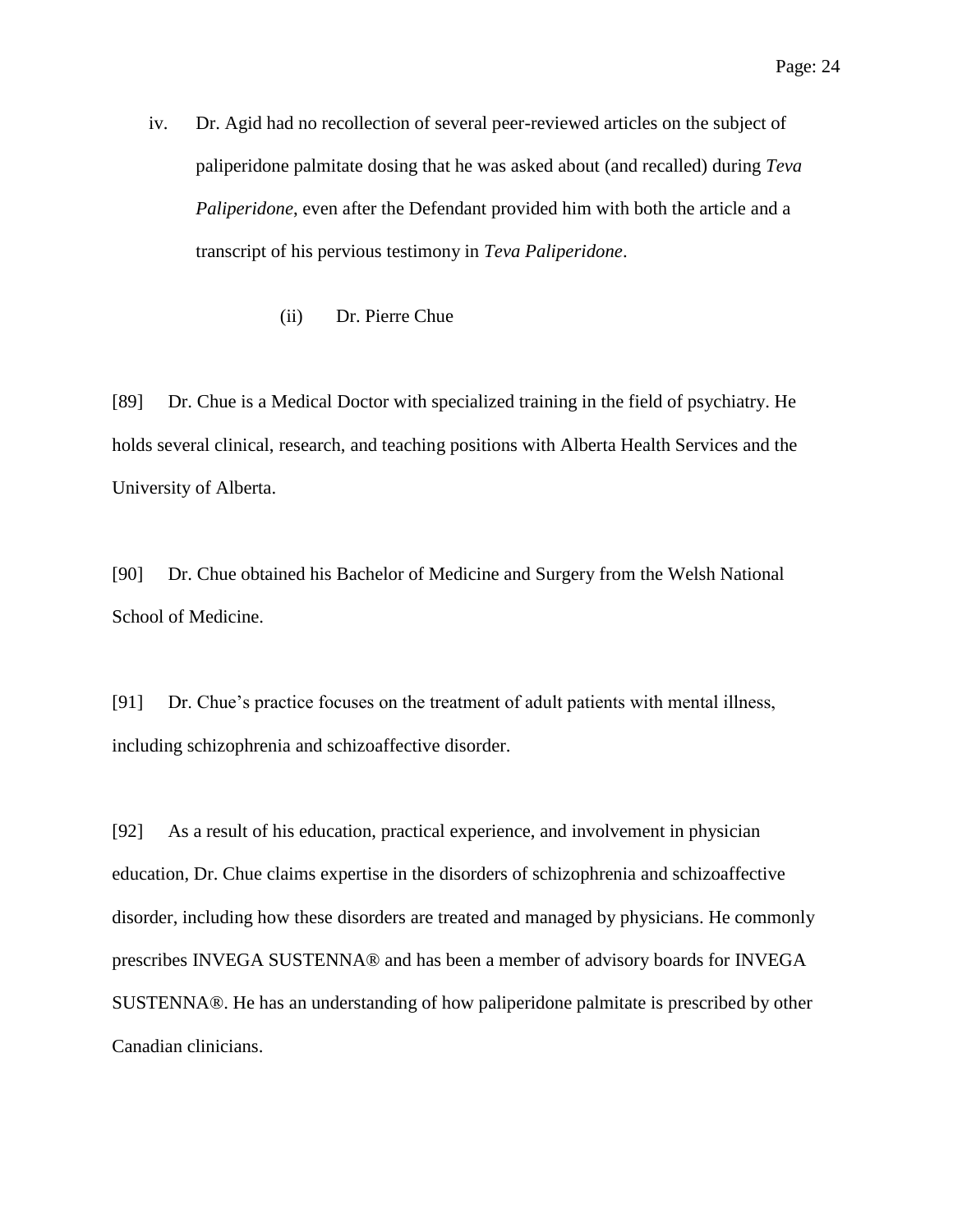[93] Dr. Chue was qualified as an expert in the diagnosis and treatment of schizophrenia and schizoaffective disorder. This expertise includes the clinical use of injectable depot medications, such as paliperidone palmitate, *i.e.* INVEGA SUSTENNA®.

[94] Dr. Chue testified that product monographs contain evidence-based information approved by Health Canada, which provides information in terms of how to safely and effectively administer medication, and they represent the baseline that clinicians follow in practice. Further, Dr. Chue stated that the review of product monographs is considered to be best clinical practice, and that many clinicians review product monographs to inform their prescribing practices, including, in some cases, the generic product monographs.

[95] Further, Dr. Chue provided that some physicians will be influenced to prescribe the claimed dosing regimen by the product monograph for the APO Product.

[96] On cross-examination, Dr. Chue agreed that treating physicians will base their prescribing decisions on their professional skill and judgment, training, experience, and individual patient characteristics – with the product monograph included in a physician's skill and judgment, and experience. He further qualified that the choice of maintenance dose is also based on a patient's response to the loading dose regimen.

[97] Dr. Chue further testified that, though maintenance doses and dosing windows may be adjusted, he would first reach a baseline using the claimed dosing regimen set out in the product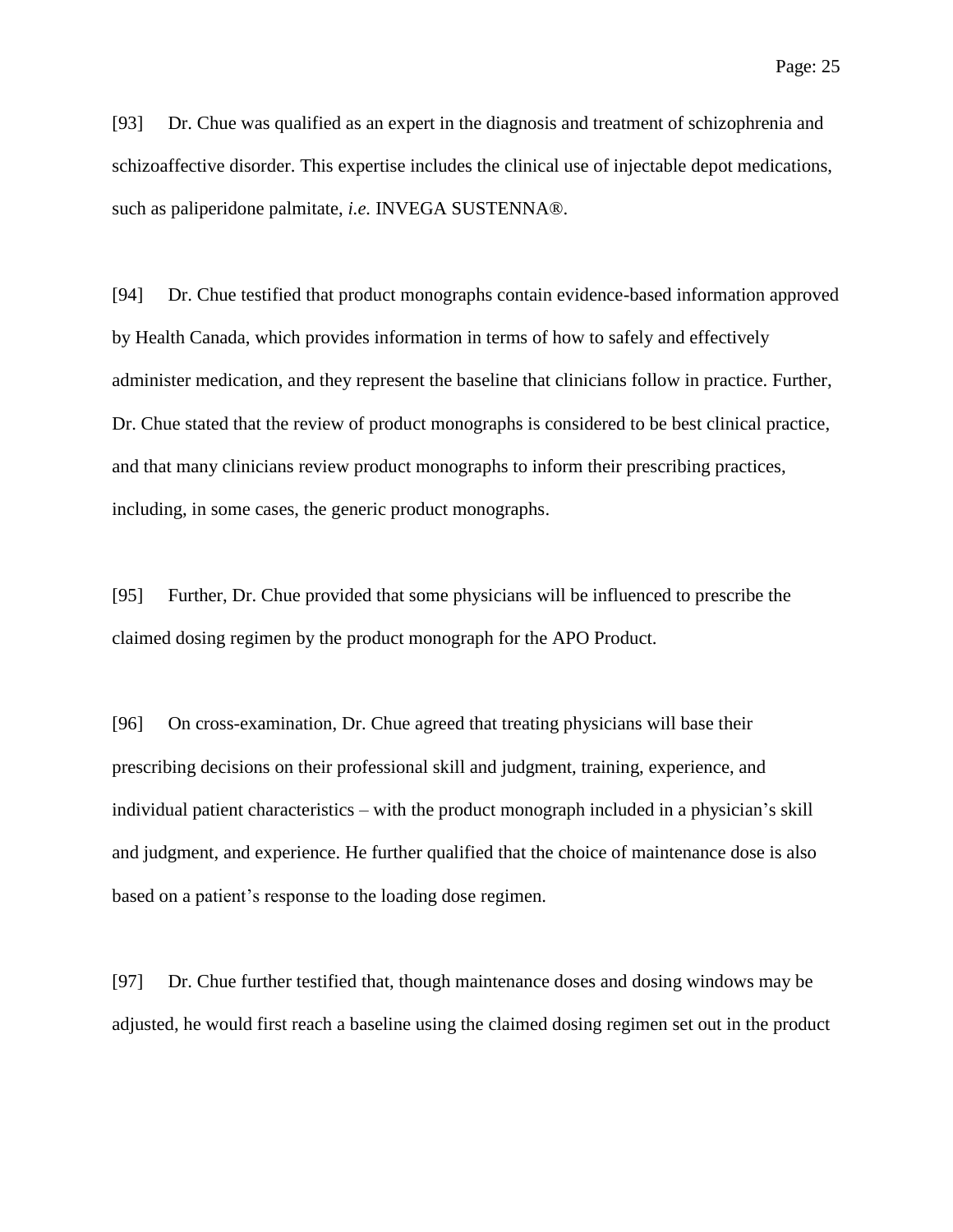monograph. He also agreed that his prescribing practice for paliperidone palmitate would not change if the APO Product were to be approved and enter into the market.

[98] Dr. Chue was a credible witness. Notwithstanding the evidence provided by Dr. Agid, Dr. Chue's evidence corroborated his earlier expert statement that some physicians would be influenced by the product monograph for the APO Product to prescribe the claimed dosing regimen.

## (iii) Mr. Richard Jones

[99] Mr. Jones is a Pharmacist and currently the Regional Director of Pharmacy Services at Island Health – the health authority for Vancouver Island, which provides publicly funded health care services through a network of more than 100 hospitals, clinics, health units, and long-term care locations.

[100] Mr. Jones is responsible for the safe and effective clinical and technical pharmacy operations of hospitals and health care centres under the purview of Island Health, including nine hospital pharmacies and two outpatient community pharmacies. This includes managerial oversight of over 370 pharmacists and associated pharmacy staff, such as pharmacy technicians and assistants.

[101] Mr. Jones was qualified as an expert in drug formulary management, including the process and considerations involved in listing a drug product on a hospital drug formulary, and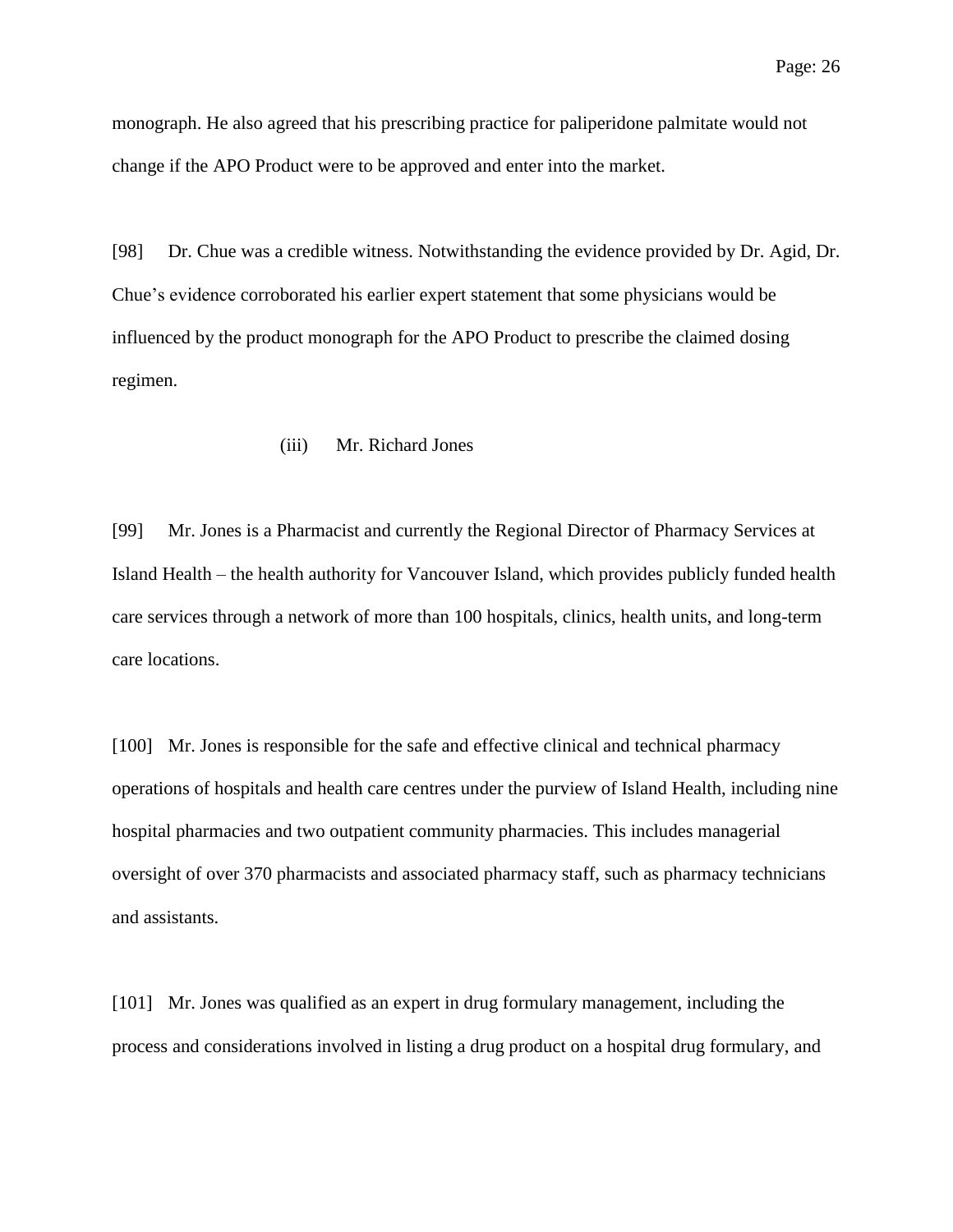pharmacy practice and medication management in a hospital setting, including prescribing methods, drug dispensing practices, and pharmacy clinical practice processes.

[102] Mr. Jones testified that a generic product monograph will be reviewed before a generic drug product is added to a hospital formulary. In addition, he stated that if the APO Product is added to formularies, it will be interchangeable with INVEGA SUSTENNA® – with the APO  $P$ roduct

[103] On cross-examination, Mr. Jones testified that his current role is administrative and that he has not filled a prescription in approximately two decades. Mr. Jones stated that pharmacists might refer to product monographs, especially when they are verifying a prescription. Mr. Jones agreed that it is the physician that makes the prescribing decisions, including which maintenance dose within the range from 50 mg-eq. to 150 mg-eq. to prescribe for a patient.

[104] As stated above, based on the evidence before the Court, the relevant third parties who may be sufficiently influenced by the product monograph for the APO Product to implement the claimed dosing regimen, thereby directly infringing the 335 Patent, are prescribers (such as a physician or nurse practitioner) and/or patients. Therefore, limited weight is attributed to Mr. Jones' evidence as a pharmacist expert.

(3) Claims Construction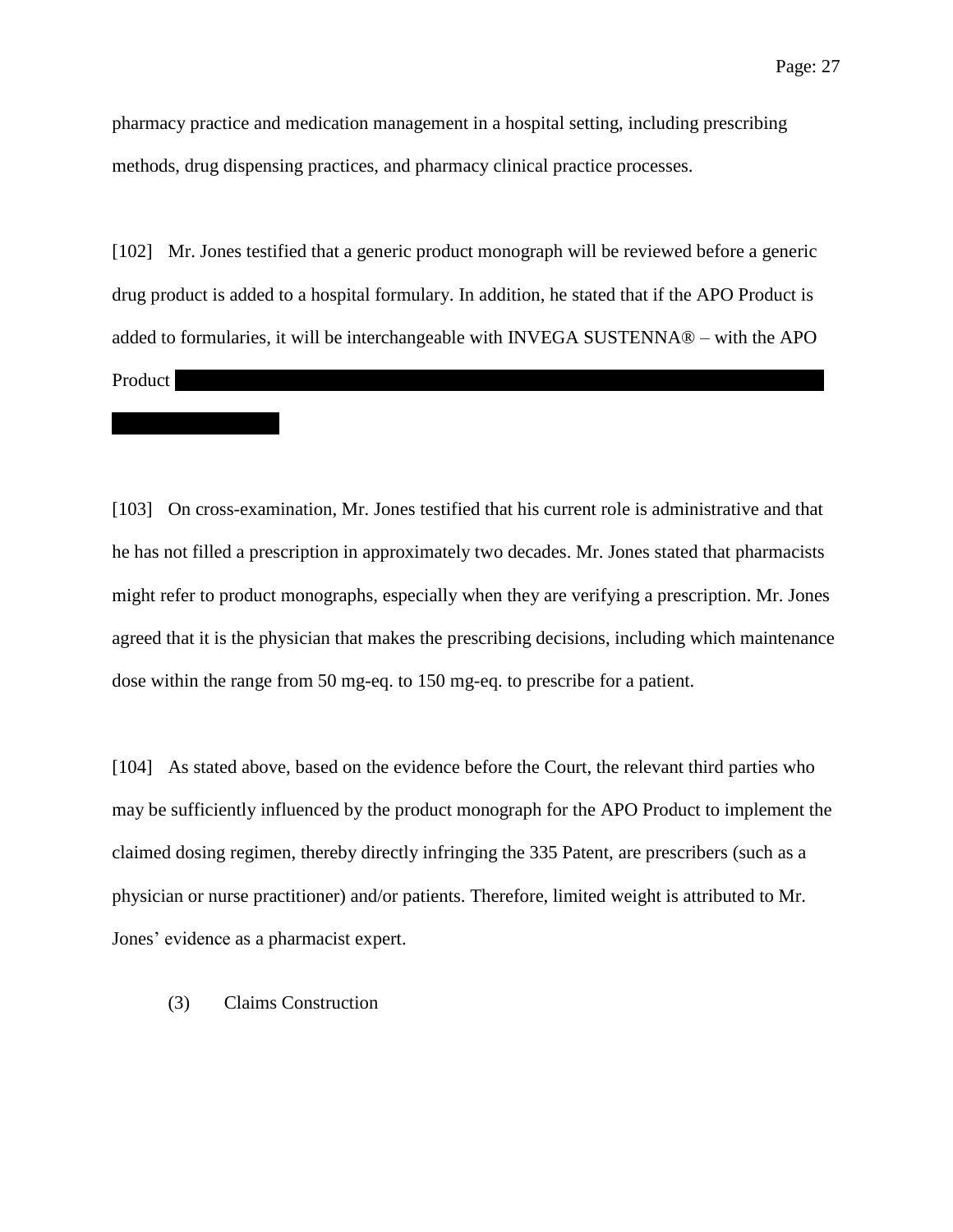[105] Apotex asserts that claim construction is not an issue in this matter because claims 1 to 48

have already been construed in *Teva Paliperidone*. Further, patent validity is not an issue

because Apotex does not allege invalidity.

[106] Nevertheless, all 63 claims of the 335 Patent are alive in this motion and the applicable

principles of claim construction have been summarized by the Federal Court of Appeal in

*Tearlab Corporation v. I-Med Pharma Inc.*, 2019 FCA 179 at paragraphs 30 to 34:

[30] The general principles of claim construction are now well established and were set out by the Supreme Court in three cases (*Whirlpool* at paras. 49-55; *Free World Trust v. Électro Santé Inc*., 2000 SCC 66, [2000] 2 S.C.R. 1024 at paras. 31-67 [*Free World Trust*]; *Consolboard Inc. v. MacMillan Bloedel (Sask.) Ltd*., 1981 CanLII 15 (SCC), [1981] 1 S.C.R. 504 at p. 520 [*Consolboard*]). These principles can be summarized as follows.

[31] The *Patent Act* promotes adherence to the language of the claims, which in turn promotes fairness and predictability (*Free World Trust* at paras. 31(a), (b) and 41). The words of the claims must, however, be read in an informed and purposive way (at para. 31(c)), with a mind willing to understand (at para. 44). On a purposive construction, it will be apparent that some elements of the claimed invention are essential while others are non-essential (at para. 31(e)). The interpretative task of the court, in claim construction, is to separate and distinguish between the essential and the non-essential elements, and to give the legal protection to which the holder of a valid patent is entitled only to the essential elements (at para. 15).

[32] To identify these elements, the claim language must be read through the eyes of a POSITA, in light of the latter's common general knowledge (*Free World Trust* at paras. 44-45; see also *Frac Shack* at para. 60; *Whirlpool* at para. 53). As noted in *Free World Trust*:

> [51] ... The words chosen by the inventor will be read in the sense the inventor is presumed to have intended, and in a way that is sympathetic to accomplishment of the inventor's purpose expressed or implicit in the text of the claims. However, if the inventor has misspoken or otherwise created an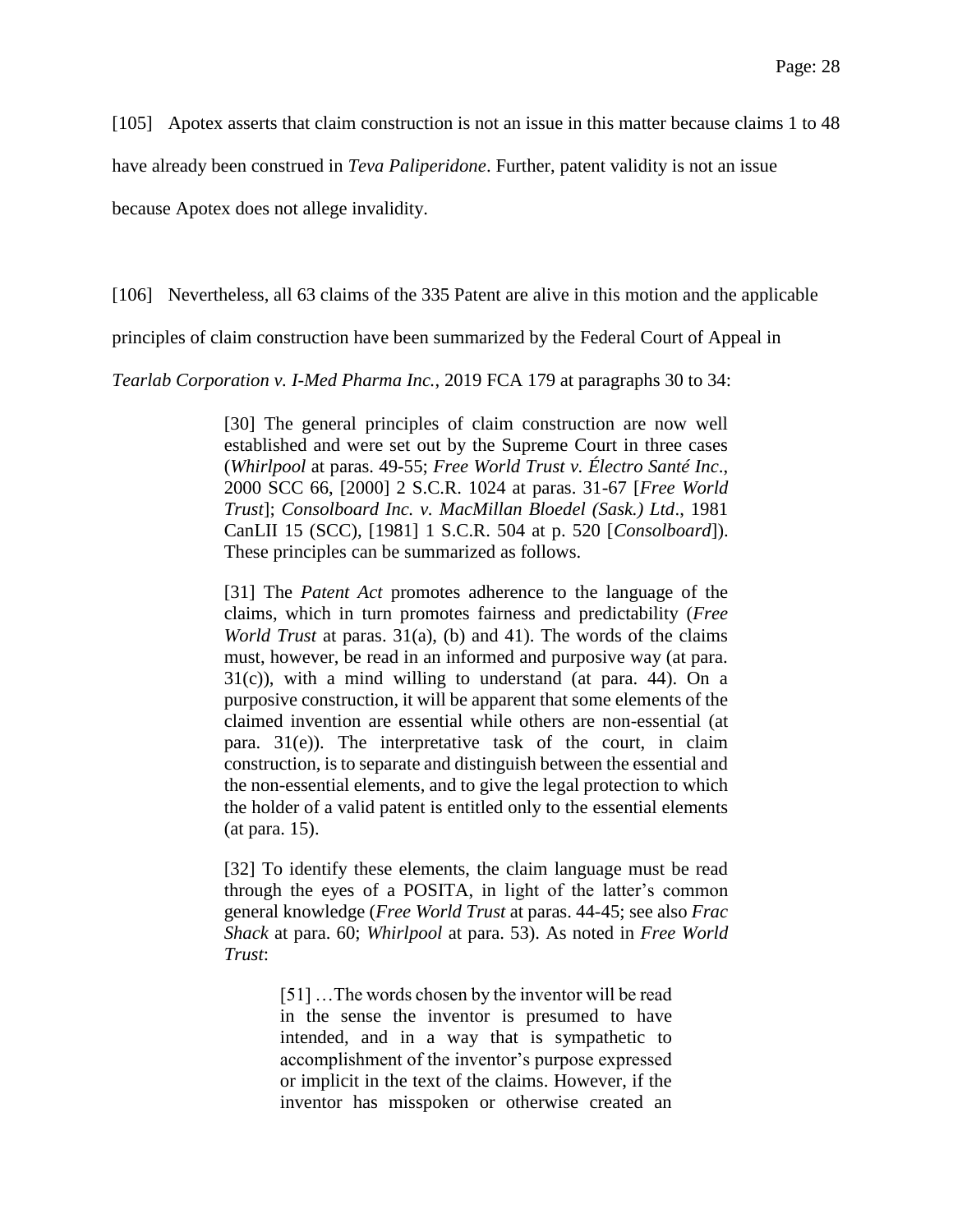unnecessary or troublesome limitation in the claims, it is a self-inflicted wound. The public is entitled to rely on the words used *provided* the words used are interpreted fairly and knowledgeably. [Emphasis in the original.]

[33] Claim construction requires that the disclosure and the claims be looked at as a whole "to ascertain the nature of the invention and methods of its performance, … being neither benevolent nor harsh, but rather seeking a construction which is reasonable and fair to both patentee and public" (*Consolboard* at p. 520; see also *Teva Canada Ltd. v. Pfizer Canada Inc*., 2012 SCC 60, [2012] 3 S.C.R. 625 at para. 50). Consideration can thus be given to the patent specifications to understand what was meant by the words in the claims. One must be wary, however, not to use these so as "to enlarge or contract the scope of the claim as written and … understood" (*Whirlpool* at para. 52; see also *Free World Trust* at para. 32). The Supreme Court recently emphasized that the focus of the validity analysis will be on the claims; specifications will be relevant where there is ambiguity in the claims (*AstraZeneca Canada Inc. v. Apotex Inc*., 2017 SCC 36, [2017] 1 S.C.R. 943 at para. 31; see also *Ciba* at paras. 74-75).

[34] Finally, it is important to stress that claim construction must be the same for the purpose of validity and for the purpose of infringement (*Whirlpool* at para. 49(b)).

[107] The relevant date for construing the claims is the publication date: June 19, 2009.

(4) Infringement

[108] To establish that the APO Product will directly infringe the 335 Patent, Janssen must prove, on a balance of probabilities, that the APO Product will embody all of the essential elements of one or more of the claims of the 335 Patent: "There is no infringement if an essential element is different or omitted" [*Free World Trust v. Électro Santé Inc.*, 2000 SCC 66 at paragraph 31(f)].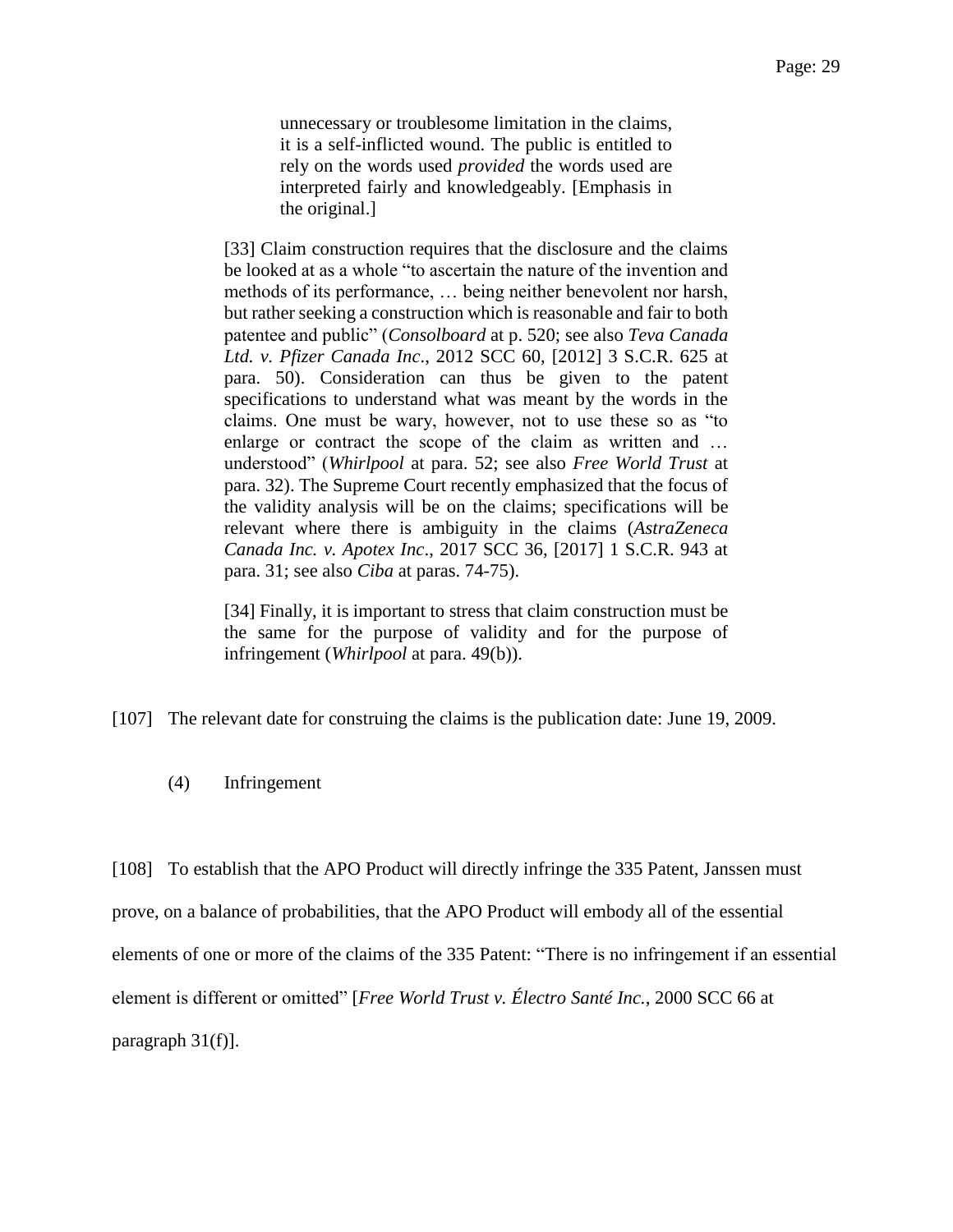[109] Apotex submits that its APO Product cannot directly infringe the 335 Patent because its ANDS is not seeking approval of  $\blacksquare$ the 335 Patent as determined in *Teva Paliperidone*. In addition, Apotex submits that its product monograph does not teach the dosing regimen claimed in the 335 Patent.

[110] Janssen does not argue against the above positon of Apotex with respect to direct infringement. Instead, Janssen's position is that Apotex will be inducing direct infringement of the 335 Patent.

[111] The *Patent Act* affords the patentee with the "exclusive right, privilege and liberty of making, constructing and using the invention and selling it to others to be used" [*Patent Act*, RSC, 1985, c P-4, section 42]. Any interference with these exclusive rights or privileges, whether direct or indirect, constitutes an infringement of the patent. As stated by the Supreme Court, the test for infringement is "did the defendant's activity deprive the inventor in whole or in part, directly or indirectly, of full enjoyment of the monopoly conferred by law?" [*Monsanto Canada Inc. v. Schmeiser*, 2004 SCC 34 at paragraph 35].

[112] Aside from direct infringement, a defendant may be liable for indirect infringement where, by their actions, they induce or procure another party to infringe the patent (*i.e.* inducement).

[113] There is a three "prong" test for inducement: (1) direct infringement by a third party; (2) the inducer influenced the third party to the point that the infringing act would not have occurred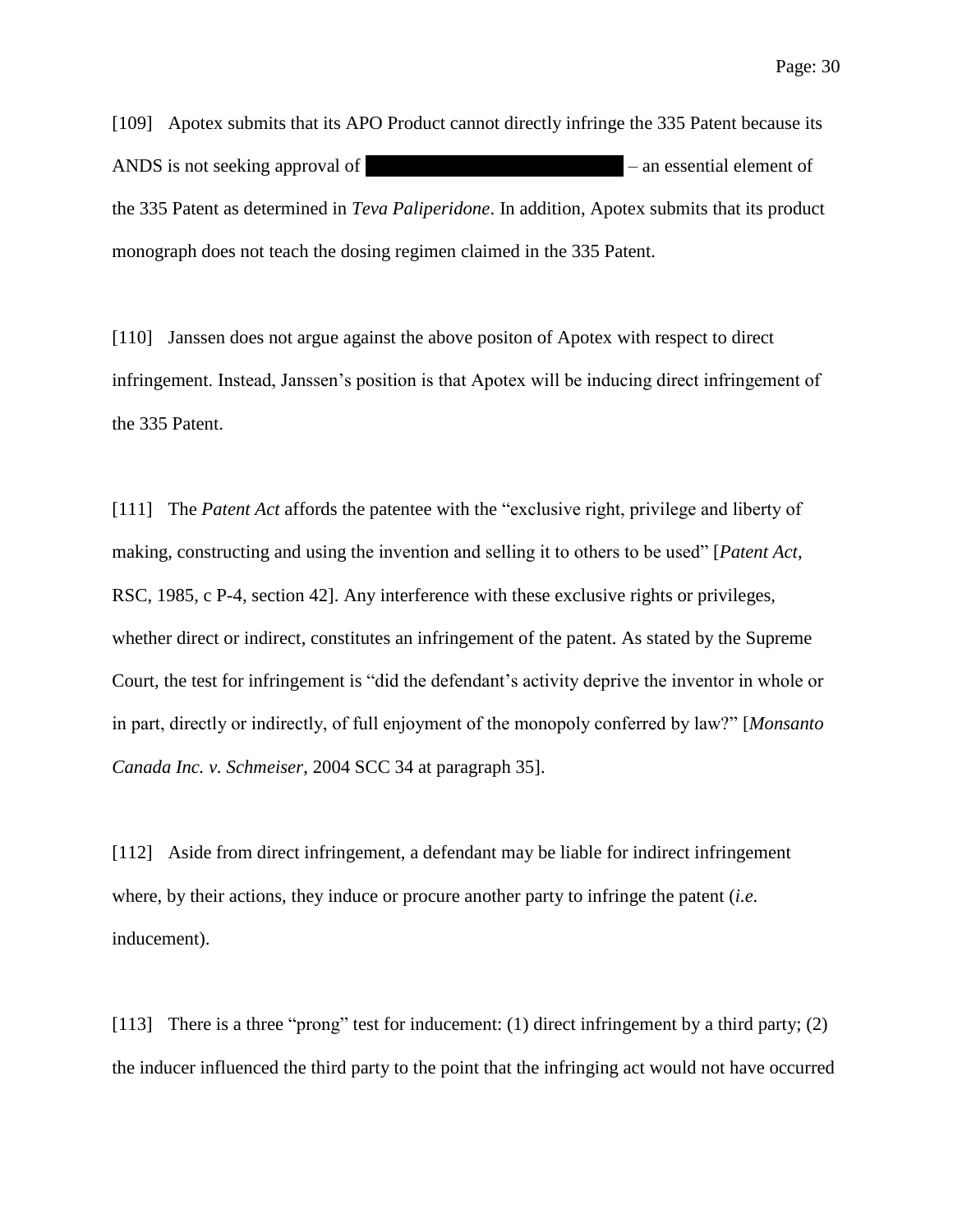without the influence; and (3) the defendant knew that its influence would bring about the infringing act [*Corlac Inc. v. Weatherford Canada Ltd*., 2011 FCA 228 [*Corlac*]].

[114] As stated previously, at the hearing, the Parties further agreed that the key issue for the Court to determine is the second prong of the *Corlac* test for inducing infringement.

[115] In addition, as set out above, Janssen, as the party that raised the allegation of infringement and bears the burden of proving infringement on a balance of probabilities in the underlying action, also bears the burden of proof of establishing infringement as raised in this summary trial motion. Though Janssen bears the burden of proving infringement, there is no question that Apotex must also put its best foot forward on this motion in respect of the issue of alleged non-infringement [*0871768 B.C. Ltd. v. Aestival (The)*, 2014 FC 1047 at paragraph 62; *Kobold* at paragraph 148].

### (a) *Prong 1: Direct Infringement*

[116] The first prong of the inducement test requires that the "act of infringement must have been completed by the direct infringer" [*Corlac* at paragraph 162]. No direct contact is required between the inducer and the direct infringer [*Hospira Health Care Corporation v. Kennedy Trust for Rheumatology Research*, 2020 FCA 30 [*Hospira FCA*] at paragraph 26]. There is also no requirement that the alleged inducer supply all components or elements of the claimed invention [*The Copeland-Chatterson Company v. Hatton,* 1906 CarswellNat 10, 10 Ex CR 224 (Ex Ct); *MacLennan v. Produits Gilbert Inc*., 2008 FCA 35 [*MacLennan*]; *Hospira Healthcare Corporation v. Kennedy Trust for Rheumatology*, 2018 FC 259 [*Hospira FC*]; *Janssen Inc. v.*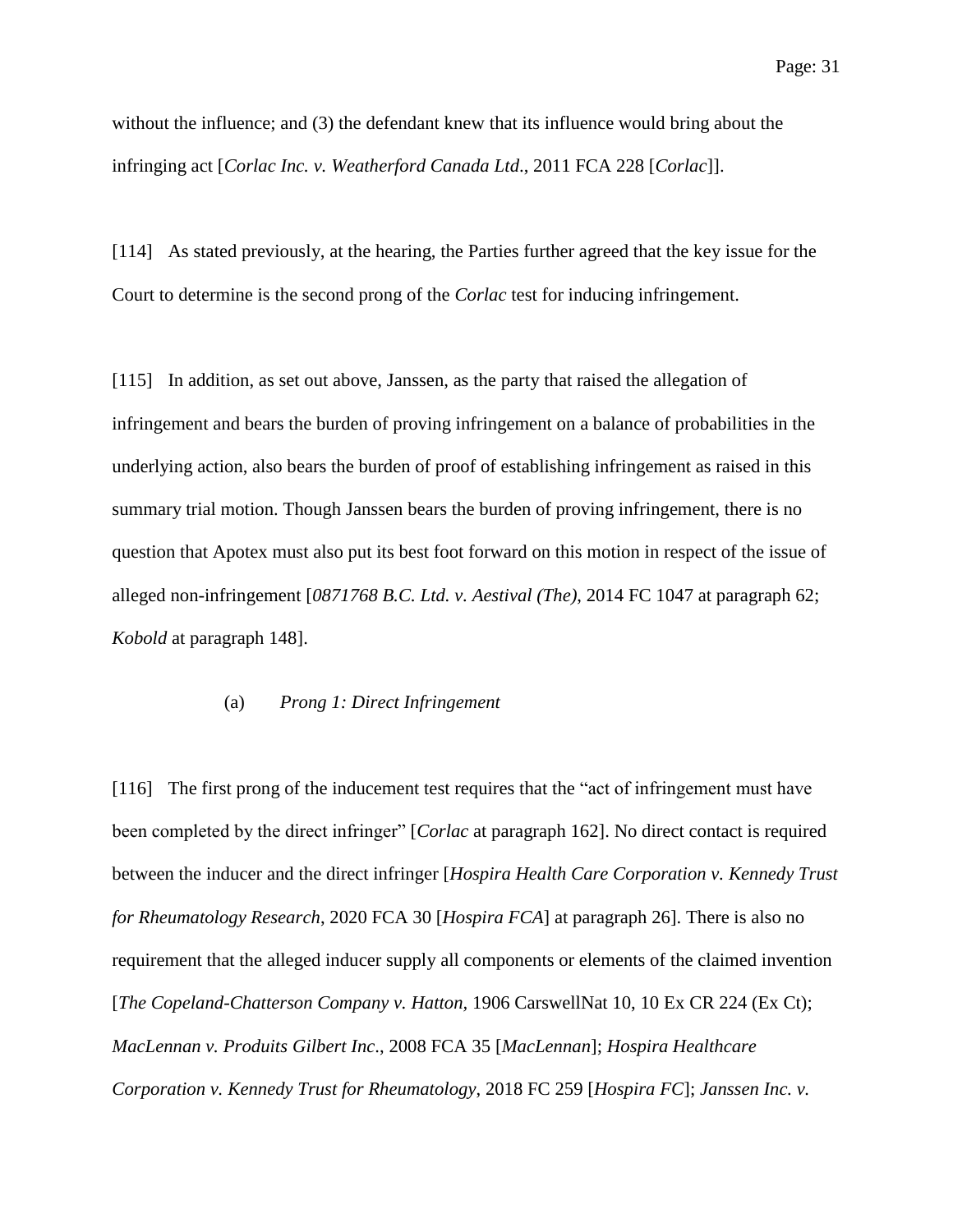*Apotex Inc.,* 2019 FC 1355]. This is a question of liability, not quantification [*Hospira FCA* at paragraph 45].

[117] Apotex submits that no patients will receive doses of the APO Product corresponding to the claimed dosing regimens, because Apotex will not sell which is an essential element of all of the claimed dosing regimens.

[118] Janssen submits that there can be inducement where the inducer sells only one component of a patented combination.

[119] Janssen claims that the APO Product is clearly meant to be used (and will be used) in combination with

| in the same dosing and administration regimens claimed in the 335 Patent, and when that occurs there will be direct infringement. Whether or not Apotex will supply  $\qquad \qquad$  is immaterial.

[120] According to Janssen's experts Drs. Agid and Chue, the APO Product will be prescribed to treat those disorders in the claimed dosing regimen, whereby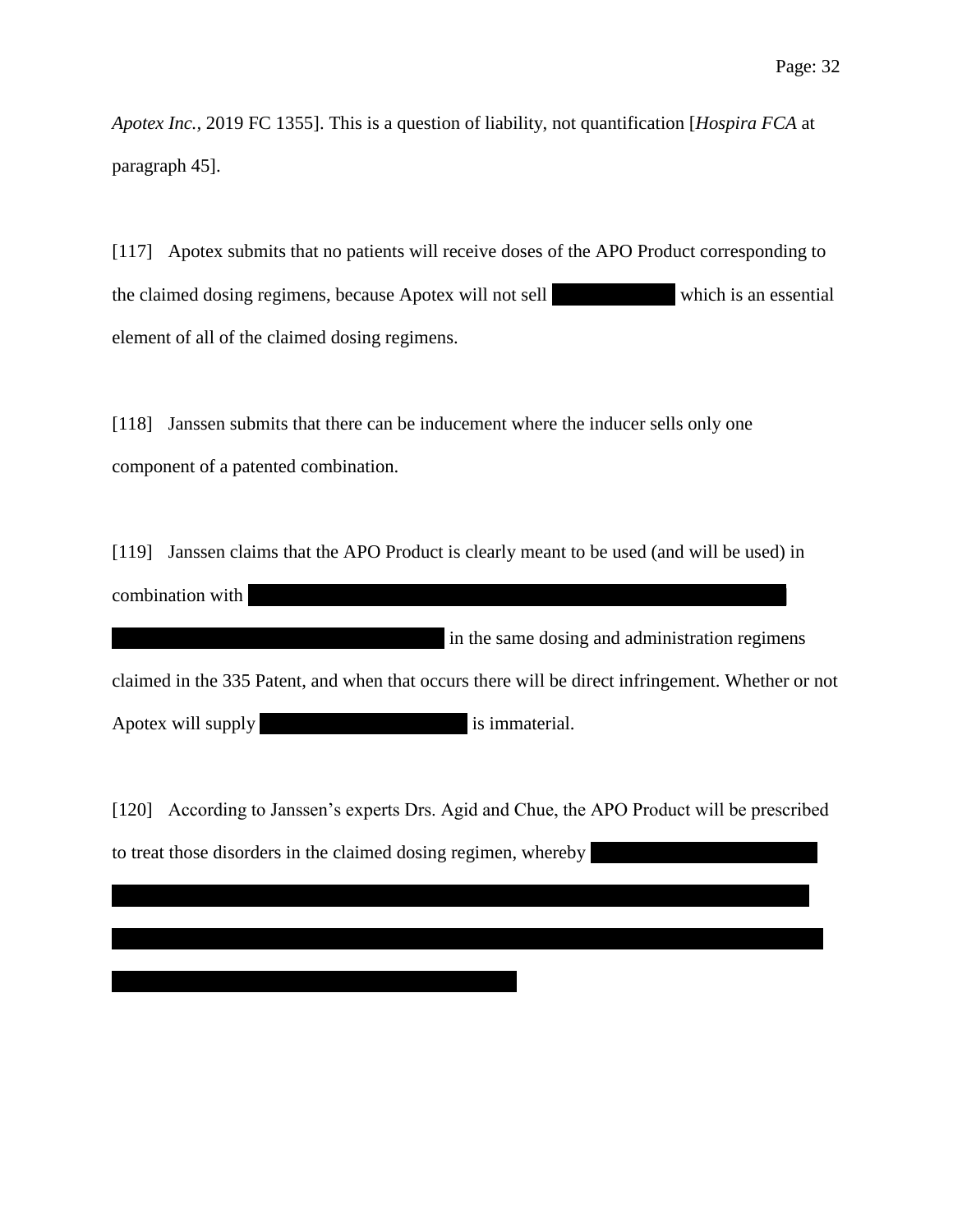[121] For patients with renal impairment,

[122] The Parties' pharmacist experts, Mr. Jones and Dr. Zhang, both testified that INVEGA SUSTENNA® and the APO Product will be designated as interchangeable and that both products will be listed on hospital formularies, Their evidence also supports that of the other Janssen experts that, in practice, the APO Product and INVEGA SUSTENNA® will ||||||||||||||||||||||||||||||||||||||||||||||||||||||||||||||||||||||||||||||||||||||||||||||||||||||| |

|||||||||||||||||||||||||||||||||||||||||||||||||||||||||||||||||||||||||||||||||||||||||||||||||||||||||||||||||||||||||||||||||||||||||||||| ||||||||

[123] Based on the evidence, I am satisfied that Janssen has established direct infringement will occur by prescribing physicians. When considered in totality, the expert evidence demonstrates that prescribers (as a third party) will implement the dosing regimen claimed in the 335 Patent, notwithstanding that Apotex

[124] There appears to be several instances in the APO Product product monograph that will influence a physician to prescribe  $\qquad \qquad$  as part of the claimed dosing regimen leading to direct infringement of the 335 Patent: (i) in the recommended maintenance dose ranges in which  $\qquad \qquad ;$  and (ii) in tables outlining instructions for switching patients from oral paliperidone to an injectable product, like the APO Product or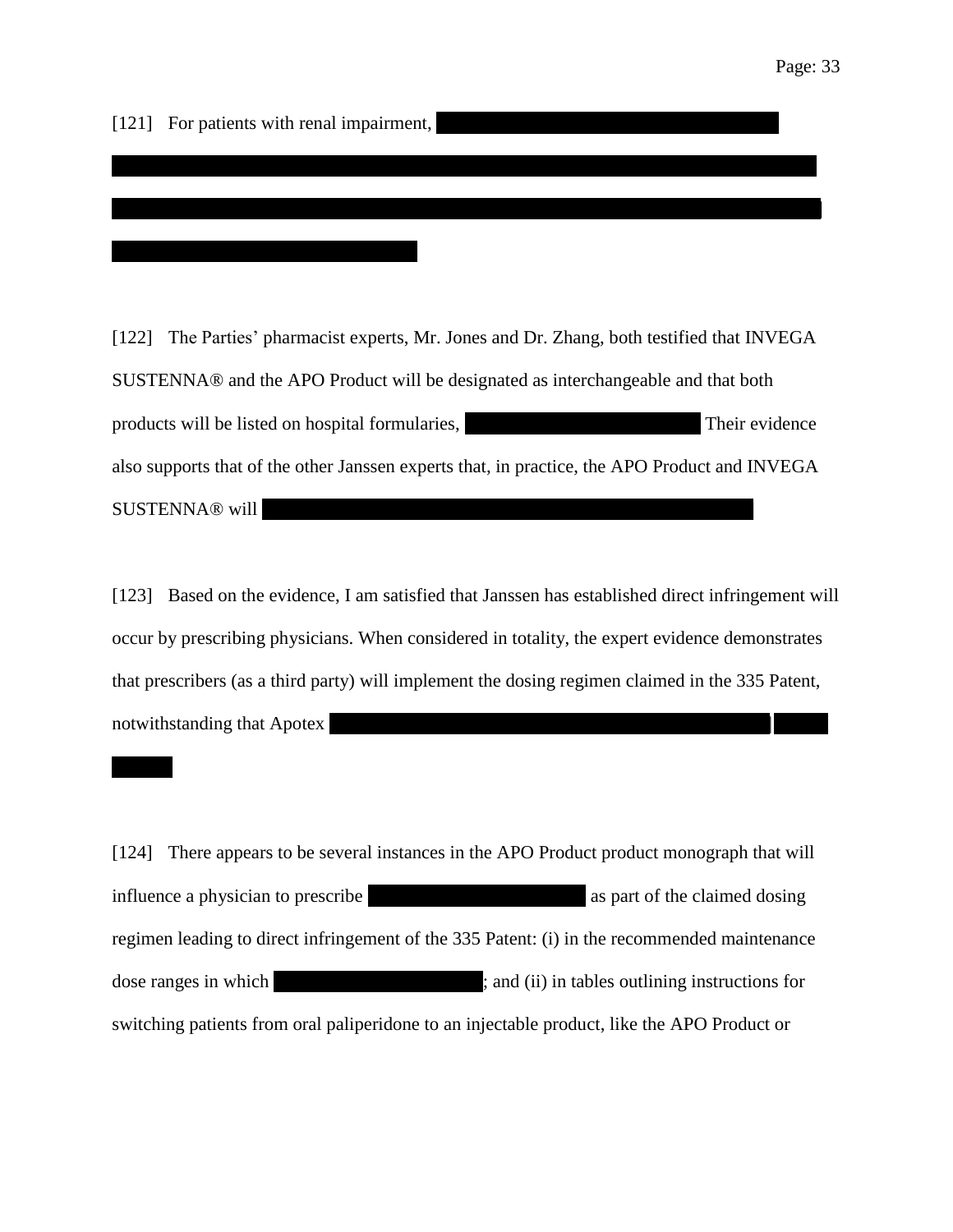INVEGA SUSTENNA®. In addition, there is no dispute that for renally-impaired patients.

(b) *Prong 2: Inducement*

[125] As stated above, the Parties agree that the key issue for the Court to determine is the second prong of the *Corlac* test for inducing infringement.

[126] As articulated in *Corlac*, the second prong of the inducement test requires that "the acts" of infringement must be influenced by the acts of the alleged inducer to the point that, without the influence, direct infringement would not take place" [*Corlac* at paragraph 162].

[127] The "but for" influence required in the second prong of the *Corlac* test sets a high bar – higher than "encouragement to infringe," a "subtle reference" to the infringing use, or "attempting to induce others to infringe" [*Teva Paliperidone* at paragraph 262-264; *Janssen Inc. v. Apotex Inc.*, 2021 FC 7 at paragraph 242].

[128] As stated above, there is no requirement for the presence of direct contact between the inducer and the direct infringer. Direct infringement may occur (and often does) through indirect means. It is well established that product monographs play a "key role" in indicating the intention of generic pharmaceuticals and the likelihood of infringement [*AB Hassle v. Canada (Minister of Health)*, 2002 FCA 421 [*AB Hassle FCA*] at paragraph 55].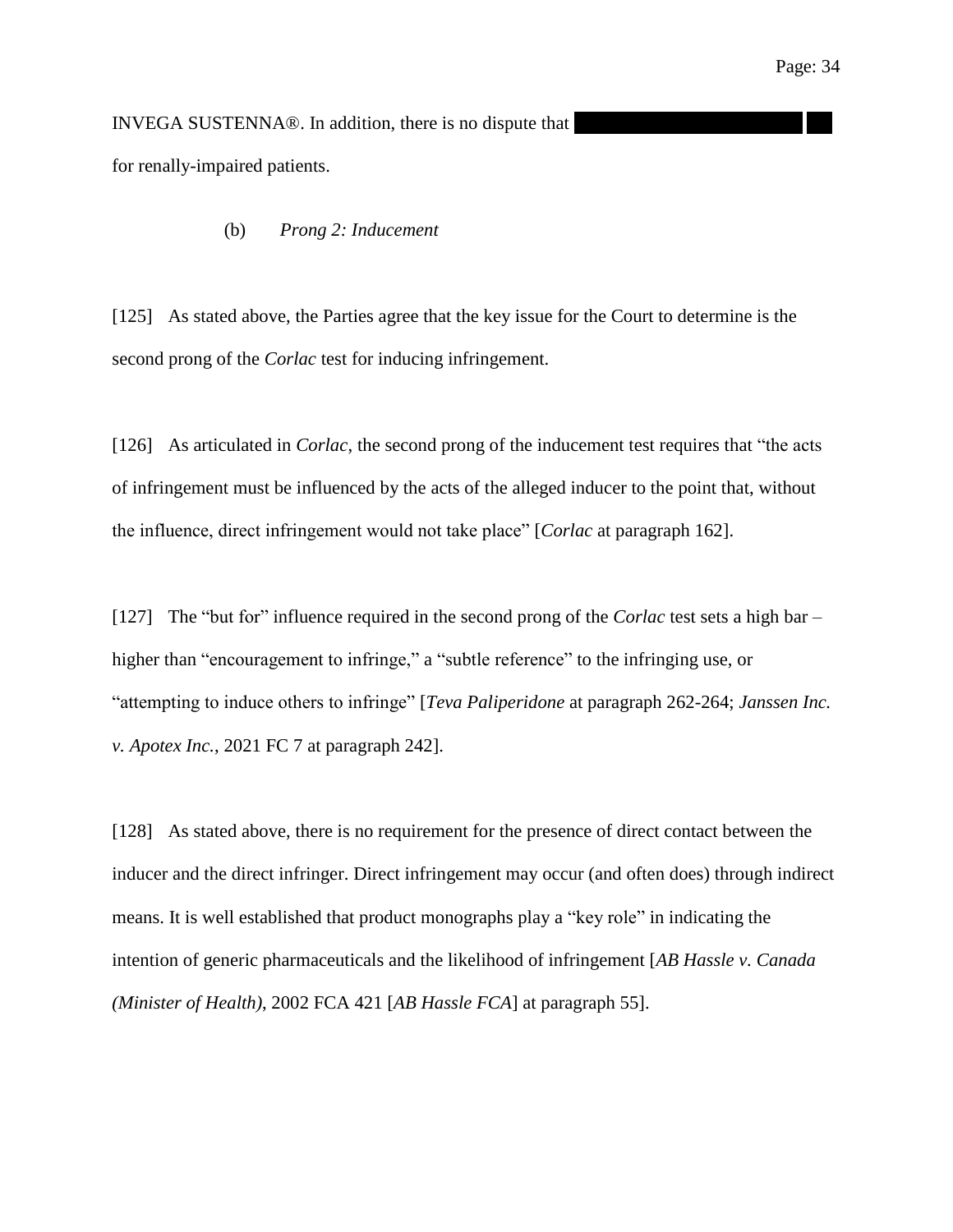Page: 35

[129] Apotex submits that, similar to the facts present in *Teva Paliperidone*, the Apotex product monograph  $|$  =  $|$  =  $|$  =  $|$  =  $|$  =  $|$  =  $|$  =  $|$  =  $|$  =  $|$  =  $|$  =  $|$  =  $|$  =  $|$  =  $|$  =  $|$  =  $|$  =  $|$  =  $|$  =  $|$  =  $|$  =  $|$  =  $|$  =  $|$  =  $|$  =  $|$  =  $|$  =  $|$  =  $|$  =  $|$  =  $|$  =  $|$  =  $|$  =  $|$  = monograph also ||||||||||||||||||||||||||||||||||||||||||||||||||||||||||||||||||||||||||||||||||||||||||||||||||||||||||||||||||| |

||||||||||||||||||||. Apotex proposes that the similarity between the facts in this matter and *Teva Paliperidone*, should lead the Court to come to a similar conclusion: that any act of direct infringement would be a result of physician skill and judgment applied to specific patient characteristics, rather than any influence exercised by the product monograph for the APO Product.

[130] Furthermore, Apotex submits that the Plaintiffs ought to be precluded by the doctrine of abuse of process from tendering any evidence or advancing any arguments contrary to the factual findings made in *Teva Paliperidone*. I disagree.

[131] My decision in *Teva Paliperidone* was based on the review of the Teva product monograph. There is a different product monograph in this case – the Apotex product monograph – and, therefore, different factual circumstances. The factual findings in *Teva Paliperidone* cannot be relied on as findings of fact in this case. Each case must be decided on its own, separate evidentiary record. The doctrine of abuse of process is not applicable in this case.

[132] The crux of Apotex's argument related to this second prong is that the experts all agree that the ultimate dosing decision is based on physician skill and judgment, not the language in the product monograph. Further, physicians have been steeped in the claimed dosing regimen throughout their training, clinical experience, and use of the INVEGA SUSTENNA® product.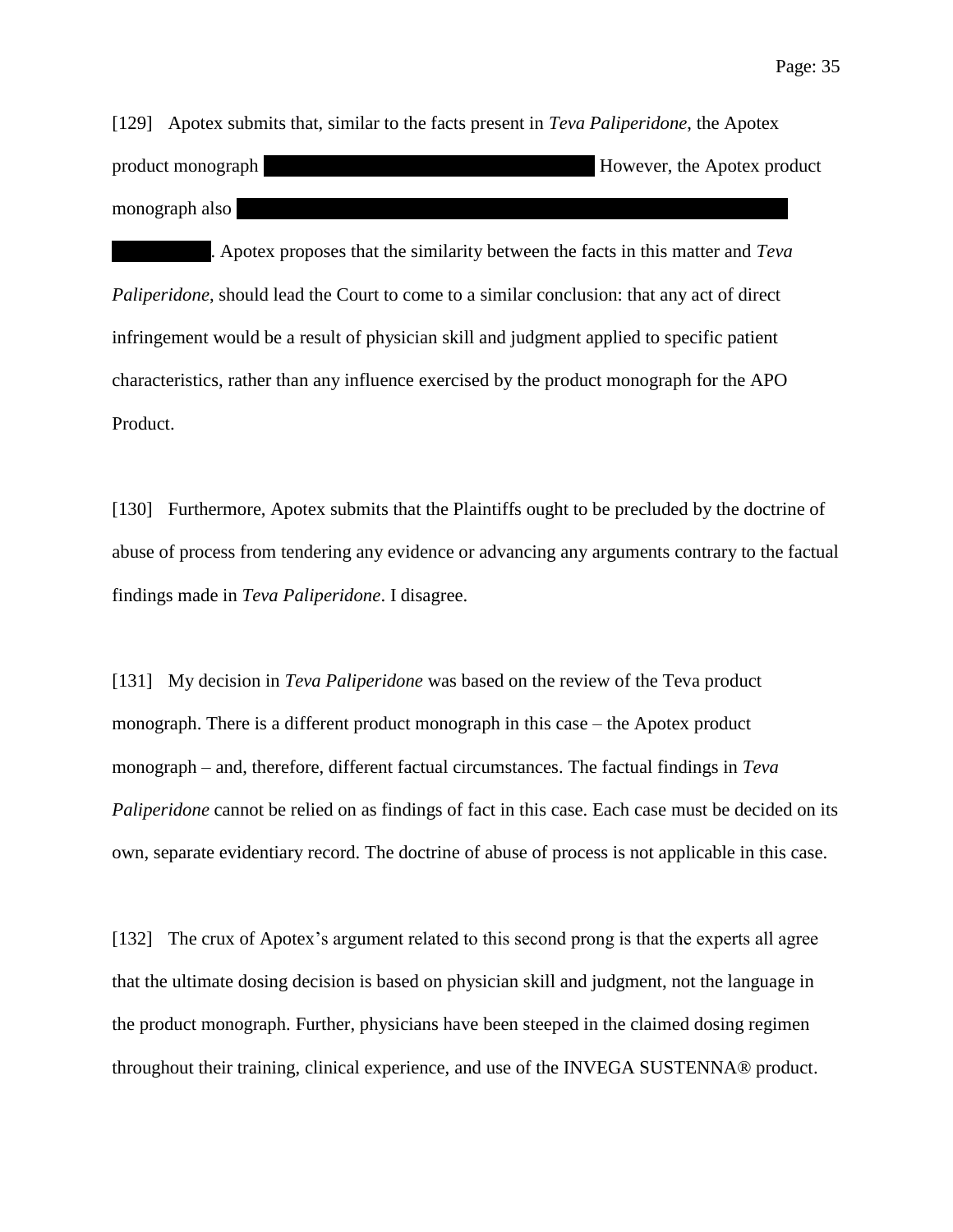As such, the introduction of the product monograph for the APO Product will not influence or change their prescribing practices and will not amount to the level of influence necessary to meet the second prong of the *Corlac* test.

[133] In response, Janssen argues that the case law clearly establishes that instructions from the alleged infringer as to the use of their product, such as a product monograph in the case of pharmaceuticals, can be the source of the influence even where the instructions are not followed [*AB Hassle FCA* at paragraph 55; *AB Hassle v. Genpharm Inc*., 2003 FC 1443 [*AB Hassle FC*]; *Genpharm Inc. v. AB Hassle*, 2004 FCA 413; *Hospira FC*; *Abbott Laboratories Limited v. Canada (National Health & Welfare)*, 2006 FC 1411[*Abbott*]].

[134] Furthermore, inducement can be established based on the language and information in a generic drug product monograph, including on inferences reasonably drawn [*AB Hassle FC* at paragraph 155, aff'd *AB Hassle FCA*; *Abbott* at paragraph 40, aff'd 2007 FCA 251].

[135] In fact, express instructions to use a product in an infringing manner are not required for the second prong of the test [*Windsurfing International Inc. v. Trilantic Corp* (1985), 8 CPR (3d) 241 (FCA) at paragraphs 264, 265-266; *AB Hassle FC* at paragraph 155, aff'd *AB Hassle FCA*; *Abbott*, aff'd 2007 FCA 251].

[136] Further, Janssen agrees that it is trite that physicians use skill and judgment in prescribing drugs to their patients. However, the infringing use need not be the only instructed use to support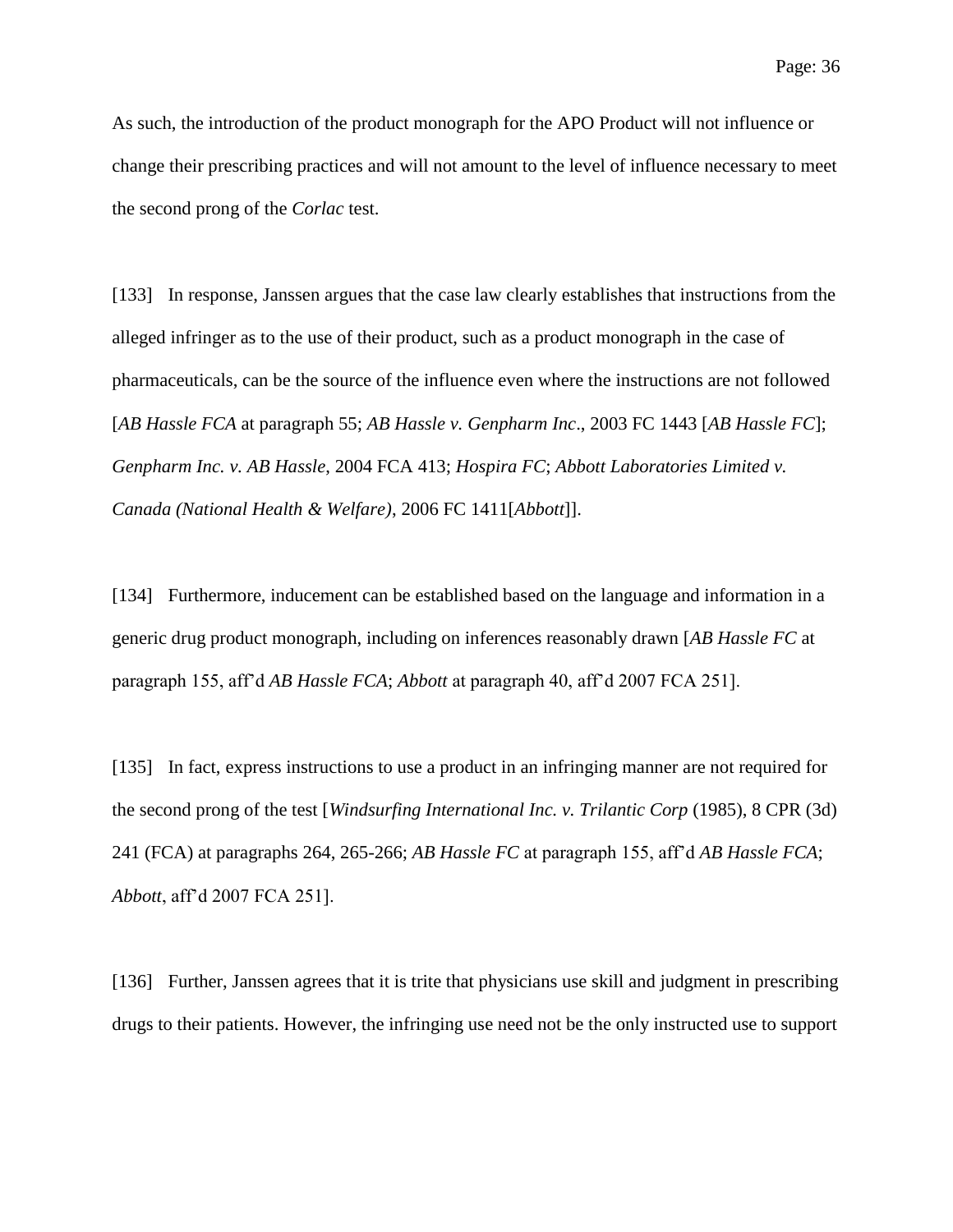inducement and it is irrelevant to the inducement test whether skill and judgment is implicated in the decision to use a pharmaceutical for an infringing use [*Hospira FCA* at paragraphs 27 to 29].

| [137] | Janssen claims that Apotex's product monograph, which will be used by healthcare |
|-------|----------------------------------------------------------------------------------|
|       | professionals, contains                                                          |
|       |                                                                                  |
|       |                                                                                  |
|       |                                                                                  |
|       |                                                                                  |

[138] As outlined previously, each expert agrees that patients may receive the claimed dosage regimen as a result of referring to the Apotex product monograph. All four experts acknowledged on cross-examination that while the product monograph for the APO Product does  $\blacksquare$ not explicitly recommend

[139] As stated above, on cross-examination, Dr. Oluboka agreed that some physicians might refer to generic product monographs. Dr. Oluboka also agreed that he does prescribe the claimed dosing regimen – 150 mg-eq. and 100 mg-eq. loading doses with a 75 mg-eq. maintenance dose – to some patients, as do other psychiatrists. In addition, he agreed that |||||||||||||||||||||||||||| || || | |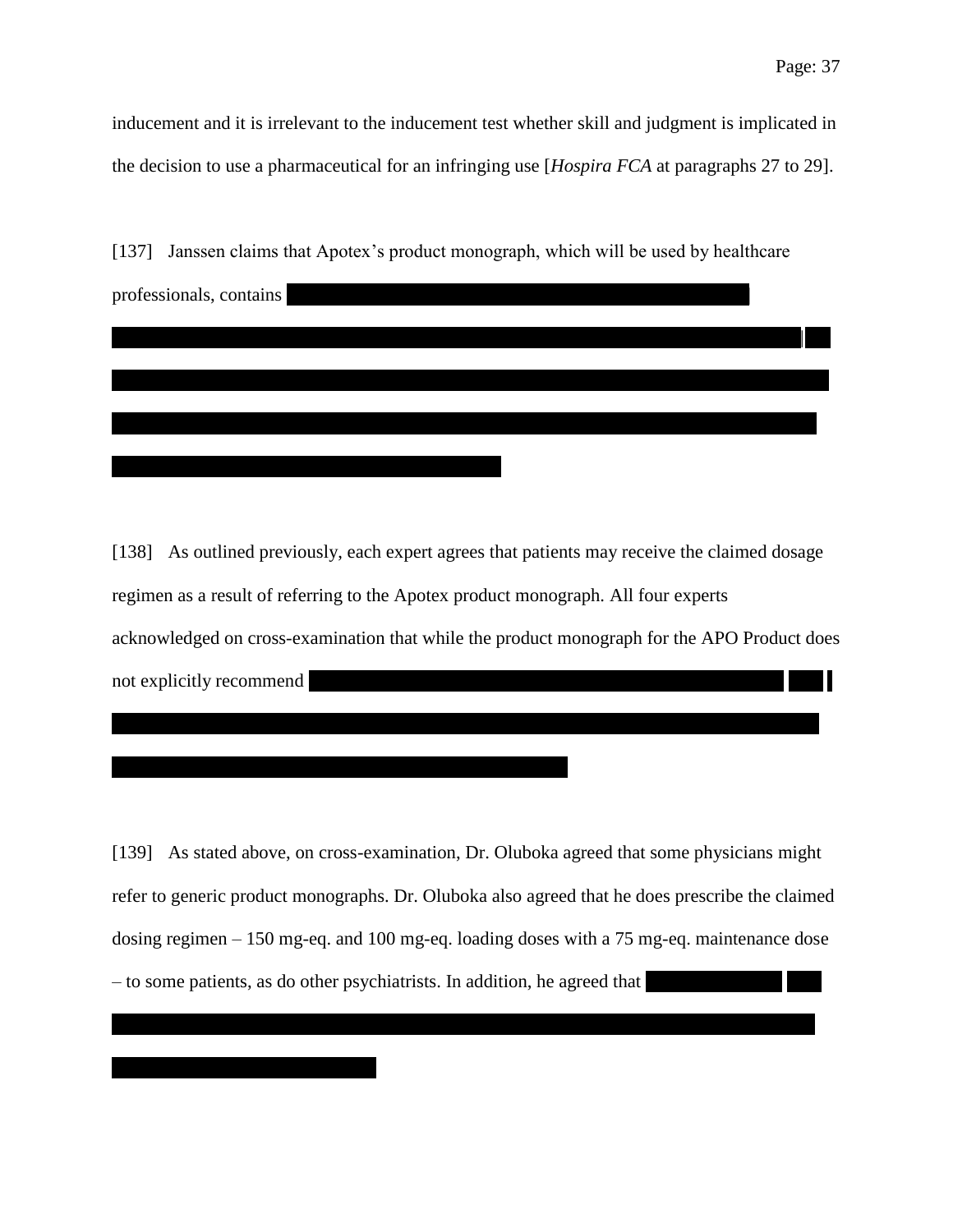[140] On cross-examination, Apotex's expert Dr. Zhang agreed that the product monograph for the APO Product  $\mathop{\mathrm{She\ also\ provided}}$ evidence that, while uncommon, a maintenance dose of 75 mg-eq. is prescribed. [141] Each of Janssen's experts recognized that Apotex does not intend to In their opinions, based on the Apotex product monograph, when physicians prescribe paliperidone palmitate for use in regimens that  $\frac{1}{1}$ |||||||||||||||||||||||||||||||||||||||||||||||||||||||||||||||||||||||||||||||||||||||||||||||||||||||||||||||||||||||||||||||||||||||||||||||||| | | | |

[142] Janssen also states that Apotex's argument that there can be no inducement, as the ultimate dosing decision is based on physician skill and judgment, is incorrect. In *MacLennan*, the Court found inducement where the direct infringers made and practiced the claimed combination on the basis of their own skill. Janssen argues that if the standard for the second prong of the inducement test precluded the use of skill and judgment, it would be an impossible standard to meet and that product monographs for proposed generic medicines would never be capable of inducing infringement.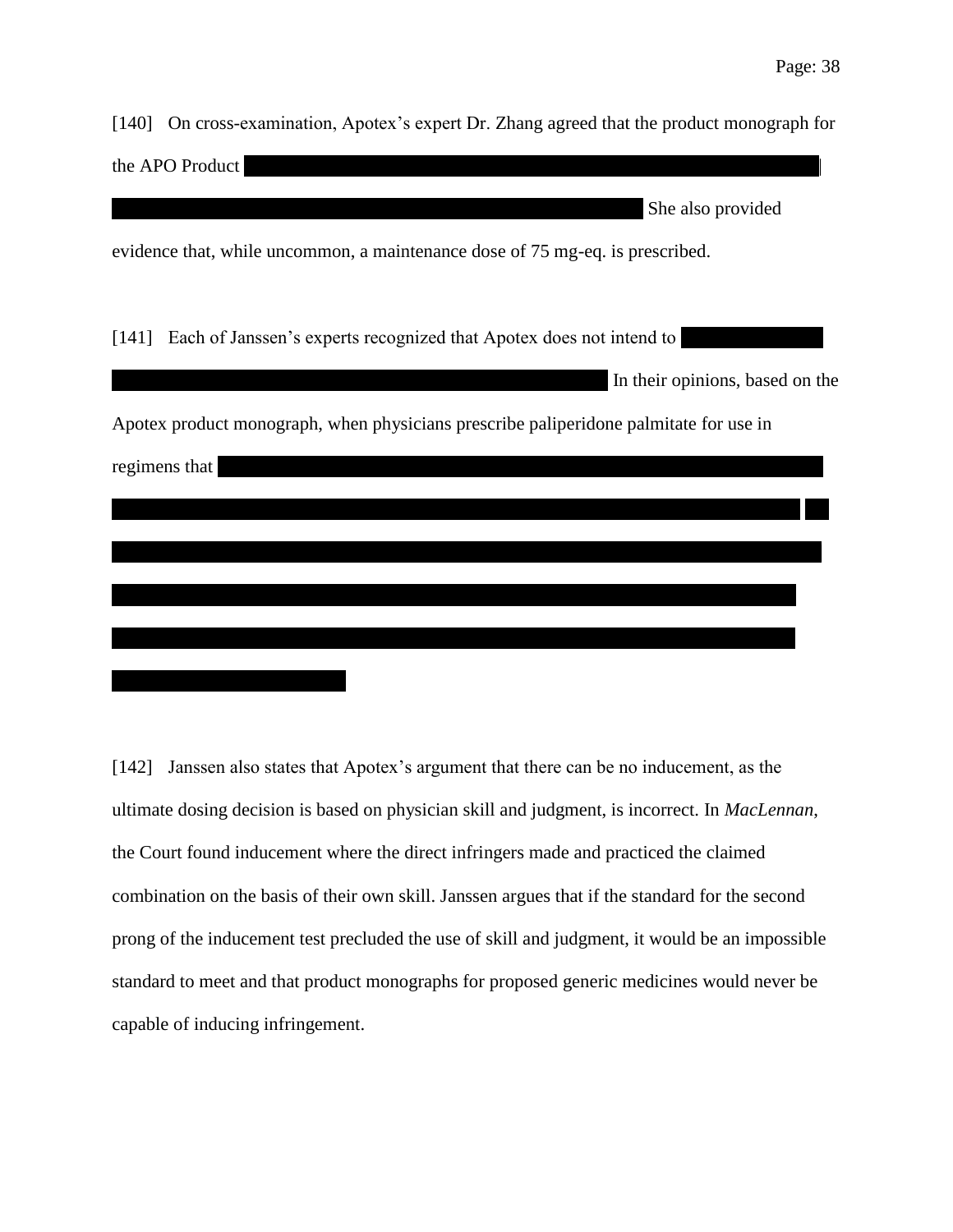[143] Based on the expert evidence as a whole, I find that Apotex's product monograph includes recommendations to prescribers for use of the claimed dosage regimen.

[144] For non-renally impaired patients, the APO Product product monograph recommends

||||||||||||||||||||||||||||||||||||||||||||||||||||||||||||||||||||||||||||||||||||||||||||||||||||||||||||||||||||||||||||| ||||||||||||||||||||||| <sup>|</sup>

[145] For those patients with renal impairment, the APO Product product monograph

||||||||||||||||||||||||||||||||||||||||||||||||||||||||||||||||||||||||||||||||||||||||||||||||||||||||||||||||||||||||||||| |||||||||||||||||||||||||||

 ${\rm recommendations}$ 

[146] For those patients switching from a 6 mg paliperidone palmitate tablet to the APO Product, the product monograph recommends

||||||||||||||||||||||||||||||||||||||||||||||||| |||||||||||||||||||||||||||||||||||||||||||||||||||||||||||||||||||||||||||||||||||||||||||||||| |

[147] Notwithstanding the exercise of skill and judgment by prescribing physicians in selecting the dosing regimen for patients, the evidence before the Court in this case establishes that acts of infringement will be influenced by the acts of the alleged inducer, Apotex, to the point that, without the influence, direct infringement will not take place. Apotex's product monograph will influence prescribers and patients to implement the claimed dosage regimen, thereby directly infringing the 335 Patent.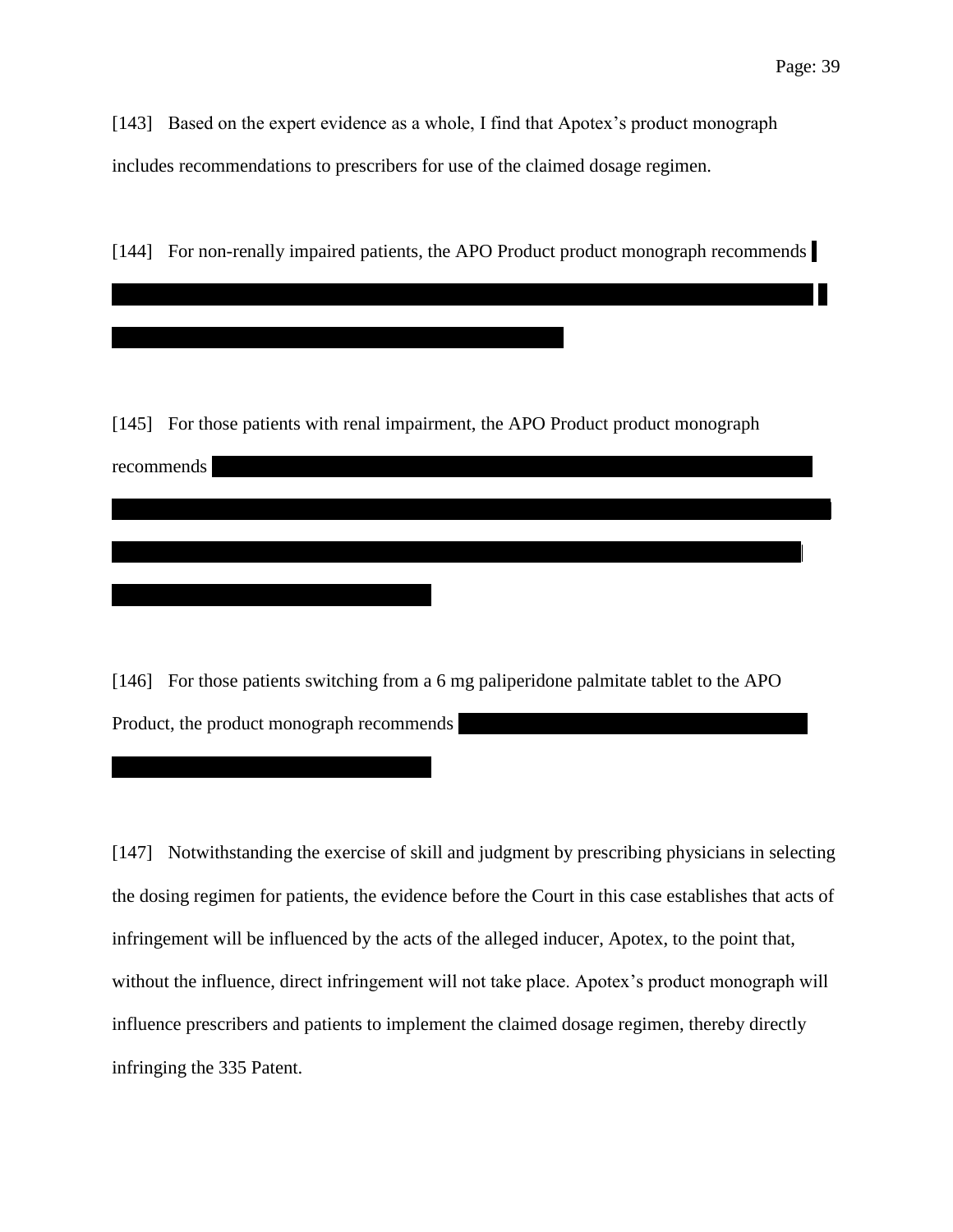[148] I am satisfied, on the evidence before the Court that Janssen has proven, on a balance of probabilities, that at least some prescribers of the impugned APO Product will be sufficiently influenced by the Apotex product monograph to induce infringement by those prescribing physicians.

### (c) *Prong 3: Knowledge of Influence*

[149] The third prong of the inducement test requires that the inducer had knowledge of its influence (*i.e.* knowledge of its actions). Knowledge that the direct infringer's activity will be an infringement is not required. Knowledge can be inferred from the inducer having made and distributed the source of the influence (*e.g.* instructions, manuals, product monographs) [*Western Oilfield Equipment Rentals Ltd. v. M-I LLC*, 2019 FC 1606 at paragraph 133].

[150] The Federal Court of Appeal held that it was "not difficult" to meet the third prong of the test where the inducer created and distributed the product monograph which was the source of the influence [*Hospira FCA* at paragraph 44].

[151] Apotex argues that it would not knowingly influence physicians, pharmacists, or patients to prescribe, dispense, or use the claimed dosing regimens. Apotex could not knowingly exercise influence to prescribe, dispense, or use ||||||||||||||||||||||||||||||||||||||||||||||||||||||||||||||||||||||||||||||||||||| |

[152] Apotex's fact witness Mr. Boorman testified that Apotex does not typically market its products to physicians (or patients), and will not market the Apotex products to physicians (or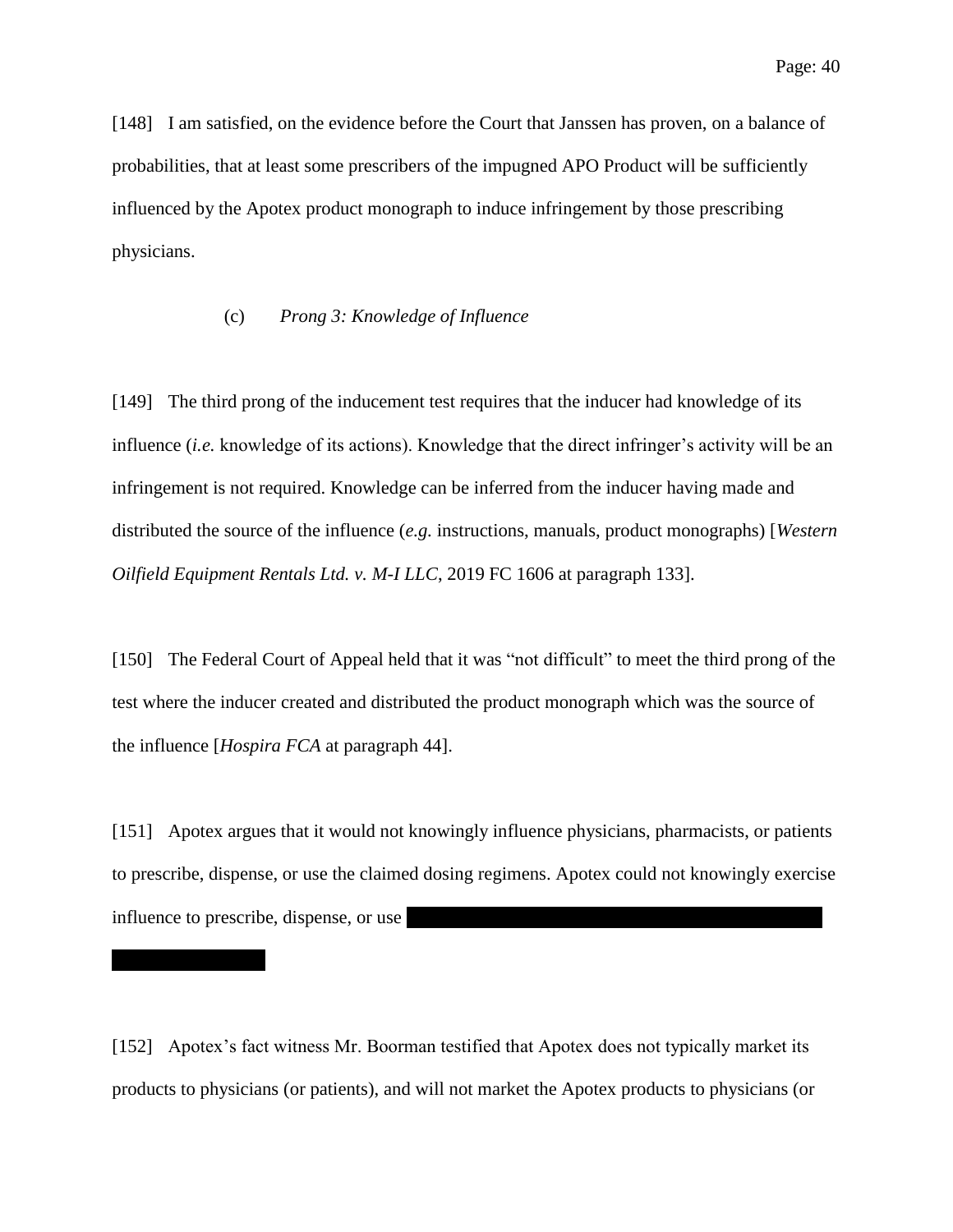Page: 41

patients). Mr. Boorman's evidence is that Apotex conducts limited marketing and promotion to pharmacists, consisting only of providing the pharmacist with basic information about a newly launched generic drug, such as the name of the drug, dosage strength, and pricing and ordering information. Apotex does not provide any clinical information concerning its drugs to pharmacists, including dosing regimens, nor does it proactively provide its product monograph to pharmacists.

[153] Apotex's expert, Dr. Oluboka, also testified that generic pharmaceutical companies do not market to physicians, who are ultimately responsible for the prescribing decision. Thus, Apotex will not knowingly influence them.

[154] Dr. Zhang also testified that generic pharmaceutical companies do not market their products to pharmacists from a clinical perspective.

[155] Drs. Oluboka and Zhang both opined that Apotex's product monograph would not influence the prescribing or dispensing of the APO Products.

[156] In addition, Apotex claims that, based on the findings in *Teva Paliperidone* (*i.e*. that physicians and pharmacists are not influenced by generic product monographs when they are familiar with the brand product), it could not reasonably expect that its actions and materials will influence any acts of direct infringement. This is especially the case when the Court held that the prescribing of a particular dosing regimen is a matter of physician skill and judgment. In other words, it would be unjust to find that Apotex knows that its product monograph (or any other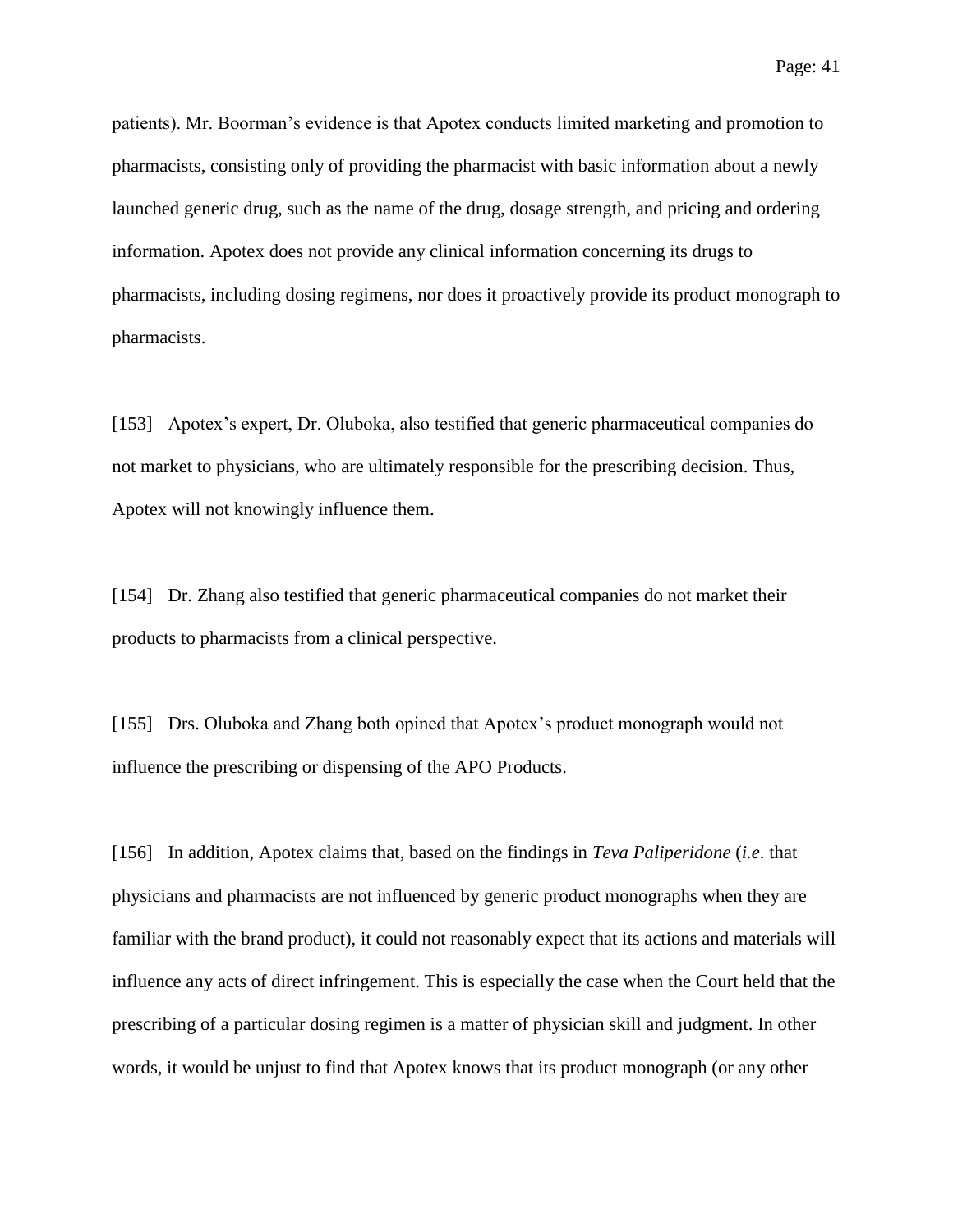actions or materials) will influence acts of direct infringement when the Court has held that, in the context of this particular drug and this particular patent, such influence is, effectively, not possible.

[157] The evidence of Janssen's experts, Drs. Agid and Chue and Mr. Jones, shows that the third prong of the inducement test is met. As stated previously, each of the experts provided evidence of how the Apotex product monograph will influence the use of the APO Product,  $|$  which will

[158] Whether or not Apotex specifically markets its product to physicians is irrelevant, given that the Apotex product monograph will be available to all physicians on the Health Canada website. This fact alone demonstrates that Apotex will knowingly exert its influence, particularly as Janssen's experts affirm that some clinicians do indeed review generic product monographs.

[159] Apotex's assertion that it "cannot reasonably be expected" to have knowledge of its influence in light of the opinions of its experts is flawed. First, the knowledge aspect of the third prong of the inducement test includes what Apotex knows but also what it ought to know. Second, the fact that one physician's opinion might be that physicians are not influenced by the product monograph does not exculpate Apotex. Further, even if this was a valid argument, it now falls flat on its face: Apotex can now "reasonably be expected" to have the required knowledge given that Janssen's experts have stated that some physicians will be influenced by the Apotex product monograph to infringe the claims of the 335 Patent. This is sufficient to satisfy the third prong of the test.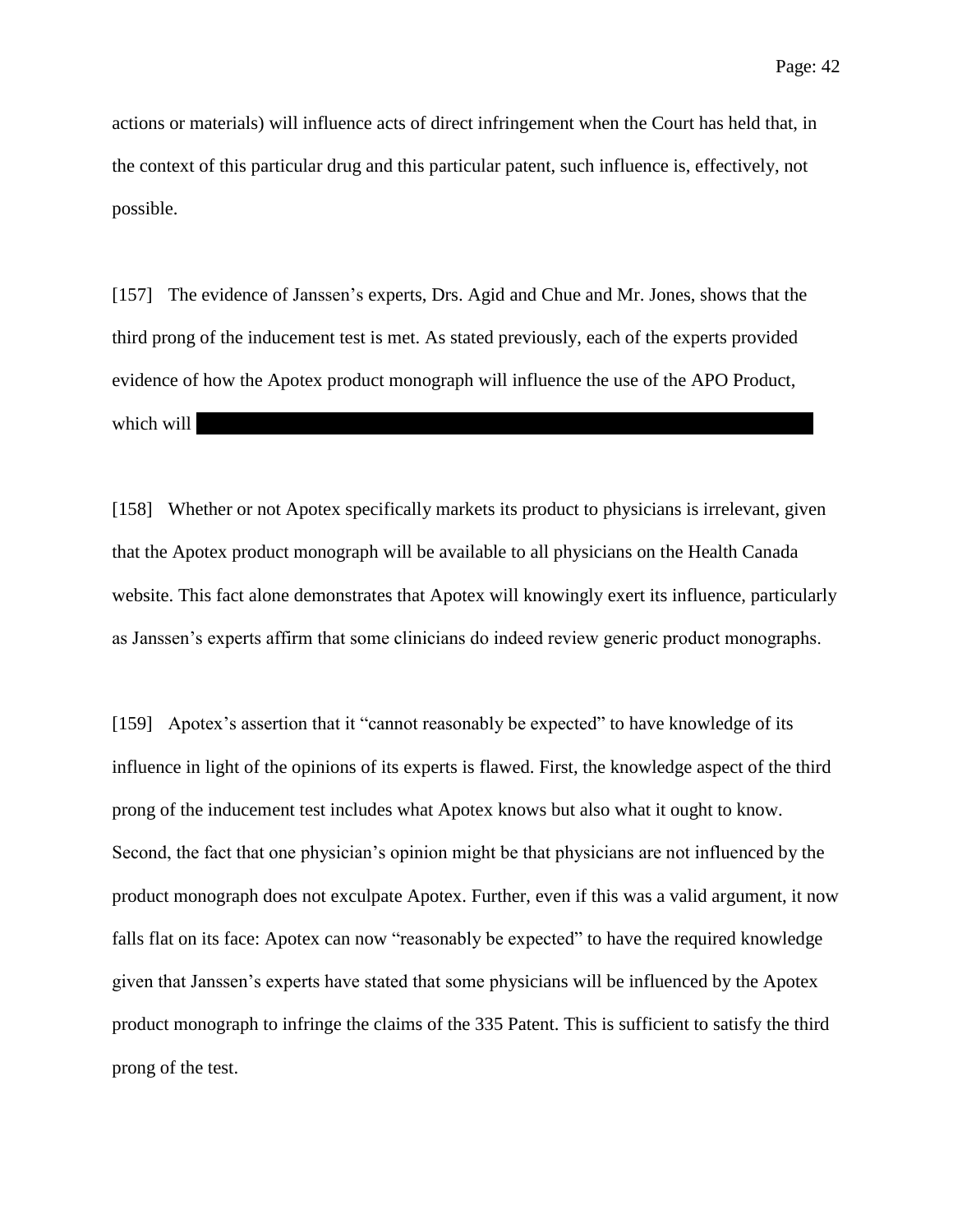[160] I find that the third prong of the *Corlac* test is met. Apotex is aware that its product monograph for the APO Product contains guidance on implementing the claimed dosage  $\text{regimen},$ 

Apotex has knowledge of its influence.

V. Conclusion

[161] This is an appropriate case for determination by summary trial. Janssen has shown on a balance of probabilities that Apotex's product monograph for the APO Product will induce infringement of Janssen's 335 Patent. Costs are awarded to Janssen.

[162] Having sent a draft of these Reasons & Judgment to the Parties in accordance with the Protective and Confidentiality and Order, issued on March 22, 2021, I received submissions from the Parties regarding whether injunctive relief should be included in the Judgment.

[163] The Defendant objects to the Plaintiffs' request for addition of injunctive relief to the Judgment. They argue that the Plaintiffs have provided no justification for this addition and that injunctive relief is redundant, given the declaration of infringement already present in the Judgment. In addition, the Defendant highlights that, at no time during closing argument, did the Plaintiffs request an injunction, nor have these Reasons addressed the propriety of an injunction.

[164] The Plaintiffs' argue the following in support of their request for injunctive relief:

i. Injunctive relief was requested in the Plaintiffs' Statement of Claim;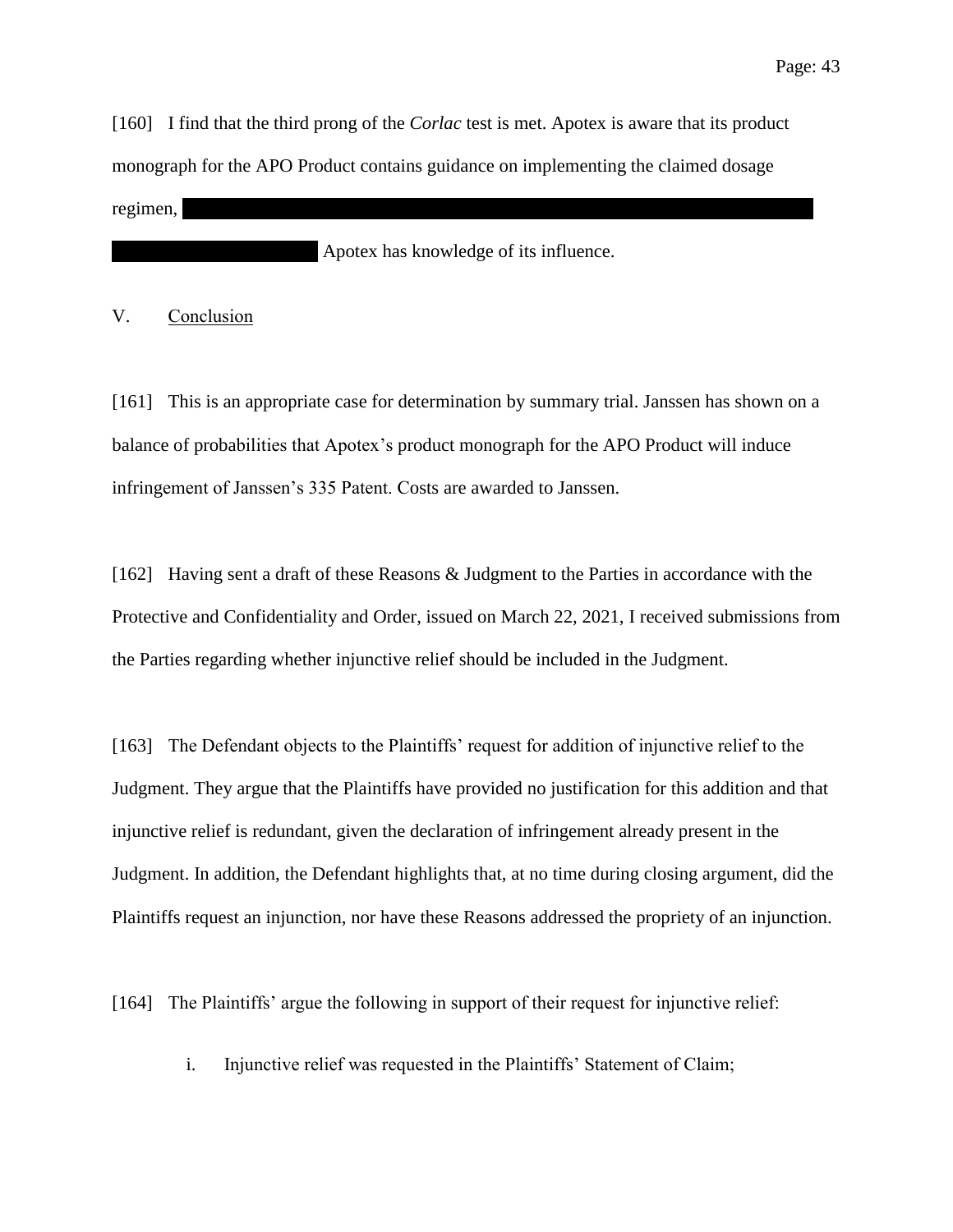- ii. Injunctive relief is available pursuant to subsection 6(4) of the Regulations and is an available remedy under section 57 of the Patent Act, RSC, 1985, c P-4; and
- iii. Successful plaintiffs in patent actions are typically awarded an injunction.

[165] Given the finding of infringement and the relief sought in the Statement of Claim, I hereby add the injunctive relief sought by the Plaintiffs to the Judgment.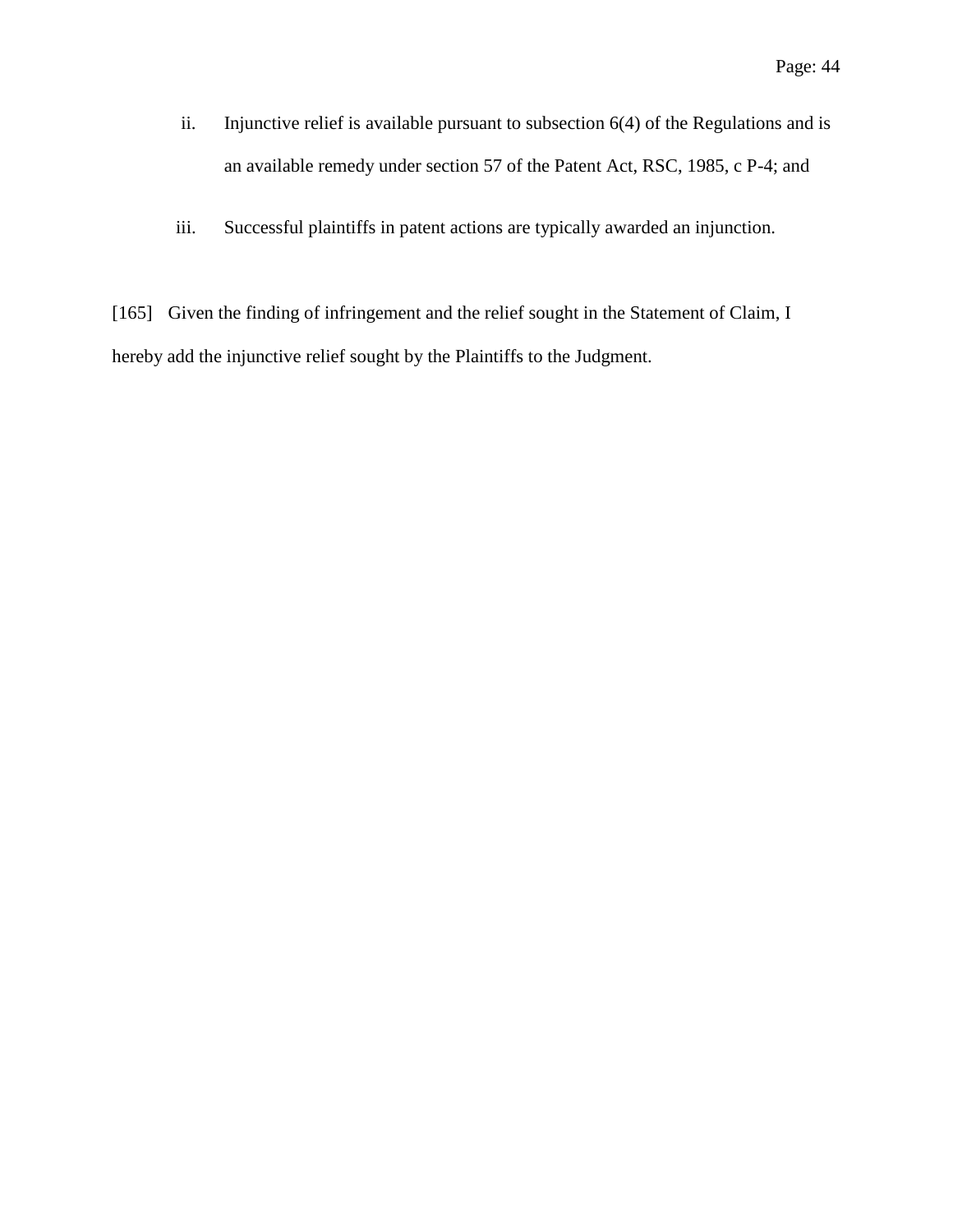### **JUDGMENT in T-124-21**

#### **THIS COURT'S JUDGMENT is that:**

- 1. The motion is dismissed.
- 2. The making, constructing, using, or selling of APO-PALIPERIDONE INJECTION, paliperidone palmitate prolonged-release injectable suspension, by Apotex Inc. ["Apotex"] in accordance with Abbreviated New Drug Submission [ANDS] No. 233882, would infringe claims 1 to 63 of Canadian Patent No. 2,655,335 [the "335 Patent"].
- 3. An injunction is granted until the expiry of the 335 Patent on December 17, 2028, restraining Apotex, as well as its subsidiary and affiliated companies, officers, directors, employees, agents, licensees, successors, assigns, and any others over whom Apotex exercises lawful authority, from:
	- i. Making, constructing, using, or selling APO-PALIPERIDONE INJECTION paliperidone palmitate prolonged-release injectable suspension in Canada in accordance with ANDS No. 233882;
	- ii. Offering for sale, marketing, or having APO-PALIPERIDONE INJECTION paliperidone palmitate pro-longed-release injectable suspension marketed in Canada in accordance with ANDS No. 233882; and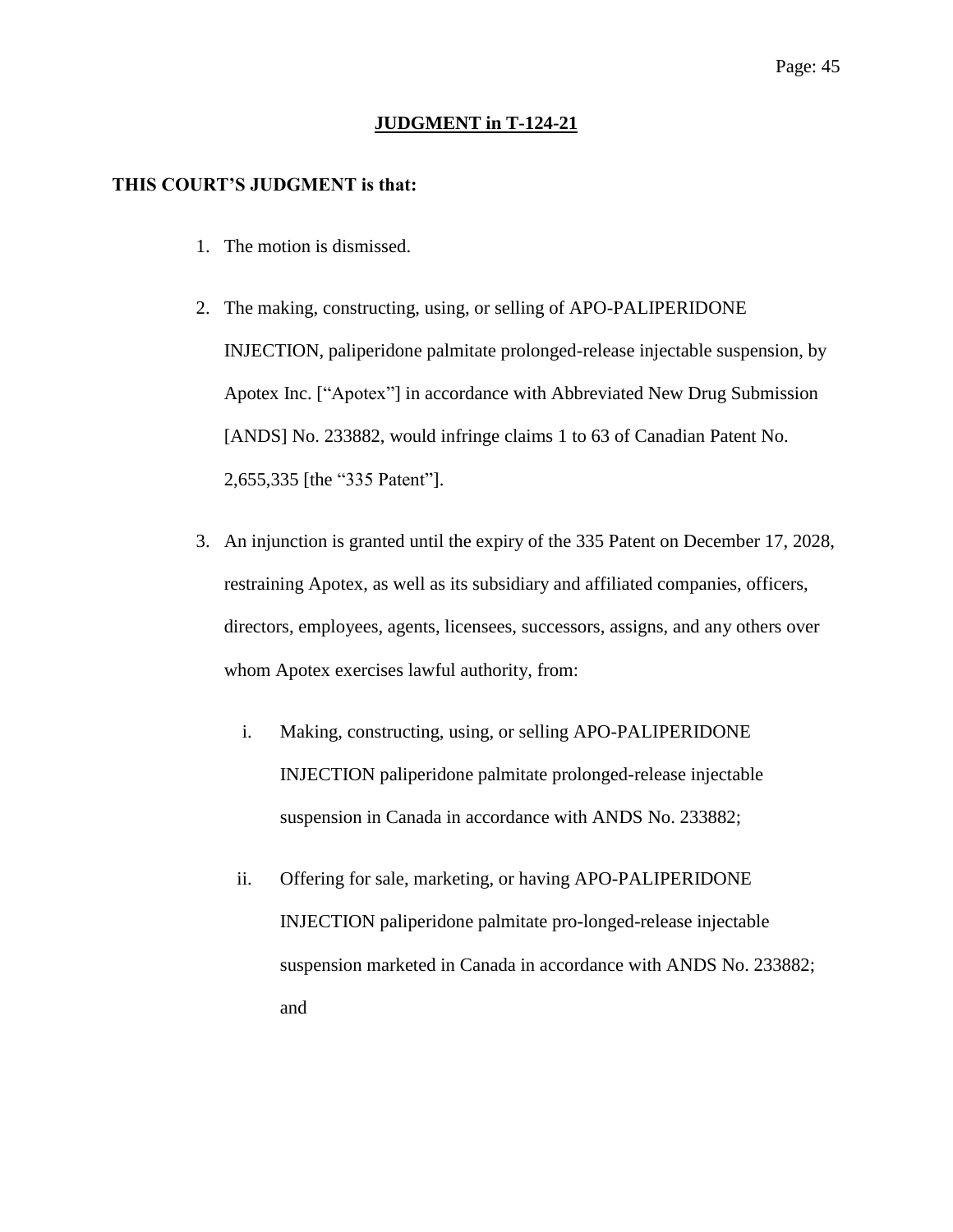- iii. Importing, exporting, distributing, or having APO-PALIPERIDONE INJECTION paliperidone palmitate prolonged-release injectable suspension marketed in Canada in accordance with ANDS No, 233882.
- 4. Costs to the Plaintiffs to be assessed in accordance with Column III of Tariff B.

"Michael D. Manson" Judge